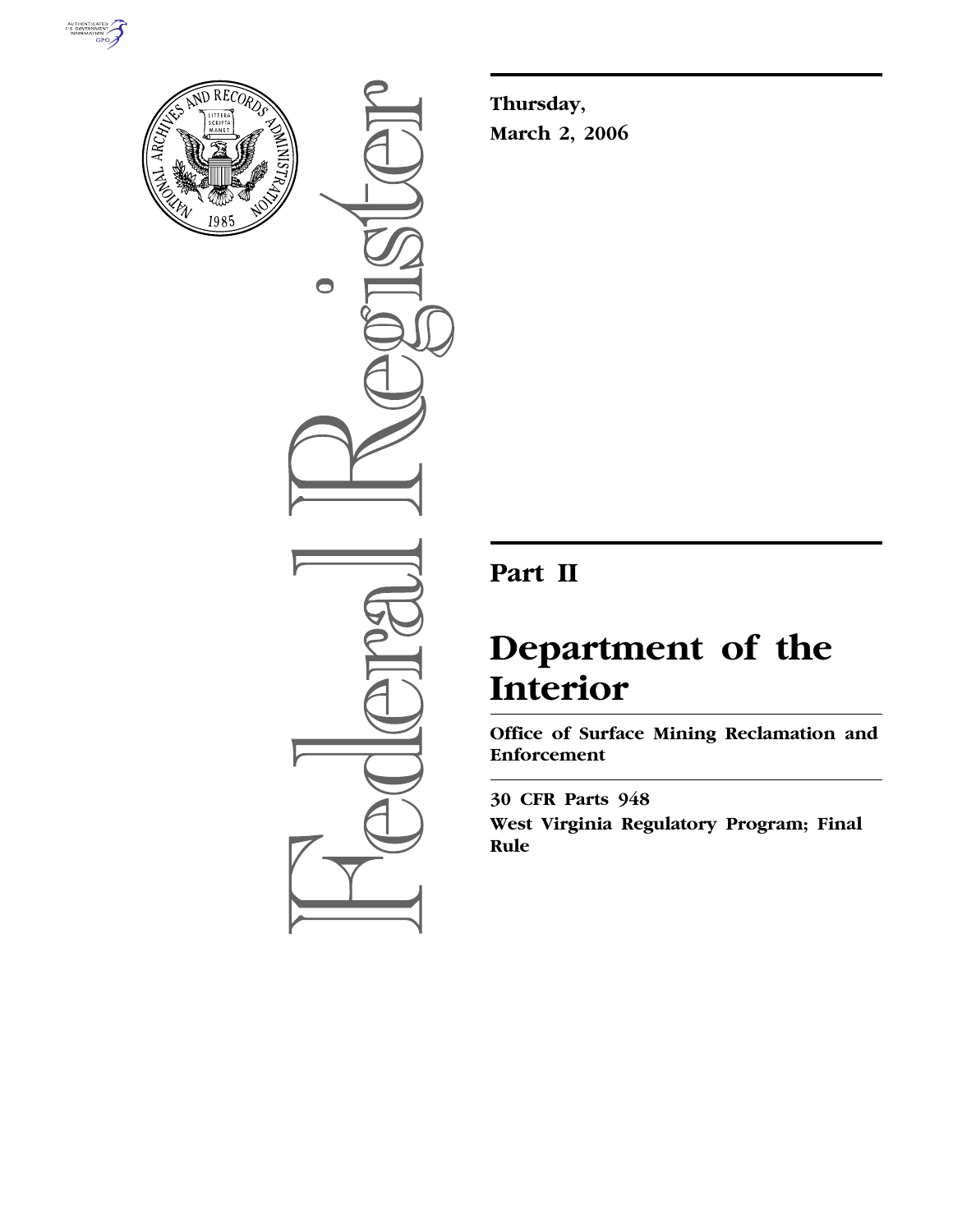# **DEPARTMENT OF THE INTERIOR**

#### **Office of Surface Mining Reclamation and Enforcement**

#### **30 CFR Part 948**

**[WV–106–FOR]** 

# **West Virginia Regulatory Program**

**AGENCY:** Office of Surface Mining Reclamation and Enforcement (OSM), Interior.

# **ACTION:** Final rule; approval of amendment.

**SUMMARY:** We are approving, with certain exceptions, an amendment to the West Virginia regulatory program (the West Virginia program) under the Surface Mining Control and Reclamation Act of 1977 (SMCRA or the Act). West Virginia amended the Code of West Virginia (W. Va. Code or WV Code) and the Code of State Regulations (CSR) as authorized by several bills passed during the State's regular 2004– 2005 legislative session. The State revised its program to be consistent with certain corresponding Federal requirements, and to include other amendments at its own initiative. **DATES:** *Effective Date:* March 2, 2006.

# **FOR FURTHER INFORMATION CONTACT:** Mr.

Roger W. Calhoun, Director, Charleston Field Office, 1027 Virginia Street East, Charleston, West Virginia 25301. Telephone: (304) 347–7158, e-mail address: *chfo@osmre.gov.* 

# **SUPPLEMENTARY INFORMATION:**

- I. Background on the West Virginia Program
- II. Submission of the Amendment
- III. OSM's Findings
- IV. Summary and Disposition of Comments
- V. OSM's Decision VI. Procedural Determinations

#### **I. Background on the West Virginia Program**

Section 503(a) of the Act permits a State to assume primacy for the regulation of surface coal mining and reclamation operations on non-Federal and non-Indian lands within its borders by demonstrating that its program includes, among other things, ''\* \* \* a State law which provides for the regulation of surface coal mining and reclamation operations in accordance with the requirements of the Act \* \* \*; and rules and regulations consistent with regulations issued by the Secretary pursuant to the Act.'' *See* 30 U.S.C.  $1253(a)(1)$  and  $(7)$ . On the basis of these criteria, the Secretary of the Interior conditionally approved the West Virginia program on January 21, 1981. You can find background information

on the West Virginia program, including the Secretary's findings, the disposition of comments, and conditions of approval of the West Virginia program in the January 21, 1981, **Federal Register** (46 FR 5915). You can also find later actions concerning West Virginia's program and program amendments at 30 CFR 948.10, 948.12, 948.13, 948.15, and 948.16.

#### **II. Submission of the Amendment**

West Virginia proposed revisions to the Code of West Virginia (W. Va. Code or WV Code) and the Code of State Regulations (CSR) as authorized by several bills passed during the State's regular 2004–2005 legislative session. West Virginia also proposed an amendment that relates to the State's regulations concerning erosion protection zones (EPZ) associated with durable rock fills. The State revised its program to be consistent with certain corresponding Federal requirements, and to include other amendments at its own initiative. The amendments include, among other things, changes to the State's surface mining and blasting regulations as authorized by Committee Substitute for House Bill 2723; various statutory changes to the State's approved program as a result of the passage of Committee Substitute for House Bill 3033 and House Bills 2333 and 3236; the submission of a draft policy regarding the State's EPZ requirement and requesting that OSM reconsider its previous decision concerning EPZ; State water rights and replacement policy identifying the timing of water supply replacement; the revised Permittee's Request For Release form; the submission of a Memorandum of Agreement (MOA) between the West Virginia Department of Environmental Protection (WVDEP), Division of Mining and Reclamation, and the West Virginia Division of Natural Resources, Wildlife Resources Section that is intended to partially resolve a required program amendment relating to planting arrangements for Homestead postmining land use; and a memorandum from the West Virginia Division of Forestry to the WVDEP supporting the tree stocking standards for Homestead.

By letters dated June 13, 2005 (Administrative Record Numbers WV– 1419, WV–1420, and WV–1421), the WVDEP submitted amendments to its program under SMCRA (30 U.S.C. 1201 *et seq.*). The amendments consist of several bills passed during West Virginia's 2004–2005 legislative session and a draft policy concerning EPZs associated with durable rock fills.

House Bill (HB) 2333 amends the W. Va. Code by adding new Article 27

entitled the Environmental Good Samaritan Act (Sections 22–27–1 through 22–27–12). HB 2333 was adopted by the Legislature on March 24, 2005, and signed into law by the Governor on April 6, 2005, with an effective date of June 22, 2005. In its letter, the WVDEP stated that HB 2333 establishes a program to encourage voluntary reclamation of lands adversely affected by mining activities by limiting the liability that could arise as a result of the voluntary reclamation of abandoned lands or reduction/ abatement of water pollution.

Committee Substitute for HB 2723 authorizes (at paragraph g) amendments to the West Virginia Surface Mining Reclamation Rules at CSR 38–2 and (at paragraph i) amendments to the Surface Mining Blasting Rule at CSR 199–1. This bill was passed by the Legislature on April 8, 2005, and approved by the Governor on May 3, 2005, with an effective date from the date of passage. We note that some of the amendments to CSR 38–2 and CSR 199–1 are intended to address required program amendments that are codified in the Federal regulations at 30 CFR 948.16(a),  $(sss)$ ,  $(wwww)$ ,  $(fifff)$ ,  $(iiiii)$ ,  $(iiiii)$ , (kkkkk), (lllll), (ooooo), (ppppp), and (rrrrr).

Committee Substitute for HB 3033 amends the West Virginia Surface Coal Mining and Reclamation Act (WVSCMRA) at W. Va. Code Section 22–3–11 concerning the State's special reclamation tax. This bill was passed by the Legislature on April 1, 2005, and signed by the Governor on April 18, 2005, with an effective date of April 1, 2005. In its letter, the WVDEP stated that HB 3033 extends the temporary special reclamation tax that funds the State's alternative bonding system for an additional 18 months (at WV Code 22– 3–11(h)(1)) and provides additional duties for the WVDEP Secretary in managing the State's alternative bonding system (at W. Va. Code 22–3–11(h)(2), (3), and (4)). We note that OSM previously approved West Virginia's temporary special reclamation tax on December 28, 2001 (66 FR 67446), with additional modification on May 29, 2002 (67 FR 37610, 37613–37614). The State's current extension of that temporary tax by an additional 18 months does not need OSM's specific approval because the State has only lengthened the time period of the temporary tax. Except as discussed below, the State has not modified any duties or functions under the approved West Virginia program, and the change is in keeping with the intent of our original approvals. Therefore, we did not seek public comment on the State's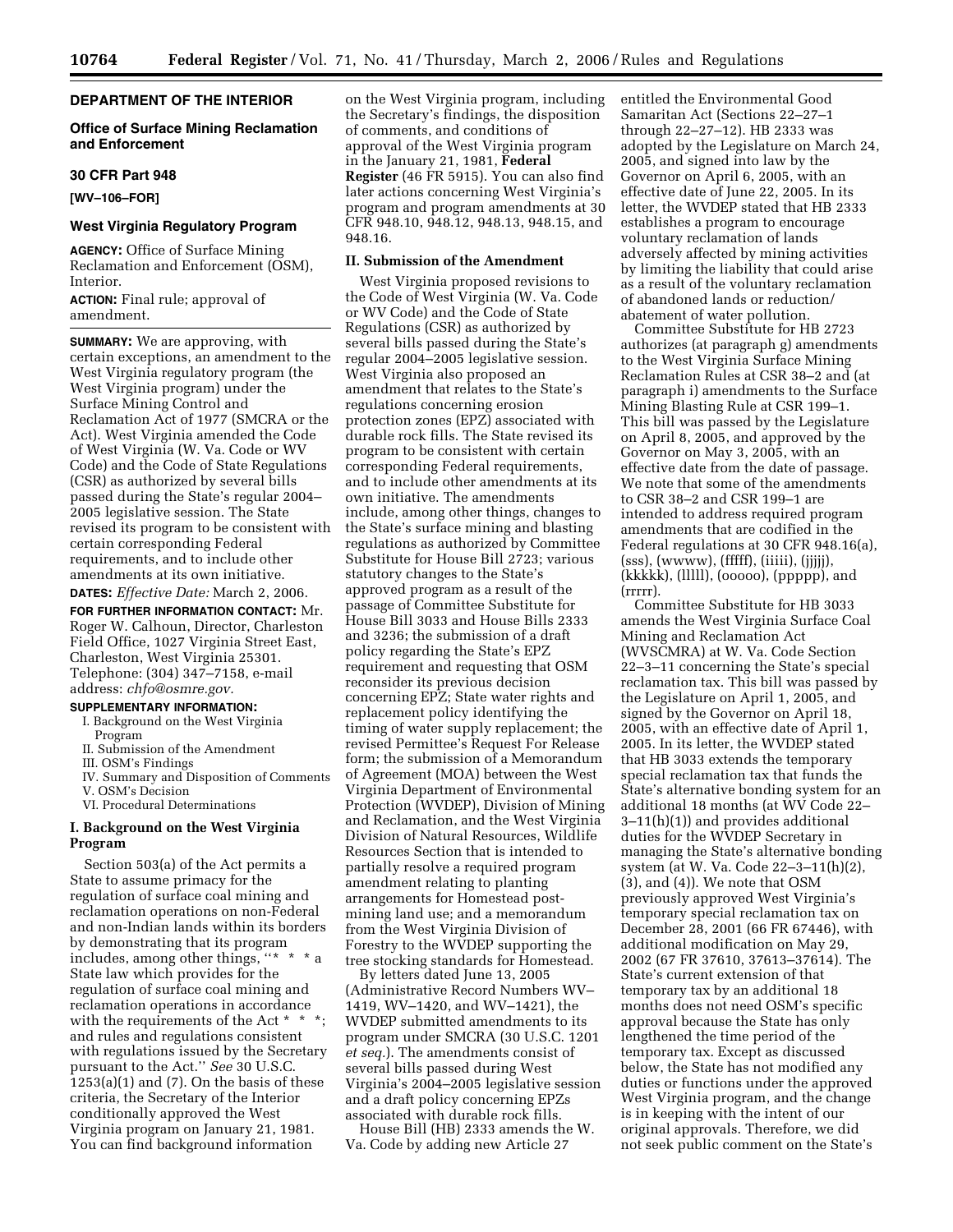extension of the temporary tax from thirty-nine to fifty-seven months at W. Va. Code 22–3–11(h)(1). The extension took effect from the date of passage of Committee Substitute for HB 3033, on April 1, 2005. In addition, we did not seek public comment on the State's new language at W. Va. Code 22–3–11(h)(3) and (4). These new provisions only direct the Secretary of the WVDEP to conduct various studies and authorize the Secretary of the WVDEP to propose legislative rules concerning its bonding program as appropriate. These provisions do not modify any duties or functions under the approved West Virginia program and do not, therefore, require OSM's approval. However, we asked for public comment on the State's provisions at WV Code 22–3–11(h)(2)(A) and (B). Under these new provisions, the WVDEP Secretary will be required to pursue cost effective alternative water treatment strategies, conduct formal actuarial studies every two years, and conduct informal reviews annually on the Special Reclamation Fund. Upon further consideration of new W. Va. Code 22–3–11(h)(2)(A) concerning the requirement to pursue cost effective alternative water treatment strategies, we have concluded that that requirement does not represent a substantive change to the West Virginia program. That is, new Subsection (h)(2)(A) will have no immediate effect on the implementation of the provisions of the approved West Virginia program. Additionally, in its pursuit of costeffective water treatment strategies, if the State does identify any needed regulatory revisions or additions, such changes would be pursued through established rulemaking procedures and subject to OSM review and approval. Therefore, we have determined that the amendment to CSR  $38-2-11(h)(2)(A)$ does not require OSM's approval and we have not made a finding on that provision in our findings below.

HB 3236 amends the WVSCMRA by adding new W. Va. Code Section 22–3– 11a concerning the special reclamation tax, and adding new Section 22–3–32a concerning the special tax on coal. HB 3236 was passed by the Legislature on April 9, 2005, and approved by the Governor on May 2, 2005, with an effective date of April 9, 2005. HB 3236 provides that the special reclamation tax and the special tax, which is used to administer the State's approved regulatory program, are applicable to thin seam coal, and the special reclamation tax is subject to the WV Tax Crimes and Penalties Act and the WV Tax Procedure and Administration Act.

In addition, WVDEP submitted Committee Substitute for HB 3033

which contains strikethroughs and underscoring showing the actual language that has been added and deleted from the WVSCMRA, as a result of the passage of Enrolled Committee Substitute for HB 3033 discussed above (Administrative Record Number WV– 1422).

WVDEP submitted a MOA dated September 2003 between the WVDEP, Division of Mining and Reclamation, and the West Virginia Division of Natural Resources, Wildlife Resources Section (Administrative Record Number WV–1405). This MOA outlines responsibilities of both agencies in reviewing surface and underground coal mining permit applications; evaluating lands unsuitable for mining petitions; developing wildlife planting plans as part of reclamation plans of permit applications; and restoring, protecting and enhancing fish and wildlife on mined lands within the State. The MOA was developed in response to a letter to the State from OSM in accordance with the Federal regulations at 30 CFR Part 732 and dated March 6, 1990 (Administrative Record Number WV– 834). Such letters sent by OSM are often referred to as ''732 letters'' or ''732 notifications.'' In the March 6, 1990, letter, OSM stated that the State program did not require that minimum stocking and planting arrangements be specified by the regulatory authority on the basis of local and regional conditions and after consultation with and approval by State agencies responsible for the administration of forestry and wildlife programs as required by 30 CFR 816/817.116(b)(3)(i). The West Virginia Division of Forestry has concurred with the State's tree stocking and groundcover standards at CSR 38–2–9.8.g.

However, OSM maintains that the Wildlife Resources Section still has to concur with the wildlife planting arrangement standards. The WVDEP submitted the MOA in response to that part of the outstanding 30 CFR Part 732 notification and, as discussed below, to satisfy part of an outstanding required amendment at 30 CFR 948.16(ooooo).

The Federal regulations at 30 CFR 948.16(ooooo) provide that the WVDEP must consult with and obtain the approval of the West Virginia Division of Forestry and the Wildlife Resources Section of the West Virginia Division of Natural Resources on the new stocking standards and planting arrangements for Homesteading at CSR 38–2–7.5.o.2. The submission of the MOA is to resolve the part of the required amendment relating to planting arrangements. The State also revised its rules earlier at CSR 38–2– 9.3.g to provide that a professional

wildlife biologist employed by the Division of Natural Resources must develop the planting plan. OSM approved that revision in the **Federal Register** on February 8, 2005 (70 FR 6582). At the time of submission, WVDEP advised OSM that it had consulted with the Division of Forestry concerning the stocking standards for Homesteading. According to WVDEP, the Division of Forestry would be submitting a letter explaining its position with regard to those stocking standards (Administrative Record Number WV–1423). On August 23, 2005, the Division of Forestry submitted a memorandum to WVDEP in support of the new stocking requirements for Homesteading. Specifically, the Division of Forestry agreed with the provisions at CSR 38–2–7.5.i.8, 7.5.l.4 and 7.5.o.2 regarding conservation easements, public nurseries, and survival rates and ground cover requirements at the time of bond release (Administrative Record Number WV– 1428). The WVDEP submitted this memorandum to help satisfy the required program amendment at 30 CFR 948.16(ooooo).

WVDEP also submitted the Permittee's Request for Release form dated March 2005 (Administrative Record Number WV–1424). This form is being submitted in response to an OSM 30 CFR Part 732 notification dated July 22, 1997 (Administrative Record Number WV–1071). In that notification, OSM advised the State that the Federal regulations at 30 CFR 800.40(a)(3) were amended to require that each application for bond release include a written, notarized statement by the permittee affirming that all applicable reclamation requirements specified in the permit have been completed. OSM notified WVDEP that the State regulations at CSR 38–2–12.2 do not contain such a requirement. In response, the State revised its bond release form by adding new item Number 11, which requires that all copies of the Permittee's Request For Release form include the following: ''11. A notarized statement by the permittee that all applicable reclamation requirements specified in the permit have been completed.''

We announced receipt of the proposed amendment in the August 26, 2005, **Federal Register** (70 FR 50244). In the same document, we opened the public comment period and provided an opportunity for a public hearing or meeting on the adequacy of the proposed amendment (Administrative Record Number WV–1429). We did not hold a hearing or a meeting because no one requested one. The public comment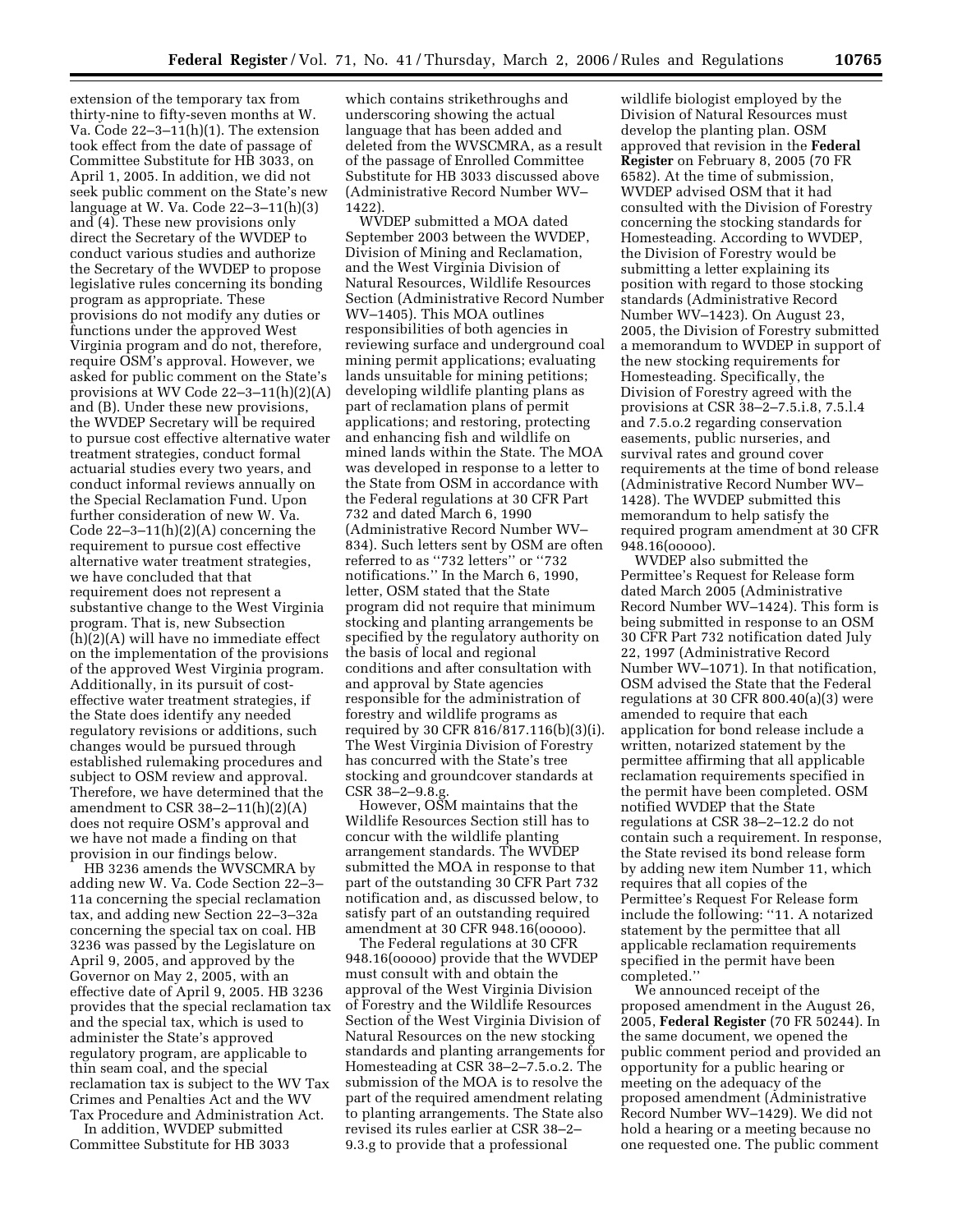period was to close on September 26, 2005. Prior to the close of the comment period, we received a request from the West Virginia Coal Association (WVCA) to extend the comment period for an additional five days (Administrative Record Number WV–1437). On September 26, 2005, we granted their request and extended the comment period through September 30, 2005 (Administrative Record Number WV– 1437). We received comments from one industry group and four Federal agencies.

# **III. OSM's Findings**

Following are the findings we made concerning the amendment under SMCRA and the Federal regulations at 30 CFR 732.15 and 732.17. We are approving the amendment, except as discussed below. Any revisions that we do not specifically discuss below concern nonsubstantive, minor wording, editorial, or renumbering of sections changes, and are approved herein without discussion.

#### *1. House Bill 2333*

HB 2333 amends the W. Va. Code by adding a new article Sections 22–27–1 through 12 to provide as follows:

#### **Article 27. Environmental Good Samaritan Act**

*22–27–1. Declaration of Policy and Purpose* 

This article is intended to encourage the improvement of land and water adversely affected by mining, to aid in the protection of wildlife, to decrease soil erosion, to aid in the prevention and abatement of the pollution of rivers and streams, to protect and improve the environmental values of the citizens of this state and to eliminate or abate hazards to health and safety. It is the intent of the Legislature to encourage voluntary reclamation of lands adversely affected by mining. The purpose of this article is to improve water quality and to control and eliminate water pollution resulting from mining extraction or exploration by limiting the liability which could arise as a result of the voluntary reclamation of abandoned lands or the reduction and abatement of water pollution. This article is not intended to limit the liability of a person who by law is or may become responsible to reclaim the land or address the water pollution or anyone who by contract, order or otherwise is required to or agrees to perform the reclamation or abate the water pollution.

#### *22–27–2. Legislative Findings*

The Legislature finds and declares as follows:

(1) The state's long history of mining has left some lands and waters unreclaimed and polluted.

(2) These abandoned lands and polluted waters are unproductive, diminish the tax base and are serious impediments to the economic welfare and growth of this state.

(3) The unreclaimed lands and polluted waters present a danger to the health, safety and welfare of the people and the environment.

(4) The state of West Virginia does not possess sufficient resources to reclaim all the abandoned lands and to abate the water pollution.

(5) Numerous landowners, citizens, watershed associations, environmental organizations and governmental entities who do not have a legal responsibility to reclaim the abandoned lands or to abate the water pollution are interested in addressing these problems but are reluctant to engage in such reclamation and abatement activities because of potential liabilities associated with the reclamation and abatement activities.

(6) It is in the best interest of the health, safety and welfare of the people of this state and the environment to encourage reclamation of the abandoned lands and abatement of water pollution.

(7) That this act will encourage and promote the reclamation of these properties.

#### *22–27–3. Definitions*

As used in this article unless used in a context that clearly requires a different meaning, the term:

(a) ''Abandoned lands'' means land adversely affected by mineral extraction and left or abandoned in an unreclaimed or inadequately reclaimed condition.

(b) ''Consideration'' means something of value promised, given or performed in exchange for something which has the effect of making a legally enforceable contract. For the purpose of this article, the term does not include a promise to a landowner to repair damage caused by a reclamation project or water pollution abatement project when the promise is made in exchange for access to the land.

(c) ''Department'' means the West Virginia Department of Environmental Protection.

(d) ''Eligible land'' means land adversely affected by mineral extraction and left or abandoned in an unreclaimed or inadequately reclaimed condition or causing water pollution and for which no person has a continuing reclamation or water pollution abatement obligation.

(e) ''Eligible landowner'' means a landowner that provides access to or use of the project work area at no cost for a reclamation or water pollution abatement project who is not or will not become responsible under state or federal law to reclaim the land or address the water pollution existing or emanating from the land.

(f) ''Eligible project sponsor'' means a person that provides equipment, materials or services at no cost or at cost for a reclamation or water pollution abatement project who is not or will not become responsible under state or federal law to reclaim the land or address the water pollution existing or emanating from the land.

(g) ''Landowner'' means a person who holds either legal or equitable interest in real property.

(h) ''Mineral'' means any aggregate or mass of mineral matter, whether or not coherent, which is extracted by mining. This includes,

but is not limited to, limestone, dolomite, sand, gravel, slate, argillite, diabase, gneiss, micaceous sandstone known as bluestone, rock, stone, earth, fill, slag, iron ore, zinc ore, vermiculite, clay and anthracite and bituminous coal.

(i) ''Permitted activity site'' means a site permitted by the department of environmental protection under the provisions of article two, three or four of this chapter.

(j) ''Person'' means a natural person, partnership, association, association members, corporation, an agency, instrumentality or entity of federal or state government or other legal entity recognized by law as the subject of rights and liabilities.

(k) ''Project work area'' means that land necessary for a person to complete a reclamation project or a water pollution abatement project.

(l) ''Reclamation project'' means the restoration of eligible land to productive use by regrading and revegetating the land to stable contours that blend in and complement the drainage pattern of the surrounding terrain with no highwalls, spoil piles or depressions to accumulate water, or to decrease or eliminate discharge of water pollution.

(m) ''Water pollution'' means the manmade or man-induced alteration of the chemical, physical, biological and radiological integrity of water located in the state.

(n) ''Water pollution abatement facilities'' means the methods for treatment or abatement of water pollution located on eligible lands. These methods include, but are not limited to, a structure, system, practice, technique or method constructed, installed or followed to reduce, treat or abate water pollution.

(o) ''Water pollution abatement project'' means a plan for treatment or abatement of water pollution located on eligible lands.

#### *22–27–4. Eligibility and Project Inventory*

(a) *General rule.*—An eligible landowner or eligible project sponsor who voluntarily provides equipment, materials or services at no charge or at cost for a reclamation project or a water pollution abatement project in accordance with the provisions of this article is immune from civil liability and may raise the protections afforded by the provisions of this article in any subsequent legal proceeding which is brought to enforce environmental laws or otherwise impose liability. An eligible landowner or eligible project sponsor is only entitled to the protections and immunities provided by this article after meeting all eligibility requirements and compliance with a detailed written plan of the proposed reclamation project or water pollution abatement project which is submitted to and approved by the department. The project plan shall include the objective of the project and a description of the work to be performed to accomplish the objective and shall, additionally, identify the project location, project boundaries, project participants and all landowners.

(b) *Notice.*—The department shall give written notice by certified mail to adjacent property owners and riparian land owners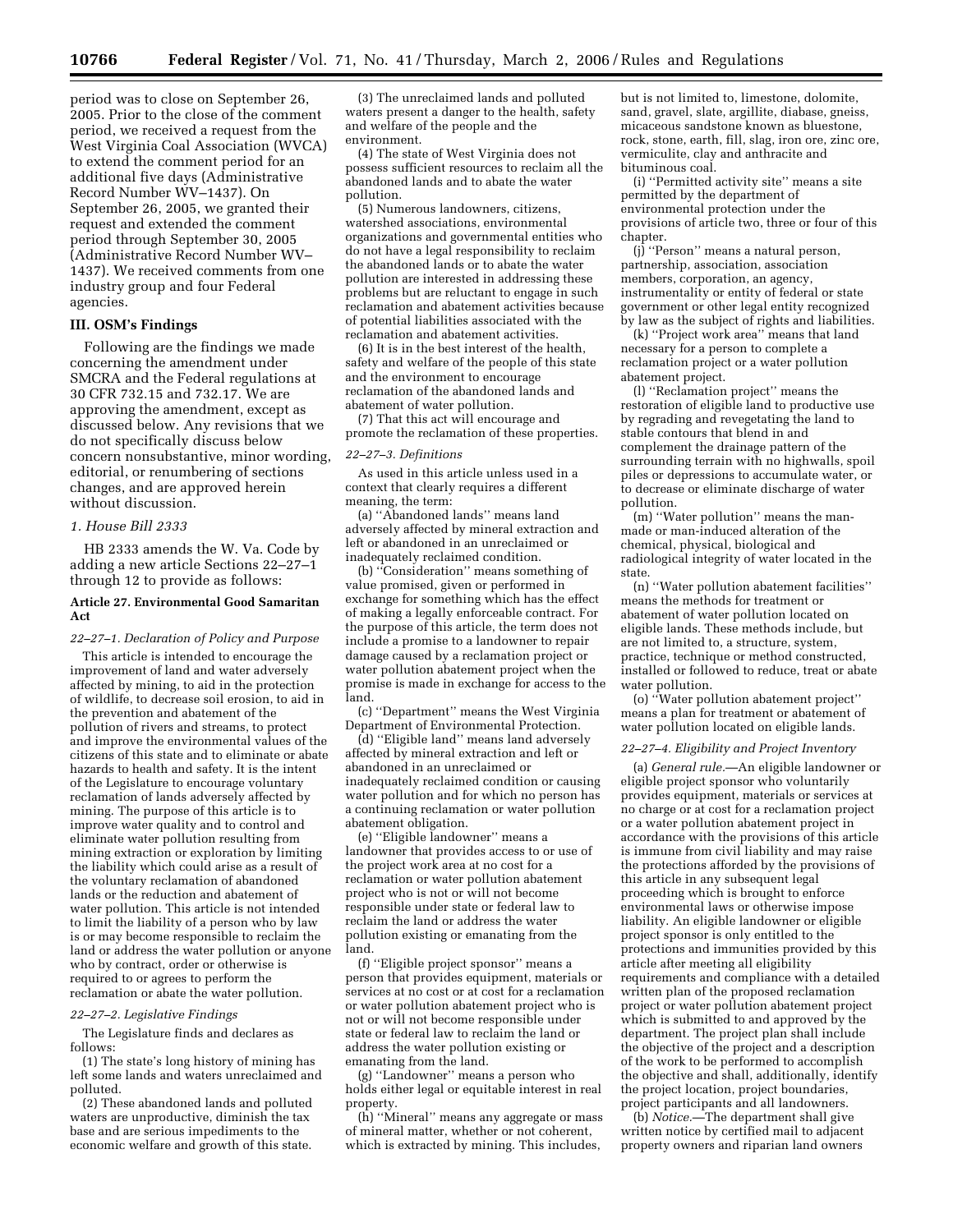located downstream of the proposed project, provide Class IV public notice of the proposed project in a newspaper of general circulation, published in the locality of the proposed project, and shall give public notice in the state register. The project sponsor may also provide public notice. Any person having an interest which may be adversely affected by the proposed project has the right to file written objections to the department within thirty days after receipt of the written notice or within thirty days after the last publication of the Class IV notice. The department shall provide to the project sponsor a copy of each written objection received during the public comment period, which shall conclude at the expiration of the applicable thirty-day period provided for in this section.

(c) *Advice.*—The department may provide advice to the landowner or to other interested persons based upon the department's knowledge and experience in performing reclamation projects and water pollution abatement projects.

(d) *Departmental review.*—The department shall review each proposed reclamation project and approve the project if the department determines the proposed project:

(1) Will result in the appropriate reclamation and regrading of the land according to all applicable laws and regulations;

(2) Will result in the appropriate revegetation of the site;

(3) Is not likely to result in pollution as defined in article eleven of this chapter; and

(4) Is likely to improve the water quality and is not likely to make the water pollution worse.

(e) *Project inventory.*—The department shall develop and maintain a system to inventory and record each project, the project location and boundaries, each landowner and each person identified in a project plan provided to the department. The inventory shall include the results of the department's review of the proposed project and, where applicable, include the department's findings under subsection (b), section ten of this article.

(f) *Appeal.*—A person aggrieved by a department decision to approve or disapprove a reclamation project or a water pollution abatement project has the right to file an appeal with the environmental quality board under the provisions of article one, chapter twenty-two-b of this code.

# *22–27–5. Landowner Liability Limitation and Exceptions*

(a) *General rule.*—Except as specifically provided in subsections (b) and (c) of this section, an eligible landowner who provides access to the land, without charge or other consideration, which results in the implementation of a reclamation project or a water pollution abatement project:

 $(1)$  Is immune from liability for any injury or damage suffered by persons working under the direct supervision of the project sponsor while such persons are within the project work area;

(2) Is immune from liability for any injury to or damage suffered by a third party which arises out of or occurs as a result of an act

or omission of the project sponsor which occurs during the implementation of the reclamation project or the water pollution abatement project;

(3) Is immune from liability for any injury to or damage suffered by a third party which arises out of or occurs as a result of a reclamation project or a water pollution abatement project;

(4) Is immune from liability for any pollution resulting from a reclamation project or water pollution abatement project;

(5) Is immune from liability for the operation, maintenance or repair of the water pollution abatement facilities constructed or installed during the project unless the eligible landowner negligently damages or destroys the water pollution abatement facilities or denies access to the project sponsor who is responsible for the operation, maintenance or repair [*sic*] the water pollution abatement facilities.

(b) *Duty to warn.*—The eligible landowner shall warn the project sponsor of known, latent, dangerous conditions located on the project work area which are not the subject of the reclamation project or the water pollution abatement project. Nothing in this article shall limit an eligible landowner's liability which results from the eligible landowner's failure to warn of such known, latent, dangerous conditions.

(c) *Exceptions to immunity.*—Nothing in this article may limit an eligible landowner's liability which results from a reclamation project or water pollution abatement project and which would otherwise exist:

(1) For injury or damage resulting from the landowner's acts or omissions which are reckless or constitute gross negligence or willful misconduct.

(2) Where the landowner accepts or requires consideration for allowing access to the land for the purpose of implementing a reclamation project or water pollution abatement project or to operate, maintain or repair water pollution abatement facilities constructed or installed during a water pollution abatement project.

(3) For the landowner's unlawful activities. (4) For damage to adjacent landowners or downstream riparian landowners which results from a reclamation project or water pollution abatement project where written notice or public notice of the proposed project was not provided.

# *22–27–6. Project Sponsor Liability Limitation and Exceptions*

(a) *General rule.*—Except as specifically provided in subsection (b) of this section, a project sponsor who provides equipment, materials or services at no cost or at cost for a reclamation project or a water pollution abatement project:

(1) Is immune from liability for any injury to or damage suffered by a person which arises out of or occurs as a result of the water pollution abatement facilities constructed or installed during the water pollution abatement project;

(2) Is immune from liability for any pollution emanating from the water pollution abatement facilities constructed or installed during the water pollution abatement project unless the person affects an area that is

hydrologically connected to the water pollution abatement project work area and causes increased pollution by activities which are unrelated to the implementation of a water pollution abatement project. Provided that the project sponsor implements, operates, and maintains the project in accordance with the plans approved by the department;

(3) Is immune from liability for the operation, maintenance and repair of the water pollution abatement facilities constructed or installed during the water pollution abatement project.

(b) *Exceptions.*—

(1) Nothing in this article shall limit in any way the liability of a project sponsor which liability results from the reclamation project or the water pollution abatement project and which would otherwise exist:

(A) For injury or damage resulting from the project sponsor's acts or omissions which are reckless or constitute gross negligence or willful misconduct.

(B) For the person's unlawful activities. (C) For damages to adjacent landowners or downstream riparian landowners which result from a reclamation project or a water pollution abatement project where written notice or public notice of the proposed project was not provided.

(2) Nothing in this article shall limit in any way the liability of a person who the department has found to be in violation of any other provision or provisions of this chapter.

#### *22–27–7. Permits and Zoning*

Nothing in this article may be construed as waiving any existing permit requirements or waiving any local zoning requirements.

#### *22–27–8. Relationship to Federal and State Programs*

The provisions of this article shall not prevent the department from enforcing requirements necessary or imposed by the federal government as a condition to receiving or maintaining program authorization, delegation, primacy or federal funds.

#### *22–27–9. General Permits*

If the department determines it will further the purposes of this article, the department may issue a general permit for each reclamation project or water pollution abatement project, which shall:

(1) Encompass all of the activities included in the reclamation project or water pollution abatement project.

(2) Be issued in place of any individual required stream encroachment, earth disturbance or national pollution discharge elimination system permits.

#### *22–27–10. Exceptions*

(a) *General rule.*—Any person who under existing law shall be or may become responsible to reclaim the land or treat or abate the water pollution or any person who for consideration or who receives some other benefit through a contract or any person who through a consent order and agreement or [*sic*] is ordered to perform or complete reclamation or treat or abate water pollution as well as a surety which provided a bond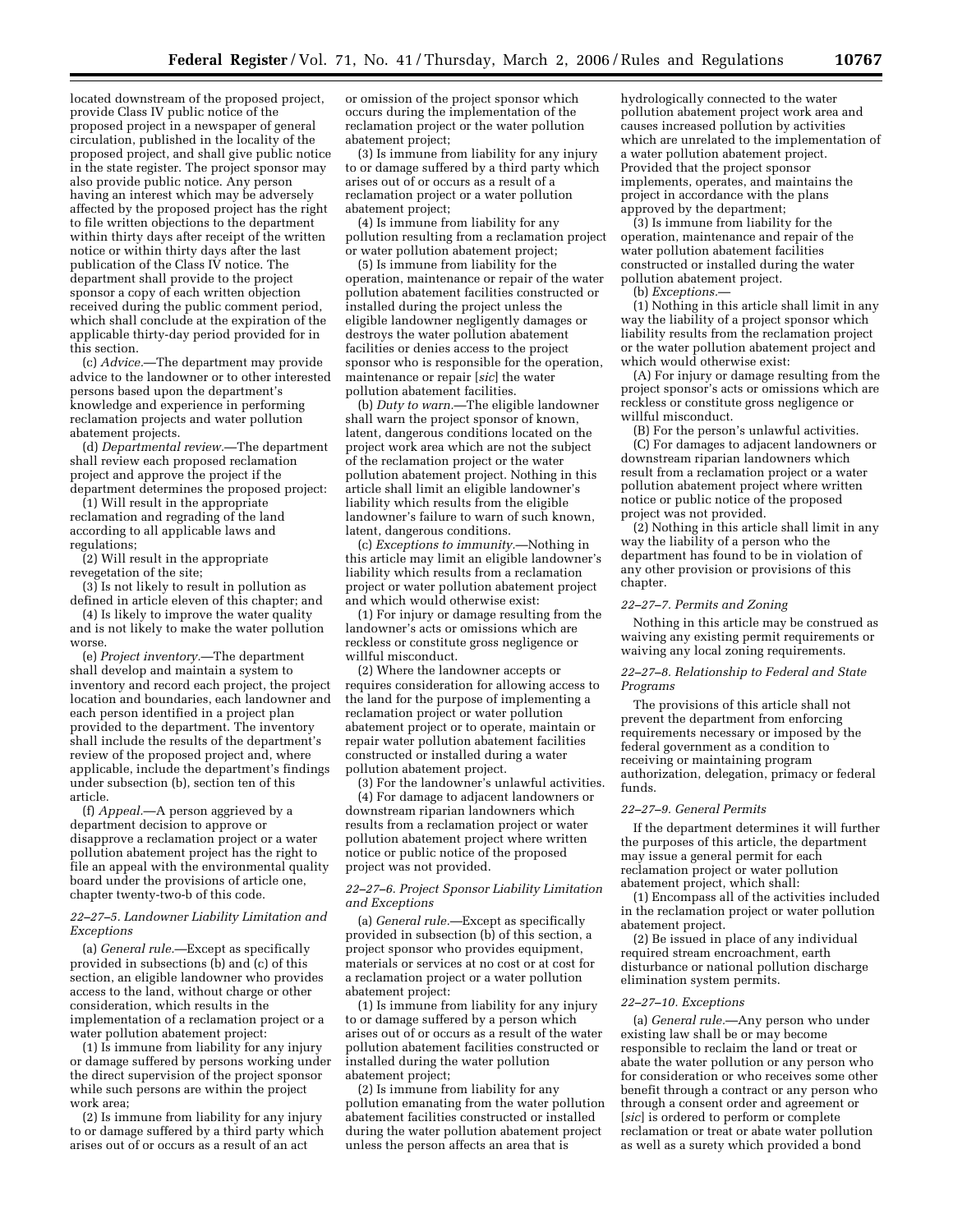for the site is not eligible nor may receive the benefit of the protections and immunities available under this article.

(b) *Projects near mining or coal refuse sites.*—This article does not apply to a reclamation project or a water pollution abatement project that is located adjacent to, hydrologically connected to or in close proximity to a site permitted under articles two, three or four of this chapter unless:

(1) The reclamation project or water pollution abatement project is submitted to the department in writing before the project is started; and

(2) The department finds:

(A) The reclamation project or the water pollution abatement project will not adversely affect the permittee's obligations under the permit and the applicable law;

(B) The activities on the project work area cannot be used by the permittee to avoid the permittee's reclamation or water pollution treatment or abatement obligations; and

(3) The department issues a written notice of its findings and the approval of the project.

(c) *Projects in lieu of civil or administrative penalties.*—This article shall not apply to a reclamation project or a water pollution abatement project that is performed in lieu of paying civil or administrative penalties.

#### *22–27–11. Water Supply Replacement*

A public or private water supply affected by contamination or the diminution caused by the implementation of a reclamation project or the implementation of a water pollution abatement project shall be restored or replaced by the department with an alternate source of water adequate in quantity and quality for the purposes served by the water supply.

#### *22–27–12. Rules*

The department may propose legislative rules in accordance with article three, chapter twenty-nine-a of this code as needed to implement the provisions of this article.

There are no specific provisions under SMCRA relating to the voluntary reclamation of lands affected by mining activities. Because this article also relates to the voluntary treatment of water pollution from abandoned mined lands, we solicited comments from the U.S. Environmental Protection Agency (EPA). Like SMCRA, the Clean Water Act (CWA) does not contain comparable provisions. However, EPA recently launched the Good Samaritan Initiative (Administrative Record Number WV– 1432). This is a new agency-wide effort to foster greater collaboration to accelerate the restoration of watersheds and fisheries threatened by abandoned mine runoff. EPA is pioneering the Good Samaritan Initiative as a tool to identify an individual's rights and responsibilities related to the voluntary clean up of abandoned mines and to protect such volunteers against preexisting liabilities. Specific comments from EPA regarding the proposed State legislation are contained in ''Section IV.

Summary and Disposition of Comments.'' While this legislation has no direct Federal counterpart, we do not find any of the proposed State provisions presented above to be inconsistent with the purpose and intent of SMCRA, and therefore it can be approved. Furthermore, as discussed in Section IV, given EPA's concern about the possible legal effects of the proposed State legislation on EPA's authority under the CWA, we find that State's Environmental Good Samaritan Act at W. Va. Code 22–27–1 *et seq.* is only approved to the extent that none of the provisions therein can be interpreted as abrogating the authority or jurisdiction of the EPA. Section 702(a) of SMCRA provides that nothing in the Act can be construed as superseding, amending, modifying, or repealing other Federal laws or any regulations promulgated thereunder.

# *2. Committee Substitute for House Bill 2723*

This bill authorizes amendments to the West Virginia Surface Mining Reclamation Rules at CSR 38–2 and the Surface Mining Blasting Rule at CSR 199–1.

# Amendments to CSR 38–2

a. CSR 38–2–2.92. This definition is new, and provides as follows:

2.92 Previously mined areas means land affected by surface mining operations prior to August 3, 1977, that has not been reclaimed to the standards of this rule.

In its amendment, the WVDEP stated that the revision is intended to resolve an outstanding 30 CFR Part 732 issue relating to previously mined areas as contained in a letter from OSM dated July 22, 1997 (Administrative Record Number WV–1071). We find that the State's new definition of ''previously mined areas'' is substantively identical to the Federal definition of ''previously mined area'' at 30 CFR 701.5, and it can be approved.

b. CSR 38–2–3.29.a. This provision concerns incidental boundary revisions (IBRs) and is amended by deleting the following language from the end of the first sentence: ''is the only practical alternative to recovery of unanticipated reserves or necessary to enhance reclamation efforts or environmental protection.''

In its submittal of this amendment, the WVDEP stated that the amendment is intended to delete language that was not approved by OSM (see the February 9, 1999, **Federal Register**, 64 FR 6201, 6208). In the February 9, 1999, notice, OSM found the language to be inconsistent with the intent of section

511(a)(3) of SMCRA and 30 CFR 774.13(d) of the Federal regulations, which pertain to IBR's.

As amended, CSR 38–2–3.29.a provides as follows:

3.29.a. Incidental Boundary Revisions (IBRs) shall be limited to minor shifts or extensions of the permit boundary into noncoal areas or areas where any coal extraction is incidental to or of only secondary consideration to the intended purpose of the IBR or where it has been demonstrated to the satisfaction of the Secretary that limited coal removal on areas immediately adjacent to the existing permit. IBRs shall also include the deletion of bonded acreage which is overbonded by another valid permit and for which full liability is assumed in writing by the successive permittee. Incidental Boundary Revisions shall not be granted for any prospecting operations, or to abate a violation where encroachment beyond the permit boundary is involved, unless an equal amount of acreage covered under the IBR for encroachment is deleted from the permitted area and transferred to the encroachment area.

We find that, with this revision, proposed CSR 38–2–3.29.a is consistent with and no less effective than the Federal regulations at 30 CFR 774.13(d), and it can be approved. The proposed deletion, however, does leave the sentence incomplete; and we advised WVDEP that it should be corrected. The State acknowledged that the rest of the sentence should have been deleted. Therefore, we are approving this provision with the understanding that the State will insert a period after ''IBR'' and delete the words, ''or where it has been demonstrated to the satisfaction of the Secretary that limited coal removal on areas immediately adjacent to the existing permit.''

c. CSR 38–2–5.4.a. This provision concerns general sediment control provisions, and it is amended by adding language to incorporate by reference the U.S. Department of Agriculture, Soil Conservation Service Technical Release No. 60, ''Earth Dams and Reservoirs.'' As amended, Subsection 5.4.a provides as follows:

Sediment control or other water retention structures shall be constructed in appropriate locations for the purposes of controlling sedimentation. All runoff from the disturbed area shall pass through a sedimentation control system. All such systems or other water retaining structures used in association with the mining operation shall be designed, constructed, located, maintained, and used in accordance with this rule and in such a manner as to minimize adverse hydrologic impacts in the permit and adjacent areas, to prevent material damage outside the permit area and to assure safety to the public. The U.S. Department of Agriculture, Soil Conservation Service Technical Release No. 60 (210–VI–TR60, October 1985), ''Earth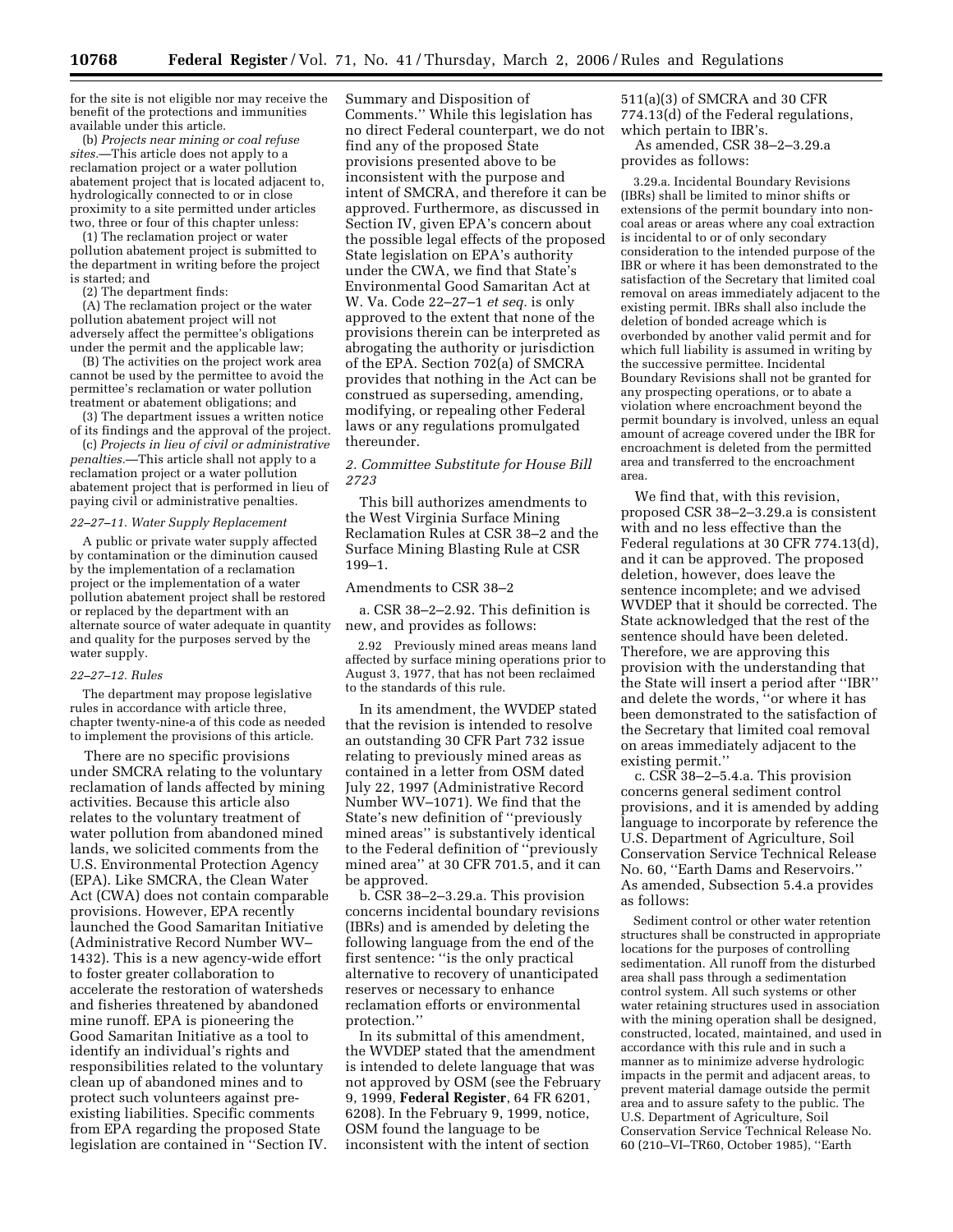Dams and Reservoirs,'' Technical Release No. 60 (TR–60) is hereby incorporated by reference. Copies may be obtained from the National Technical Information Service (NTIS), 5285 Port Royal Road, Springfield, Virginia 22161, order No. PB 87–57509/AS. Copies can be inspected at the OSM Headquarters Office, Office of Surface Mining Reclamation and Enforcement, Administrative Record, 1951 Constitution Avenue, NW., Washington, DC, or at the Office of the **Federal Register**, 800 North Capitol Street, NW., suite 700, Washington, DC.

In this revision, the State added language referencing ''Earth Dams and Reservoirs'' Technical Release No. 60 (TR–60) (210–VI–TR60, October 1985). This new language is consistent with the Federal citation of TR–60 at 30 CFR 816/817.49(a)(1) and with the terms of a Part 732 letter that OSM sent to the State dated July 22, 1997, in accordance with the Federal regulations at 30 CFR 732.17(c). In that 732 letter, OSM asked the State to resolve issues pertaining to impoundments and criteria that the impoundments must comply with, especially impoundments meeting Class B or C criteria for dams at TR–60. We must note that due to a name change, the former Soil Conservation Service is now the Natural Resources Conservation Service (NRCS). We must also note that publication TR–60 has been revised, and the current version is Revised Amendment 1, TR–60A, dated October 1990. The WVDEP's Web page at *http://www.wvdep.org/ item.cfm?ssid=9&ss1id=710* contains a copy of TR–60, and it includes the NRCS revisions that were adopted in October 1990 (Administrative Record Number WV–1438). Therefore, because the State intends to require that the revised version of TR–60 be used by operators when designing and constructing sediment control or other water retention structures within the State, we find that the proposed amendment is consistent with and no less effective than the Federal regulations at 30 CFR 816/817.49(a)(1), and it can be approved.

d. CSR  $38-2-5.4.b.9$ . This provision concerns the design and construction of freeboards of sediment control structures, and is amended by adding a proviso that impoundments meeting the Class B or C criteria for dams in ''Earth Dams and Reservoirs'', TR–60 shall comply with the freeboard hydrograph criteria in ''Minimum Emergency Spillway Hydrologic Criteria'' table in TR–60. As amended, Subsection 5.4.b.9 provides as follows:

5.4.b.9. Provide adequate freeboard to resist overtopping by waves or sudden increases in volume and adequate slope protection against surface erosion and

sudden drawdown. Provided, however, impoundments meeting the Class B or C criteria for dams in ''Earth Dams and Reservoirs'', TR–60 shall comply with the freeboard hydrograph criteria in ''Minimum Emergency Spillway Hydrologic Criteria'' table in TR–60.

We find that, as amended, CSR 38–2– 5.4.b.9 is substantively identical to the Federal regulations at 30 CFR 816/ 817.49(a)(5) concerning freeboard design and can be approved. The amendment also satisfies a portion of the 732 letter that OSM sent to the State dated July 22, 1997. As we discussed in Finding 2.c. above, WVDEP's Web page contains a copy of TR–60, and it includes the revisions that were adopted in October 1990. Therefore, it is apparent that the State intends to require that the revised version of TR– 60 be used when designing and constructing sediment control or other water retention structures within the State. We note that, existing subsection CSR 38–2–22.4.h.1, and in a separate rulemaking proposed CSR 38–4–7.1.g, provide that any open channel spillway designed for less than 100 percent probable maximum precipitation (PMP) must be provided with a freeboard above the maximum water surface using the equation 1+.025vd1/3. According to State officials, the equation provides for a more simplistic freeboard design standard where ''v'' represents flow velocity and ''d'' represents flow depth of the design storm in the channel. TR– 60 requires a calculation of freeboard design by surcharging the design storm. Given the proposed requirements, it is apparent that the State requires compliance with the freeboard design standards at both CSR 38–2–5.4.b.9 and CSR 38–2–22.4.h.1 (and proposed CSR 38–4–7.1.g.). According to State officials, there is no way to determine which standard (freeboard hydrograph or freeboard equation) is more stringent. Instead, this assessment must be determined on a case-by-case basis during permit preparation and resulting review. Consequently, the higher of those standards will always apply, and the lesser standard will automatically be complied with. Upon approval, the State will consider developing an interpretive policy that may include variable descriptions of the freeboard equation to further clarify this requirement.

e. CSR 38–2–5.4.b.10. This provision concerns minimum static safety factor, and has been amended by deleting language in the first sentence related to loss of life or property damage, and adding in its place language concerning impoundments meeting the Class B or C criteria for dams contained in ''Earth

Dams and Reservoirs,'' TR–60. As amended, Subsection 5.4.b.10 provides as follows:

5.4.b.10. Provide that an impoundment meeting the size or other criteria of 30 CFR 77.216(a) or W. Va. Code [Section] 22–14 *et seq.*, or Impoundments meeting the Class B or C criteria for dams contained in ''Earth Dams and Reservoirs'', TR–60, shall have a minimum static safety factor of 1.5 for a normal pool with steady state seepage saturation conditions, and a seismic safety factor of at least 1.2. Impoundments not meeting the size or other criteria of 30 CFR 77.216(a) or W. Va. Code [Section] 22–14 *et seq.*, except for a coal mine waste impounding structure, and located where failure would not be expected to cause loss of life or serious property damage shall have a minimum static safety factor of 1.3 for a normal pool with steady state seepage saturation conditions.

The Federal regulations at 30 CFR 816/817.49(a)(4)(i), concerning impoundment stability, provide that an impoundment meeting the Class B or C criteria for dams in TR–60, or the size or other criteria of 30 CFR 77.216(a), shall have a minimum static safety factor of 1.5 for a normal pool with steady state seepage saturation conditions, and a seismic safety factor of at least 1.2. Therefore, the amendment renders CSR 38–2–5.4.b.10 consistent with and no less effective than the Federal regulations at 30 CFR 816/  $817.49(a)(4)(i)$  and can be approved. However, existing language at CSR 38– 2–5.4.b.10 also provides that impoundments not meeting the size or other criteria of 30 CFR 77.216(a) or W. Va. Code section 22–14 *et seq.*, except for a coal mine waste impounding structure, and located where failure would not be expected to cause loss of life or serious property damage shall have a minimum static safety factor of 1.3 for a normal pool with steady state seepage saturation conditions. That language does not appear to be consistent with the Federal regulations at 30 CFR 816/817.49(a)(4)(ii), which provides that impoundments not included in 816/817.49(a)(4)(i), except for a coal mine waste impounding structure, shall have a minimum static safety factor of 1.3 for a normal pool with steady state seepage saturation conditions or meet the requirements of 30 CFR 780.25(c)(3). The State's language does not specify which static safety factor, if any, applies to TR–60 Class A impoundments. The Federal regulations provide that Class A impoundments, which do not meet the Class B or C criteria for dams in TR–60, must have a minimum static safety factor of 1.3. The State maintains that the last portion of this provision is applicable to impoundments not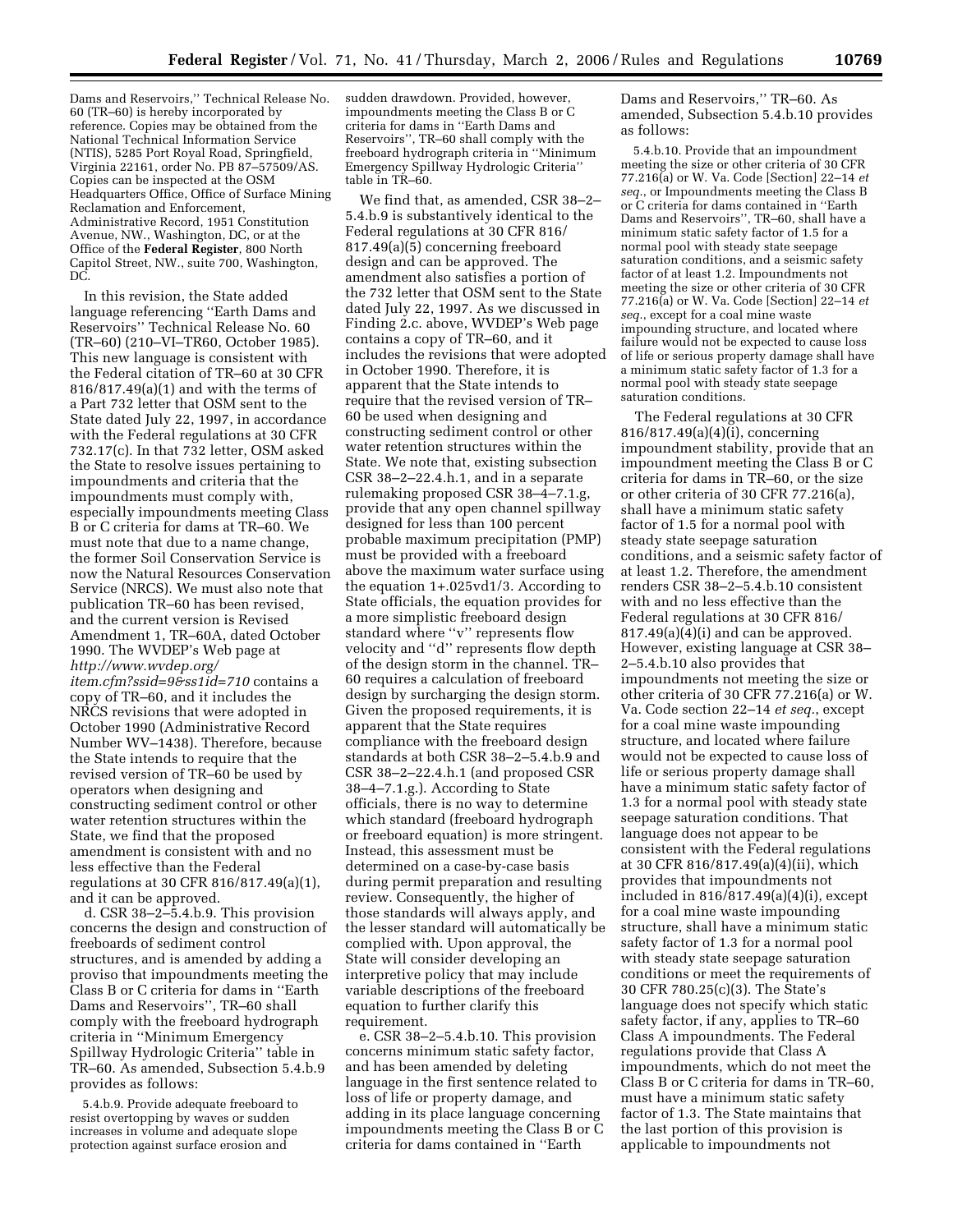meeting the Class B or C criteria in TR– 60 (Administrative Record Number WV–1438). Because the proposed amendment clearly provides for a static safety factor of 1.5 for impoundments that meet the size or other criteria of 30 CFR 77.216(a) and impoundments meeting the Class B or C criteria for dams in TR–60, it is our understanding that CSR 38–2–5.4.b.10 provides for a 1.3 minimum static safety factor for all other impoundments that do not meet the size or other criteria of 30 CFR 77.216(a) or are not impoundments that meet the Class B or C criteria for dams in TR–60, and are not coal mine waste impounding structures. Therefore, we find that proposed CSR 38–2–5.4.b.10 is no less effective than the Federal regulations at 30 CFR 816/817.49(a)(4), and it can be approved. Our approval of proposed CSR 38–2–5.4.b.10 is based upon our understanding discussed above.

As amended, CSR 38–2–5.4.b.10 also satisfies a portion of the July 22, 1997, 732 letter that OSM sent to the State. As we discussed above in Finding 2.c, WVDEP's Web page contains a copy of TR–60, and it includes the revisions that were adopted in October 1990. Therefore, because the State intends to require that the revised version of TR– 60 be used by operators when designing and constructing sediment control or other water retention structures within the State, we find that the proposed reference to TR–60 is consistent with and no less effective than the Federal regulations at 30 CFR 816/ 817.49(a)(4)(i).

f. CSR 38–2–5.4.b.12. This provision provides for stable foundations of sediment control structures, and it has been amended by adding language at the end of the final sentence to clarify that the laboratory testing of foundation material shall be to determine the design requirements for foundation stability. As amended, Subsection 5.4.b.12 provides as follows:

5.4.b.12. Provide for stable foundations during all phases of construction and operation and be designed based on adequate and accurate information on the foundation conditions. For structures meeting the criteria of paragraph 5.4.b.10 of this subdivision, provide foundation investigations and any necessary laboratory testing of foundation material, shall be performed to determine the design requirements for foundation stability.

It is our understanding that the reference to CSR 38–2–5.4.b.10 in the proposed provision means that foundation investigations and any necessary laboratory testing of foundation materials must be performed for impoundments that meet the Class B

or C criteria for dams at TR–60, the size or other criteria of the Mine Safety and Health Administration (MSHA) at 30 CFR 77.216(a), or the West Virginia Dam Control Act. Thus, foundation investigations or laboratory testing of foundation material for Class A dams will not be required by this subsection. We find that as amended, CSR 38–2– 5.4.b.12 is consistent with and no less effective than the Federal regulations at 30 CFR 816/817.49(a)(6) concerning foundation testing for impoundments, and can be approved. Our approval of this provision is based upon our understanding discussed above.

g. CSR 38–2–5.4.c.7. This provision is new and provides as follows:

5.4.c.7. Impoundments meeting the Class B or C criteria for dams in Earth Dams and Reservoirs, TR–60 shall comply with the following: (1) ''Minimum Emergency Spillway Hydrologic Criteria'' table in TR– 60; (2) the emergency spillway hydrograph criteria in the ''Minimum Emergency Spillway Hydrologic Criteria'' table in TR– 60, or larger event specified by the Secretary; and (3) and the requirements of this subdivision.

We find that the proposed language at CSR 38–2–5.4.c.7 is substantively identical to and no less effective than the Federal regulations at 30 CFR 816/ 817.49(a)(1), 30 CFR 816/817.49(a)(5), and 30 CFR 816/817.49(a)(9)(ii)(A), and it can be approved. The proposed amendment also satisfies a portion of the July 22, 1997, 732 letter that OSM sent to the State. As we discussed above in Finding 2.c, WVDEP's Web page contains a copy of TR–60, and it includes the revisions that were adopted in October 1990. Therefore, because the State intends to require that the revised version of TR–60 be used by operators when designing and constructing sediment control or other water retention structures within the State, we find that the proposed reference to TR– 60 is consistent with and no less effective than the Federal regulations at 30 CFR 816/817.49(a)(1).

In addition, we note that the State rules at CSR 38–2–5.4.c do not require design plans for structures that meet the Class B or C criteria for dams in TR–60 to include a stability analysis, as provided by 30 CFR 780.25(f). The stability analysis must include, but is not limited to, strength parameters, pore pressures, and long-term seepage conditions. In addition, the design plan must contain a description of each engineering design assumption and calculation with a discussion of each alternative considered in selecting the specific design parameters and construction methods. CSR 38–2– 5.4.c.6.D, 38–4–10 and 38–4–11.4

require stability analyses for impoundments that meet the size or other criteria of MSHA or the West Virginia Dam Control Act standards. However, State rules at CSR 38–2– 5.4.c.5 and 5.4.c.6 do not specifically require a stability analysis to be conducted for Class B or C impoundments. In addition, they do not specify what must be included in the stability analysis and the design plans for such structures. According to WVDEP (Administrative Record Number WV–1438), it is necessary for permit applicants to perform a stability analysis to demonstrate that impoundments that meet Class B or C criteria for dams in TR–60 are designed to have a static safety factor of 1.5 with steady state seepage saturation conditions and a seismic safety factor of 1.2. Steady state seepage analysis techniques include flow nets, finite element analyses, or finite difference analyses. To conduct a steady state seepage analysis, State officials say a set of factors is needed, which include strength and pore pressure. Saturated conditions or long-term seepage condition is just steady seepage at maximum storage pool. Therefore, to demonstrate that Class B or C impoundments are designed to have a static safety factor of 1.5 with a steady state seepage saturation, the permit applicant would have to provide information required by Subsection 5.4.c.6.D. Therefore, CSR 38–2–5.4.c remains approved with the understanding that stability analyses will be conducted for all structures that meet the Class B or C criteria for dams in TR–60 as required by 30 CFR 780.25(f).

h. CSR 38–2–5.4.d.4. This provision concerns design and construction certification of coal refuse impoundments and embankment type impoundments and has been amended by adding language concerning impoundments meeting the Class B or C criteria for dams. As amended, Subsection 5.4.d.4 provides as follows:

5.4.d.4. Design and construction certification of coal refuse impoundments and embankment type impoundments meeting or exceeding the size requirements or other criteria of Federal MSHA regulations at 30 CFR 77.216 (a) or impoundments meeting the Class B or C criteria for dams in Earth Dams and Reservoirs, TR–60 may be performed only by a registered professional engineer experienced in the design and construction of impoundments.

The Federal regulations at 30 CFR 816/817.49(a)(3) provide that the design of impoundments shall be certified in accordance with 30 CFR 780.25(a). The Federal regulations at 30 CFR 780.25(a)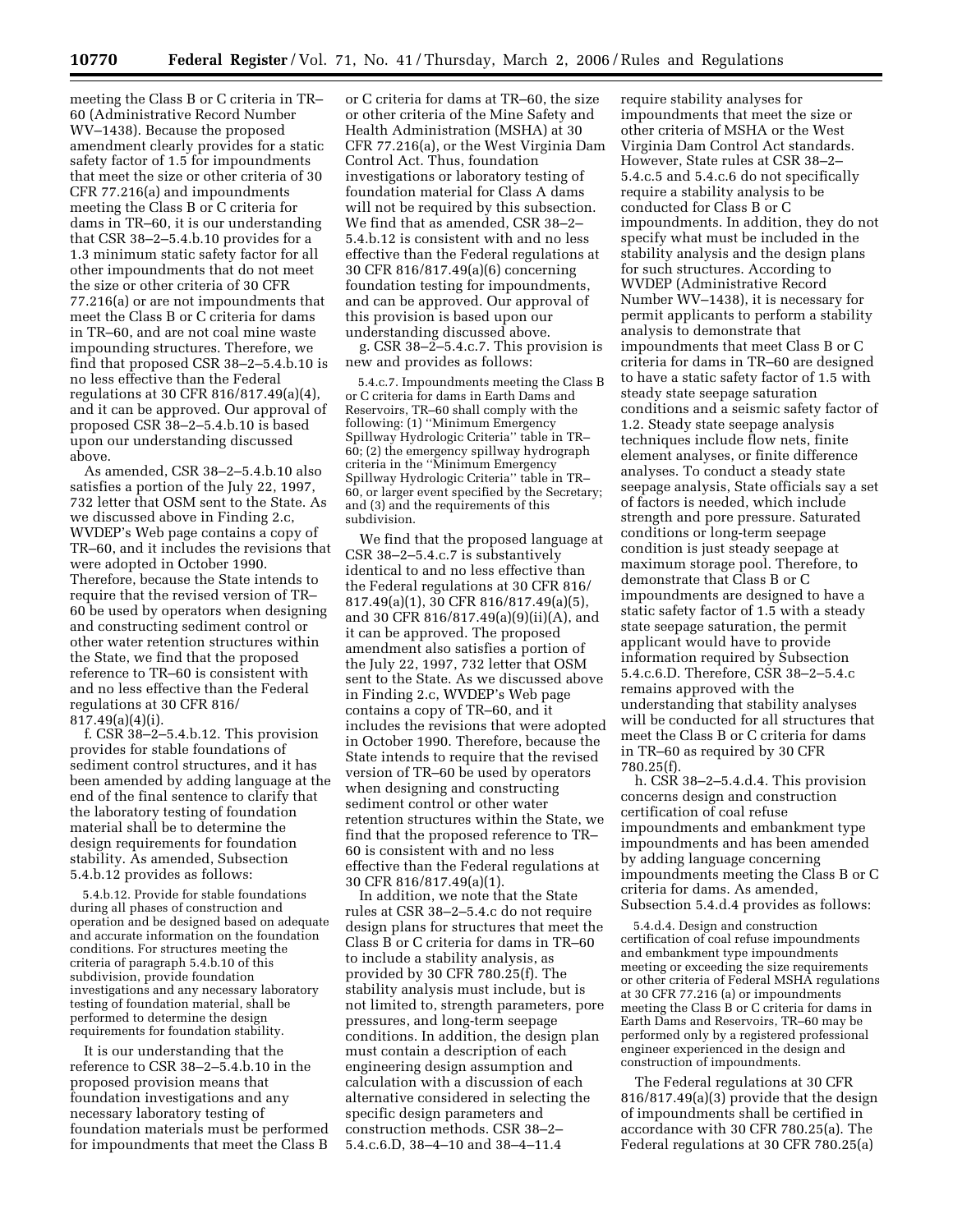provide that impoundments meeting the Class B or C criteria for dams in TR–60 shall comply with the requirements of 30 CFR 780.25 for structures that meet or exceed the size or other criteria of MSHA. Each detailed design plan for a structure that meets or exceeds the size or other criteria of MSHA regulations at 30 CFR 77.216(a) shall, as required by 30 CFR 780.25(a)(2)(i), be prepared by, or under the direction of, and certified by a qualified registered professional engineer with assistance from experts in related fields such as geology, land surveying, and landscape architecture.

The West Virginia regulations at CSR 38–2–5.4.d.1, concerning certification, provide that prior to any surface mining activities in the component drainage area of a permit controlled by a sediment control structure, that specific structure shall be certified as to construction in accordance with the plans, designs, and specifications set forth in the preplan, or in accordance with as-built plans. The West Virginia regulations at CSR 38–2–5.4.d.4, as amended here, limit such design and construction certification to registered professional engineers experienced in the design and construction of impoundments when the designs concern MSHA impoundment regulations at 30 CFR 77.216(a) or when the impoundments meet the Class B or C criteria at TR–60.

We must note, however, that the State's requirements at Subsection 3.6.h.5 provide that only the design plan for impoundments that meet the size or storage capacity of the West Virginia Dam Control Act must be prepared by, or under the direction of, and certified by a qualified registered professional engineer. The proposed rule at Subsection 5.4.d.4 does not specifically require the design plan to be prepared by a registered professional engineer. The proposed rule only requires the design to be certified by a registered professional engineer. However, given that certification of the design by a registered professional engineer is required, we are approving Subsection 5.4.d.4 with the understanding that design plans for impoundments that meet the Class B or C criteria for dams in TR–60 and meet or exceed the size or other criteria of MSHA at 30 CFR 77.216(a) will be prepared by, or under the direction of, and certified by a registered professional engineer as provided by 30 CFR 780.25(a)(2).

Furthermore, we are approving Subsection 5.4.d.3 with the understanding that the design plans for all other structures not included in Subsections 3.6.h.5 or 5.4.d.4 will be prepared by, or under the direction of,

and certified by a registered professional engineer or licensed land surveyor as provided by 30 CFR 780.25(a)(3). In addition, as provided by 30 CFR 780.25(a)(2), the detailed design plan for an impoundment that meets the Class B or C criteria for dams in TR–60 or meets or exceeds the size or other criteria of MSHA at 30 CFR 77.216(a) must include (1) A geotechnical investigation, (2) design and construction requirements for the structure, (3) an operation and maintenance of the structure, and (4) a timetable and plans for removal of the structure. Similar design plan requirements at 30 CFR 780.25(a)(3) apply to impoundments not included in paragraph (a)(2). Such requirements are not specifically provided for in Subsection 5.4. However, similar design requirements are set forth at Subsection 3.6.h. Therefore we are approving Subsection 5.4 with the understanding that the design plan requirements at Subsection 3.6.h apply to those impoundments that meet the Class B or C criteria for dams in TR–60 or meet or exceed the size or other criteria of MSHA at 30 CFR 77.216(a) as provided by 30 CFR 780.25(a)(2). We are also approving Subsection 5.4 to the extent that the design plan requirements at Subsection 3.6.h apply to all other impoundments not identified above as provided by 30 CFR 780.25(a)(3). In summary, we find that as amended, CSR 38–2–5.4.d.4 is consistent with and no less effective than the Federal regulations at 30 CFR 780.25(a)(2) and (a)(3) and 30 CFR 816/817.49(a)(3) concerning the design and certification of impoundments, and it can be approved based upon our understanding discussed above.

The proposed amendment at CSR 38– 2–5.4.d.4 also satisfies a portion of the July 22, 1997, 732 letter that OSM sent to the State. As we discussed above in Finding 2.c, WVDEP's Web page contains a copy of TR–60, and it includes the revisions that were adopted in October 1990. Therefore, because the State intends to require that the revised version of TR–60 be used by operators when designing and constructing sediment control or other water retention structures within the State, we find that the proposed reference to TR– 60 is consistent with and no less effective than the Federal regulations at 30 CFR 816/817.49(a)(1).

i. CSR 38–2–5.4.e.1. This provision concerns the inspection of impoundments and sediment control structures, and has been amended by adding language concerning impoundments meeting the Class B or C criteria for dams in TR–60. As amended, Subsection 5.4.e.1 provides as follows:

5.4.e.1. A qualified registered professional engineer or other qualified professional specialist, under the direction of the professional engineer, shall inspect each impoundment or sediment control structure provided, that a licensed land surveyor may inspect those impoundments or sediment control or other water retention structures which do not meet the size or other criteria of 30 CFR 77.216(a), Impoundments meeting the Class B or C criteria for dams in Earth Dams and Reservoirs, TR–60 or W. Va. Code [Section] 22–14 *et seq.*, and which are not constructed of coal processing waste or coal refuse. The professional engineer, licensed land surveyor, or specialist shall be experienced in the construction of impoundments and sediment control structures.

The Federal regulations at 30 CFR 816/817.49(a)(11)(iv) provide that a qualified registered professional land surveyor may inspect any temporary or permanent impoundment that does not meet the Class B or C criteria of TR–60, the size or other criteria of 30 CFR 77.216(a), or is not a coal mine waste impounding structure covered by the Federal regulations at 30 CFR 816.84. The proposed amendment to CSR 38–2– 5.4.e.1 provides the West Virginia program with a counterpart to the Federal regulations at 30 CFR 816/ 817.49(a)(11)(iv). We note, however, that as written, CSR 38–2–5.4.e.1 is not perfectly clear as to its intended meaning. Specifically, the phrase ''Impoundments meeting'' confuses the intended meaning of the proviso that identifies the impoundments that a licensed land surveyor may not inspect. It is our understanding that the proviso at CSR 38–2–5.4.e.1 means that a licensed land surveyor may not inspect impoundments or sediment control or other water retention structures which meet the size or other criteria of 30 CFR 77.216(a), the Class B or C criteria for dams in TR–60, or W.Va. Code section 22–14 *et seq.*, and which are constructed of coal processing waste or coal refuse. Therefore, in accordance with our understanding discussed above, we find that CSR 38–2–5.4.e.1 is consistent with and no less effective than the Federal regulations at 30 CFR 816/817.49(a)(11)(iv), and it can be approved, except for the words ''Impoundments meeting'' which are not approved.

The proposed amendment at CSR 38– 2–5.4.e.1 also satisfies a portion of the 732 letter that OSM sent the State on July 22, 1997. As we discussed above in Finding 2.c, WVDEP's Web page contains a copy of TR–60, and it includes the revisions that were adopted in October 1990. Therefore, because the State intends to require that the revised version of TR–60 be used by operators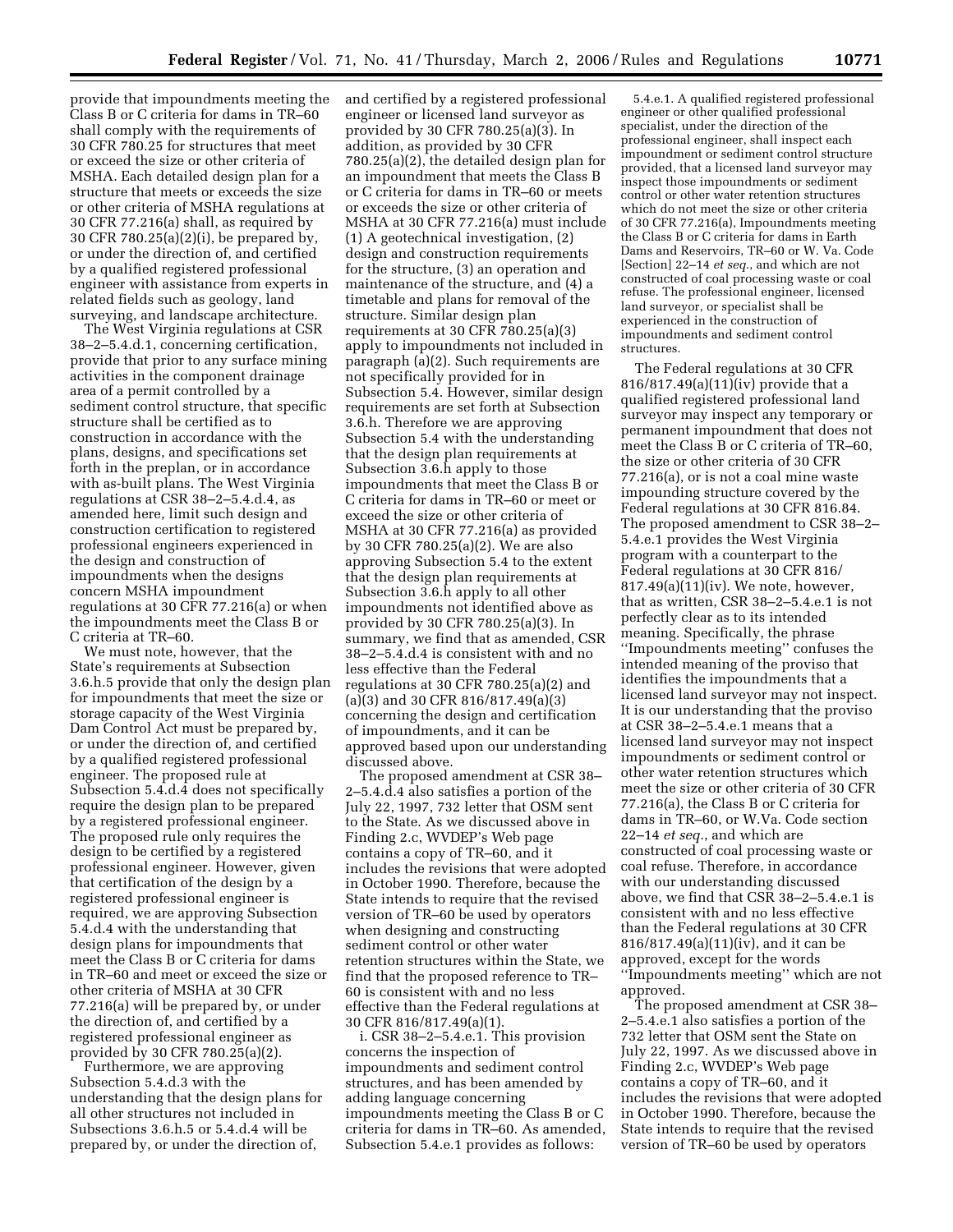when designing and constructing sediment control or other water retention structures within the State, we find that the proposed reference to TR– 60 is consistent with and no less effective than the Federal regulations at 30 CFR 816/817.49(a)(1).

j. CSR 38–2–5.4.f. This provision concerns examinations of embankments, and it has been amended by adding language concerning impoundments meeting the Class B or C criteria for dams in TR–60. As amended, Subsection 5.4.f provides as follows:

5.4.f. Examinations. Embankments subject to Federal MSHA regulations at 30 CFR 77.216 or impoundments meeting the Class B or C criteria for dams in Earth Dams and Reservoirs, TR–60 must be examined in accordance with 77.216–3 of said regulations. Other embankments shall be examined at least quarterly by a qualified person designated by the operator for appearance of structural weakness and other hazardous conditions. Examination reports shall be retained for review at or near the operation.

We find that, as amended, CSR 38–2– 5.4.f is substantively identical to the Federal regulations at 30 CFR 816/ 817.49(a)(12) concerning the examination of impoundments, and it can be approved.

The proposed amendment at CSR 38– 2–5.4.f also satisfies a portion of the July 22, 1997, 732 letter that OSM sent to the State. As we discussed above in Finding 2.c, WVDEP's web page contains a copy of TR–60, and it includes the revisions that were adopted in October 1990. Therefore, because the State intends to require that the revised version of TR– 60 be used by operators when designing and constructing sediment control or other water retention structures within the State, we find that the proposed reference to TR–60 is consistent with and no less effective than the Federal regulations at 30 CFR 816/817.49(a)(1).

k. CSR 38–2–7.4.b.1.A.1. This provision concerns the development of a planting plan and long-term management plan for commercial forestry. The first sentence of this provision is amended by clarifying that the professional forester charged with developing the commercial forestry planting and the long-term management plan must be a West Virginia registered professional forester. The provision is to ensure compliance with WV Code 30– 19–1 *et seq.* regarding State registered foresters and to clarify that the development of planting plans for mountaintop removal mining operations may only be done by a registered State forester. SMCRA at section 515(c)(3)(B) and the Federal regulations at 30 CFR 785.14(c) require that an applicant for a mountaintop removal mining permit

present specific plans for the proposed postmining use. We find that the proposed requirement that the professional forester specified at CSR 38–2–7.4.b.1.A.1 must be a West Virginia professional forester does not render the provision inconsistent with those Federal requirements, and it can be approved.

l. CSR 38–2–7.4.b.1.A.3. This provision concerns the commercial species planting plan for commercial forestry. It is amended in the first sentence to clarify that the registered professional forester must be a West Virginia registered professional forester. The provision is to ensure compliance with WV Code 30–19–1 *et seq.* regarding State registered foresters and to clarify that the development of planting plans for mountaintop removal mining operations may only be done by a registered State forester. SMCRA at section 515(c)(3)(B) and the Federal regulations at 30 CFR 785.14(c) require that an applicant for a mountaintop removal mining permit present specific plans for the proposed postmining use. We find that the proposed requirement that the professional forester specified at CSR 38–2–7.4.b.1.A.3 must be a West Virginia professional forester does not render the provision inconsistent with those Federal requirements, and it can be approved.

m. CSR 38–2–7.4.b.1.A.3.(b). This provision concerns the creation of a certified geology map relating to commercial forestry areas. The provision is amended by revising the kinds of information pertaining to physical and chemical properties of strata that must be provided in the permit application. As amended, Subsection 7.4.b.1.A.3.(b) provides as follows:

7.4.b.1.A.3.(b). An approved geologist shall create a certified geology map showing the location, depth, and volume of all strata in the mined area, the physical and chemical properties of each stratum to include rock texture, pH, potential acidity and alkalinity. For each stratum proposed as soil medium, the following information shall also be provided: total soluble salts, degree of weathering, extractable levels of phosphorus, potassium, calcium, magnesium, manganese, and iron and other properties required by the Secretary to select best available materials for mine soils.

In its submittal of its amendment to this provision, the WVDEP stated that the amendment is to clarify that only the material proposed to be the resulting soil medium needs the additional analyses. The State acknowledged that each stratum will be tested in accordance with acid-base accounting standards, but only the topsoil

substitute requires further testing (Administrative Record Number WV– 1438). SMCRA and the Federal regulations do not contain specific counterparts to the amended provision. However, when an applicant proposes to use selected overburden material as a supplement or substitute for topsoil, additional analyses, trials, and tests are required as provided by 30 CFR 779.21(b). Based on that understanding, we find that as amended, CSR 38–2– 7.4.b.1.A.3.(b) is not inconsistent with the requirements of SMCRA section 515(c) and the Federal regulations at 30 CFR 785.14 concerning mountaintop removal mining operations, and it can be approved.

n. CSR 38–2–7.4.b.1.A.4. This provision concerns the commercial forestry long-term management plan, and it is amended in the first sentence by adding the words ''West Virginia'' immediately before the words ''registered professional forester.'' The provision is to ensure compliance with WV Code 30–19–1 *et seq.* regarding State registered foresters and to clarify that the development of the long-term management plan for a mountaintop removal mining operation may only be done by a registered State forester. SMCRA at section 515(c)(3)(B) and the Federal regulations at 30 CFR 785.14(c) require that an applicant for a mountaintop removal mining permit present specific plans for the proposed postmining use. We find that the proposed requirement that the professional forester specified at CSR 38–2–7.4.b.1.A.4 must be a West Virginia professional forester does not render the provision inconsistent with those Federal requirements, and it can be approved.

o. CSR 38–2–7.4.b.1.B.1. This provision concerns a commercial forestry and forestry reclamation plan, and is amended by deleting the word ''certified'' immediately before the phrase ''professional soil scientist'' in the first sentence. As amended, Subsection 7.4.b.1.B.1 provides that a soil scientist employed by the WVDEP will review and field verify the soil slope and sandstone mapping in mountaintop removal mining permit applications involving commercial forestry.

In its submittal of its amendment to this provision, the WVDEP stated that the word ''certified'' is being deleted because West Virginia does not have a certification system for soil scientist. SMCRA at section 515(c)(3)(B) and the Federal regulations at 30 CFR 785.14(c) require that an applicant for a mountaintop removal mining permit present specific plans for the proposed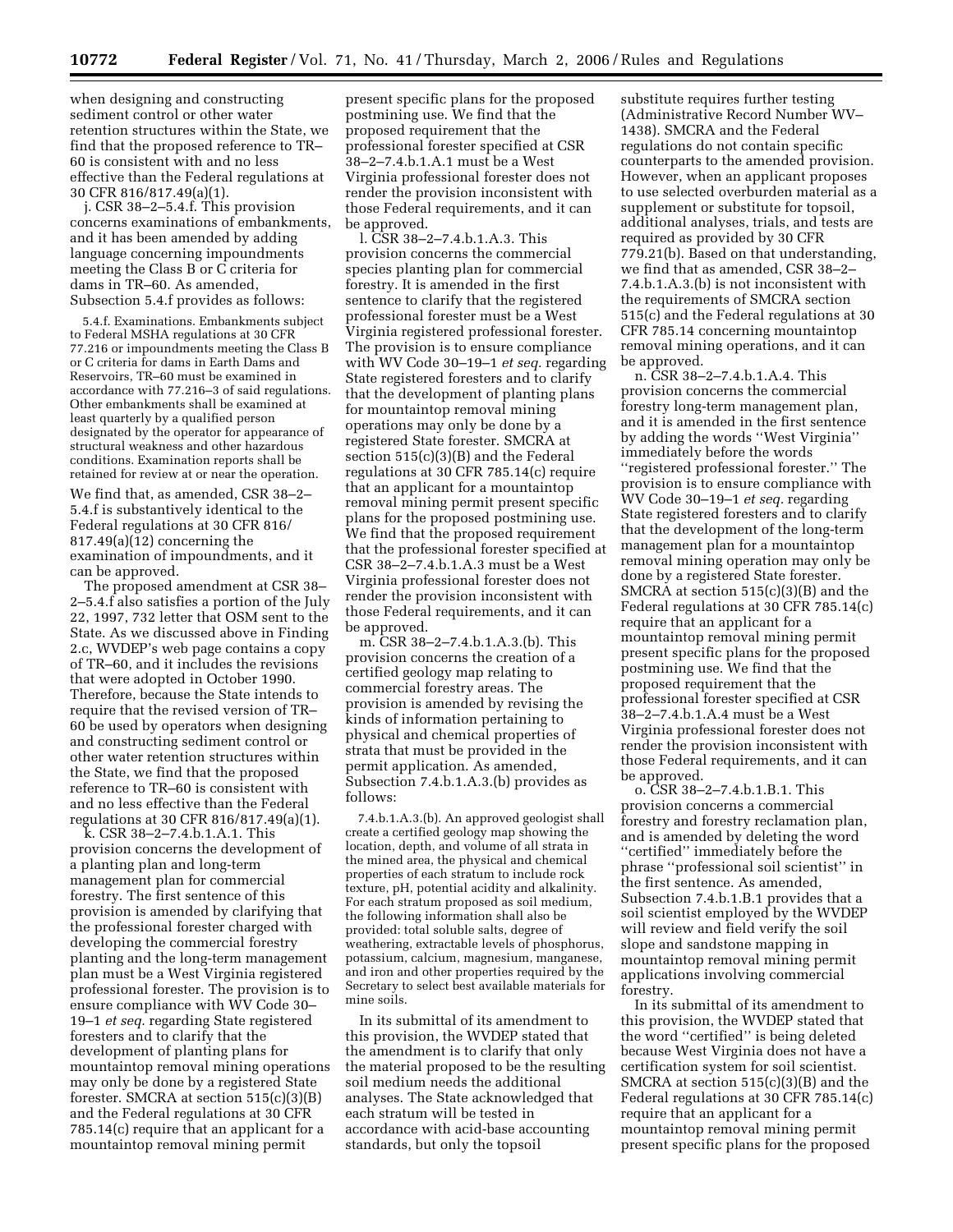postmining use. We find that the proposed deletion of the word 'certified'' does not render the provision inconsistent with the Federal requirements and it can be approved. We note the National Park Service (NPS) comment (see Section IV. Summary and Disposition of Comments, Federal Agency Comments, below) that the West Virginia Association of Professional Soils Scientists (WVAPSS) does have a registry of certified professional soils scientists. By requiring soil scientists to be listed on the WVAPSS registry or a similar one, the State would create a professional image throughout its regulatory program and encourage higher standards of quality.

p. CSR 38–2–7.4.b.1.C.1. This provision concerns commercial forestry areas, and is amended by adding the word ''areas'' immediately following the words ''commercial forestry'' in the first sentence, and by revising the standards for slopes of the postmining landform. As amended, Subsection 7.4.b.1.C.1 provides as follows:

7.4.b.1.C.1. For commercial forestry areas, the Secretary shall assure that the postmining landscape is rolling, and diverse. The backfill on the mine bench shall be configured to create a postmining topography that includes the principles of land forming (*e.g.*, the creation of swales) to reflect the premining irregularities in the land. Postmining landform shall provide a rolling topography with slopes between 5% and 20% with an average slope of 10% to 15%. The elevation change between the ridgeline and the valleys shall be varied. The slope lengths shall not exceed 500 feet. The minimum thickness of backfill, including mine soil, placed on the pavement of the basal seam mined in any particular area shall be ten (10) feet.

We find that the addition of the word ''areas'' improves the clarity of the intended meaning of this provision. In addition, the slope percentages are changed from 5% and 15% with an average slope of 10 to 12.5% to between 5% and 15% with an average slope of 10% to 15%. While the proposed change would allow an increase in the steepness of slopes by about 2.5%, the final average slopes on mountaintop removal mining operations receiving approximate original contour (AOC) variances with an approved postmining land use of commercial forestry could not exceed 15% or about 8.5 degrees. SMCRA at section 515(c)(3)(B) and the Federal regulations at 30 CFR 785.14(c) require that an applicant for a mountaintop removal mining permit present specific plans for the proposed postmining use. However, those Federal provisions do not provide the specificity that is provided in this provision. We find that the proposed amendment to CSR 38–2–7.4.b.1.C.1 does not render

the provision inconsistent with those Federal requirements, and it can be approved.

q. CSR 38–2–7.4.b.1.C.2. This provision concerns commercial forestry areas and is amended by adding the word ''areas'' immediately after the phrase ''commercial forestry'' in the first sentence. We find that the addition of the word ''areas'' improves the clarity of the intended meaning of this provision and does not render the provision inconsistent with the Federal requirements at 30 CFR 785.14(c) concerning mountaintop removal mining operations, and it can be approved.

r. CSR 38–2–7.4.b.1.C.3. This provision concerns commercial forestry areas and is amended by deleting the words ''in areas'' in the first sentence and adding the word ''areas'' in their place. We find that the proposed amendment to this provision improves the clarity of the intended meaning of this provision and does not render the provision inconsistent with the Federal requirements at 30 CFR 785.14(c) concerning mountaintop removal mining operations, and it can be approved.

s. CSR 38–2–7.4.b.1.C.4. This provision concerns commercial forestry areas and is amended by adding the word ''areas'' immediately following the words ''commercial forestry'' in the first sentence. In addition, the first sentence is also amended by deleting the word ''permitted'' and replacing that word with the words ''commercial forestry.'' We find that the addition of the word ''areas'' improves the clarity of the intended meaning of this provision. The deletion of the word ''permitted'' and its replacement with the words ''commercial forestry'' eliminates an inconsistency in the language of this provision. It is now clear that at least 3.0 acres of ponds, permanent impoundments or wetlands must be created on each 200 acres of commercial forestry area. SMCRA at section 515(c)(3)(B) and the Federal regulations at 30 CFR 785.14(c) require that an applicant for a mountaintop removal mining permit present specific plans for the proposed postmining use. However, those Federal provisions do not provide the specificity that is provided in this provision. We find that the proposed amendment to CSR 38–2–7.4.b.1.C.4 does not render the provision inconsistent with those Federal requirements and it can be approved.

t. CSR 38–2–7.4.b.1.C.5. This provision concerns forestry areas and is amended by adding the word ''areas'' immediately after the word ''forestry'' in the first sentence. We find that because

the addition of the word ''areas'' improves the clarity of the intended meaning of this provision and does not render the provision inconsistent with the Federal requirements at 30 CFR 785.14(c) concerning mountaintop removal mining operations, it can be approved.

u. CSR 38–2–7.4.b.1.D.6. This provision concerns soil substitutes, and is amended by adding the words ''and is in accordance with 14.3.c of this rule'' at the end of the first sentence. As amended, the first sentence at CSR 38– 2–7.4.b.1.D.6 provides as follows:

7.4.b.1.D.6. Before approving the use of soil substitutes, the Secretary shall require the permittee to demonstrate that the selected overburden material is suitable for restoring land capability and productivity and is in accordance with 14.3.c of this rule.

The WVDEP stated in its submittal that this change has been made to comply with the required program amendment codified in the Federal regulations at 30 CFR 948.16(wwww). The Federal regulations at 30 CFR 948.16(wwww) provide that CSR 38–2– 7.4.b.1.D.6 be amended to provide that the substitute material is equally suitable for sustaining vegetation as the existing topsoil and the resulting medium is the best available in the permit area to support vegetation (see 65 FR 50409, 50418; August 18, 2000). The Federal regulations at 30 CFR 816.22(b) concerning topsoil substitutes and supplements provide that the operator must demonstrate that the resulting topsoil substitute or supplement medium is equal to, or more suitable for sustaining vegetation than, the existing topsoil, and the resulting soil medium is the best available in the permit area to support revegetation. West Virginia has amended CSR 38–2–7.4.b.1.D.6 by adding that topsoil substitutes must be in accordance with CSR 38–2–14.3.c. The State provision at CSR 38–2–14.3.c. concerns topsoil substitutes, and provides for a certification of analysis by a qualified laboratory stating that, at 14.3.c.1 that ''the proposed substitute material is equally suitable for sustaining vegetation as the existing topsoil,'' and at Subsection 14.3.c.2, the ''resulting soil medium is the best available in the permit area to support vegetation.'' Therefore, we find that as amended, CSR 38–2–7.4.b.1.D.6 is no less effective than the Federal regulations at 30 CFR 816.22(b), and it can be approved. We also find that this amendment satisfies the required program amendment codified in the Federal regulations at 30 CFR 948.16(wwww), which can be removed.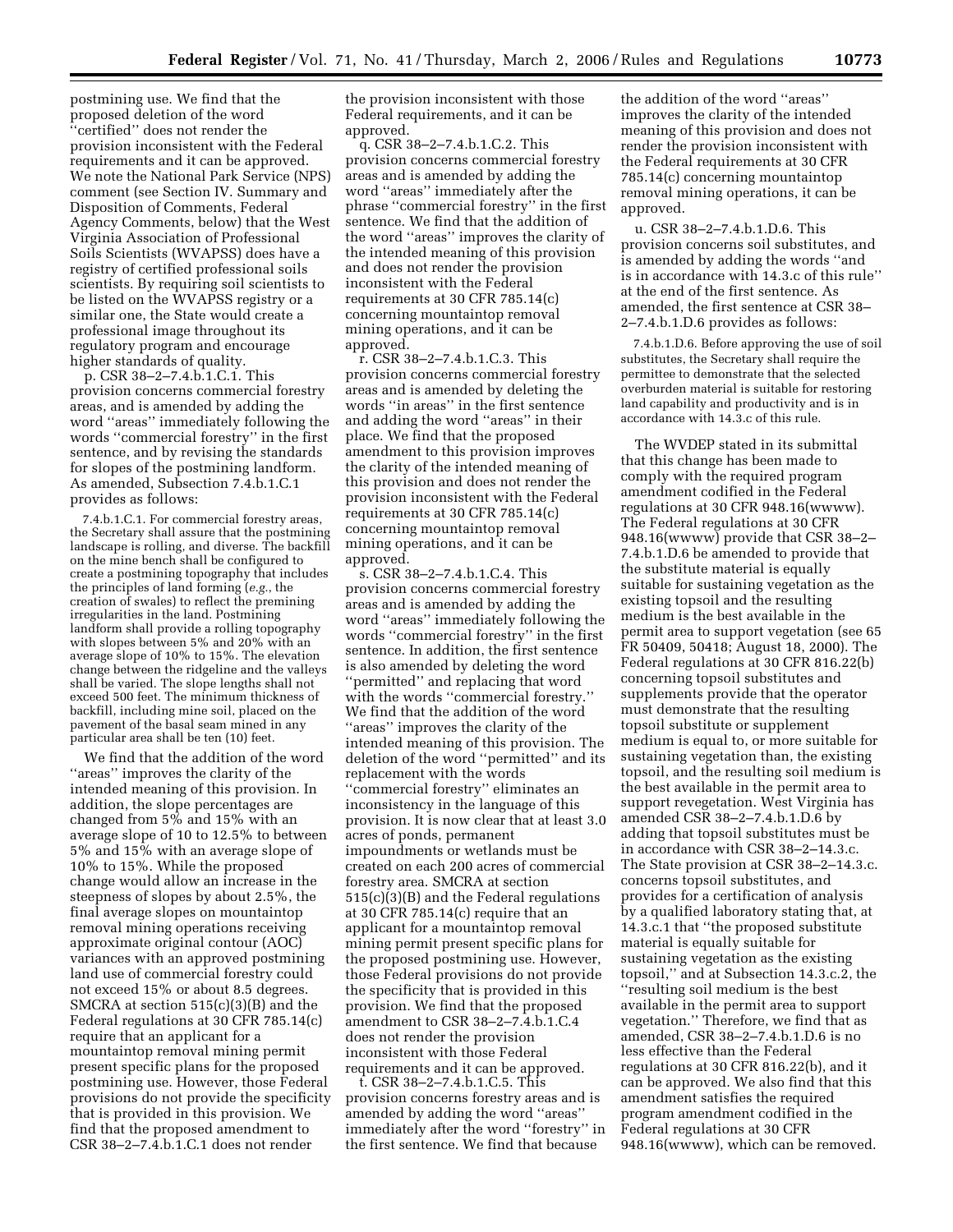v. CSR 38–2–7.4.b.1.D.8. This provision concerns the final surface material used as the commercial forestry mine soil and has been amended in the first sentence by adding the word ''areas'' immediately after the phrase ''[f]or commercial forestry.'' We find that the addition of the word ''areas'' improves the clarity of the intended meaning of this provision and does not render the provision inconsistent with the Federal requirements at 30 CFR 785.14(c) concerning mountaintop removal mining operations, and it can be approved.

w. CSR 38–2–7.4.b.1.D.9. This provision concerns the final surface material used as the forestry mine soil and has been amended in the first sentence by adding the word ''areas'' immediately after the phrase ''[f]or forestry.'' We find that the addition of the word ''areas'' improves the clarity of the intended meaning of this provision and does not render the provision inconsistent with the Federal requirements at 30 CFR 785.14(c) concerning mountaintop removal mining operations, and it can be approved.

x. CSR 38–2–7.4.b.1.D.11. This provision concerns forestry mine soil, and has been amended by adding the phrase ''except for valley fill faces'' at the end of the sentence. As amended, Subsection 7.4.b.1.D.11 provides that ''[f]orestry mine soil shall, at a minimum, be placed on all areas achieving AOC, except for valley fill faces<sup>'</sup>

In its submittal of this provision, the WVDEP stated that the amendment is intended to provide clarification. As proposed, forestry mine soil shall, at a minimum, be placed on all areas achieving AOC, except for valley fill faces. This change is intended to clarify that valley fill faces do not have to be covered with four feet of soil or a mixture of soil and suitable substitutes. However, we notified the State that the revision as proposed could be interpreted as requiring fills to be returned to AOC. Under the Federal rules, excess spoil disposal areas do not have to achieve AOC. The State acknowledged that the definition of AOC at WV Code 22–2–3(e) clarifies that excess spoil disposal areas do not have to achieve AOC (Administrative Record Number WV–1438). Unlike the Federal requirements, the proposed revision could also be interpreted as not requiring any forestry mine soil to be placed on valley fill faces. Therefore, we are approving this provision with the understanding that the exemption only applies to the four-foot requirement at CSR 38–2–7.4.b.1.D.8 and 7.4.b.1.D.9.

Sufficient forestry mine soil shall be placed on valley fill faces to sustain vegetation and support the approved postmining land use in accordance with Finding 2.ff below. Based on that understanding, we find that this revision does not render CSR 38–2– 7.4.b.1.D.11 inconsistent with the Federal mountaintop removal mining requirements at 30 CFR 785.14(c) or the topsoil and subsoil provisions at 30 CFR 816.22, and it can be approved.

y. CSR 38–2–7.4.b.1.H.1. This provision concerns tree species and compositions for commercial forestry areas and forestry areas. The list of hardwoods in this provision for commercial forestry areas is amended by deleting ''white and red oaks, other native oaks'' and adding in their place ''white oak, chestnut oak, northern red oak, and black oak'' and by adding the words

''basswood, cucumber magnolia'' to the list. In addition, the word ''areas'' is added immediately following the words ''[f]or forestry'' in the third sentence. In addition, the list of hardwoods for forestry areas is amended by deleting the words ''white and red oaks, other native oaks'' and adding in their place the words ''white oak, chestnut oak, northern red oak, black oak,'' and by adding the words '' basswood, cucumber magnolia'' to the list. As amended, Subsection 7.4.b.1.H.1 provides as follows:

7.4.b.1.H.1. Commercial tree and nurse tree species selection shall be based on sitespecific characteristics and long-term goals outlined in the forest management plan and approved by a registered professional forester. For commercial forestry areas, the Secretary shall assure that all areas suitable for hardwoods are planted with native hardwoods at a rate of 500 seedlings per acre in continuous mixtures across the permitted area with at least six (6) species from the following list: white oak, chestnut oak, northern red oak, black oak, white ash, yellow-poplar, basswood, cucumber magnolia, black walnut, sugar maple, black cherry, or native hickories. For forestry areas, the Secretary shall assure that all areas suitable for hardwoods are planted with native hardwoods at a rate of 450 seedlings per acre in continuous mixtures across the permitted area with at least three (3) or four (4) species from the following list: white oak, chestnut oak, northern red oak, black oak, white ash, yellow-poplar, basswood, cucumber magnolia, black walnut, sugar maple, black cherry, or native hickories.

In its submittal of the amendment to this provision, the WVDEP stated that the amendment is intended to provide clarification for oaks and mixtures. We find that the addition of the words ''areas'' improves the clarity of the intended meaning of this provision, and

does not render the provision inconsistent with the Federal requirements concerning mountaintop removal mining operations and can be approved. The amendment to the lists of hardwoods for both commercial forestry areas and forestry areas provides increased specificity of hardwood tree species. SMCRA at section 515(c)(3)(B) and the Federal regulations at 30 CFR 785.14(c) require that an applicant for a mountaintop removal mining permit present specific plans for the proposed postmining use. In addition, 30 CFR 816.116(b)(3) requires stocking and planting arrangements to be based on local and regional conditions and after consultation and approval by State forestry and wildlife agencies. However, those Federal provisions do not provide the specificity of tree species that is provided in this provision. Nevertheless, we find that the proposed amendment to CSR 38–2–7.4.b.1.H.1 does not render the provision inconsistent with the aforementioned Federal requirements, and it can be approved.

z. CSR 38–2–7.4.b.1.H.2. This provision has been amended in the first sentence by adding the word ''areas'' immediately after the phrase ''[f]or commercial forestry.'' We find that because the addition of the word ''areas'' improves the clarity of the intended meaning of this provision and does not render the provision inconsistent with the Federal requirements concerning mountaintop removal mining operations at 30 CFR 785.14(c), and it can be approved.

aa. CSR 38–2–7.4.b.1.H.6. This provision has been amended in the first sentence by adding the word ''areas'' immediately after the phrase ''[f]or commercial forestry.'' We find that because the addition of the word ''areas'' improves the clarity of the intended meaning of this provision and does not render the provision inconsistent with the Federal requirements concerning mountaintop removal mining operations at 30 CFR 785.14(c), and it can be approved.

bb. CSR 38–2–7.4.b.1.I.1. Subsection 7.4.b.1.I.1 has been amended in the last sentence by deleting the word ''certified'' immediately before the words ''soil scientist'' and adding in its place the word ''professional.'' As amended, the sentence provides as follows: ''[b]efore approving Phase I bond release, a professional soil scientist shall certify, and the Secretary shall make a written finding that the mine soil meets these criteria.'' In its submittal of its amendment to CSR 38– 2–7.4.b.1.B.1, the WVDEP stated that the word ''certified'' is being deleted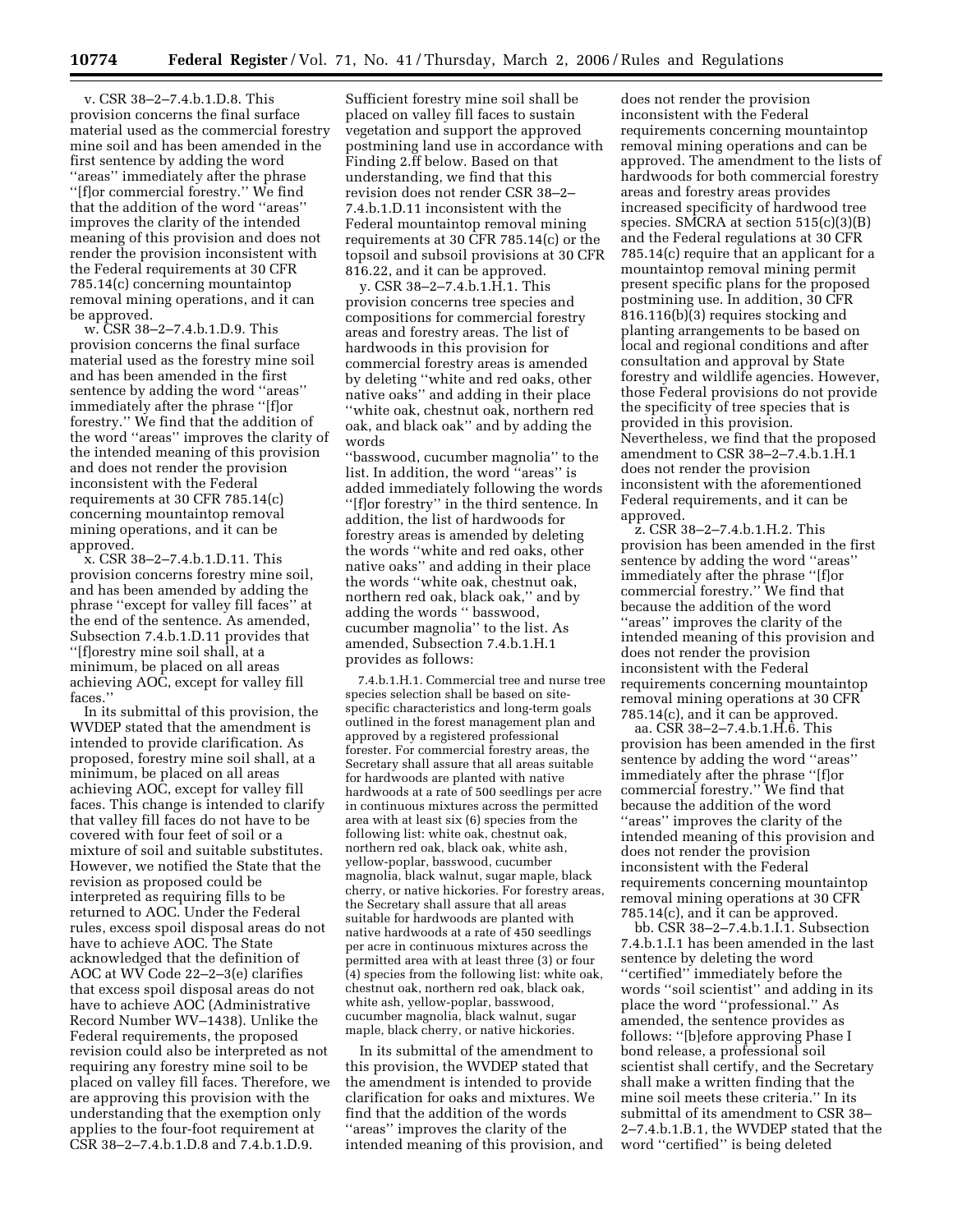because West Virginia does not have a certification system for soil scientist. SMCRA at section 515(c)(3)(B) and the Federal regulations at 30 CFR 785.14(c) require that an applicant for a mountaintop removal mining permit present specific plans for the proposed postmining use. We find that the proposed deletion of the word ''certified'' does not render the provision inconsistent with the Federal requirements regarding mountaintop removal mining operations at 30 CFR 785.14(c) and bond release at 30 CFR 800.40, and it can be approved. We note that as mentioned above at Finding 2.o., the NPS commented that the WVAPSS does have a registry of certified professional soils scientists. By requiring soil scientists to be listed on the WVAPSS registry or a similar one, the State would create a professional image throughout its regulatory program and encourage higher standards of quality.

cc. CSR 38–2–7.4.b.1.I.2. Subsection 7.4.b.1.I.2 has been amended in two places by adding the word ''areas.'' The first sentence has been amended by adding the word ''areas'' immediately after the phrase ''for commercial forestry.'' The second from last sentence has been amended by adding the word ''areas'' immediately after the phrase ''both commercial forestry and forestry.'' We find that the addition of the word ''areas'' improves the clarity of the intended meaning of this provision and does not render the provision inconsistent with the Federal requirements at 30 CFR 785.14(c) concerning mountaintop removal mining operations, and it can be approved.

dd. CSR 38–2–7.4.b.1.I.3. Subsection 7.4.b.1.I.3 has been amended in three places by adding the word ''areas.'' The first sentence has been amended by adding the word ''areas'' immediately after the phrase ''for commercial forestry and forestry.'' The second sentence has been amended by adding the word ''areas'' immediately after the words ''[f]or forestry.'' The third sentence has been amended by adding the word ''areas'' immediately after the phrase ''for commercial forestry.'' We find that the addition of the word ''areas'' improves the clarity of the intended meaning of this provision and does not render the provision inconsistent with the Federal requirements at 30 CFR 785.14(c) concerning mountaintop removal mining operations, and it can be approved.

ee. CSR 38–2–7.4.b.1.I.4 The State proposes to modify Subsection 7.4.b.1.I.4 by adding the phrase, ''and the site meets the standards of

Subsection 9.3.h of this rule.'' CSR 38– 2–9.3.h contains forest resource conservation standards for commercial reforestation operations. The State rules at CSR 38–2–7.4.b.1.I.4. provide that a permittee who fails to achieve the '''commercial forestry''' productivity requirements at the end of the twelfth growing season must either pay into the Special Reclamation Fund an amount equal to twice the remaining bond amount or perform an equivalent amount of in-kind mitigation. The money collected under this plan will be used to establish forests on bond forfeiture sites. In-kind mitigation requires establishing forests on AML or bond forfeiture sites. According to State officials, the phrase ''and the site meets the standards of Subsection 9.3.h of this rule'' was to ensure that operators would, at a minimum, have to meet the commercial reforestation standards of that subsection if the 12-year productivity requirement of Subsection

Record Number WV–1438). Initially, we were concerned that, by simply referencing the revegetation standards at Subsection 9.3.h, the State had not made it clear that all the other requirements of the approved program and the permit were fully met in accordance with section 519(c)(3) of SMCRA and 30 CFR 800.40(c)(3). That concern was further complicated by the fact that Subsection 7.4.b.1.I.5 only references the bond release requirements at Subsections 12.2.d and 12.2.e. At a minimum, we felt that the State should have referenced the bond release requirements at Subsection 12.2.c, especially Subsection 12.2.c.3. Subsection 12.2.c.3 provides that Phase III reclamation shall be considered completed and the Secretary may release the remaining bond(s) upon successful completion of the reclamation requirements of the Act, this rule, and the terms and conditions of the permit.

7.4.b.1.I.3 was not met (Administrative

State officials further clarified that the references to Subsections 12.d and 12.e were added at the request of the coal industry to allow for incremental bond release, regardless of whether the operation was incrementally bonded initially or not. Accordingly, all reclamation requirements of the approved program and the permit must be met prior to final bond release for all mountaintop removal mining operations with a postmining land use of commercial forestry and forestry.

State officials also maintain that the penalty/mitigation requirement is not a civil penalty, but an optional performance standard that can be used in the determination of success if the

12-year productivity requirement is not met. According to the State, failure to achieve the productivity standard under these rules by the end of the 12th year is not a violation, and does not go through the State's civil penalty assessment process. That is, to meet the performance standards for Commercial Forestry, the permittee must meet the 12-year standards or, failing that, must meet the standards for success at CSR 38–2–9.3.h and the requirements of a commercial forestry mitigation plan. The commercial forestry mitigation plan may consist of either a payment to the Special Reclamation Fund of an amount equal to twice the remaining bond amount, or the performance of an equivalent amount of in-kind mitigation. These State provisions are in excess of OSM's 5-year revegetation requirements. The State's clarification is important, because in our previous decisions concerning this provision, we had interpreted the mitigation plan (the payment to the Special Reclamation Fund, and the in-kind mitigation) as a civil penalty provision (see the August 18, 2000, **Federal Register** (65 FR at 50423, 50424)). However, we now understand that the mitigation plan is not a substitute for or in lieu of a civil penalty to be issued under the approved program. With the clarification provided by the State, we understand that a violation will not occur unless a permittee fails to meet the requirements of CSR 38–2–9.3.h or fails to meet the requirements of the commercial forestry mitigation plan.

Considering the clarifications discussed above, we find that the provisions at Subsection 7.4.b.1.I.4 are consistent with section 519(c)(3) of SMCRA and 30 CFR 800.40(c)(3) and can be approved.

ff. CSR 38–2–7.4.b.1.J. This provision concerns the front faces of valley fills and has been amended by deleting existing Subsections 7.4.b.1.J.1.(b) and (c), correcting a typographical error in the citation at Subsection 7.4.b.1.J.1.d, and re-designating existing Subsections 7.4.b.1.J.1.(d) and (e) as new Subsections 7.4.b.1.J.1.(b) and (c). As amended, Subsection 7.4.b.1.J. provides as follows:

7.4.b.1.J. Front Faces of Valley Fills. 7.4.b.1.J.1. Front faces of valley fills shall be exempt from the requirements of this rule except that:

7.4.b.1.J.1.(a). They shall be graded and compacted no more than is necessary to achieve stability and non-erodability;

7.4.b.1.J.1.(b). The groundcover mixes described in subparagraph 7.4.b.1.G. shall be used unless the Secretary requires a different mixture;

7.4.b.1.J.1.(c) Kentucky 31 fescue, serecia lespedeza, vetches, clovers (except ladino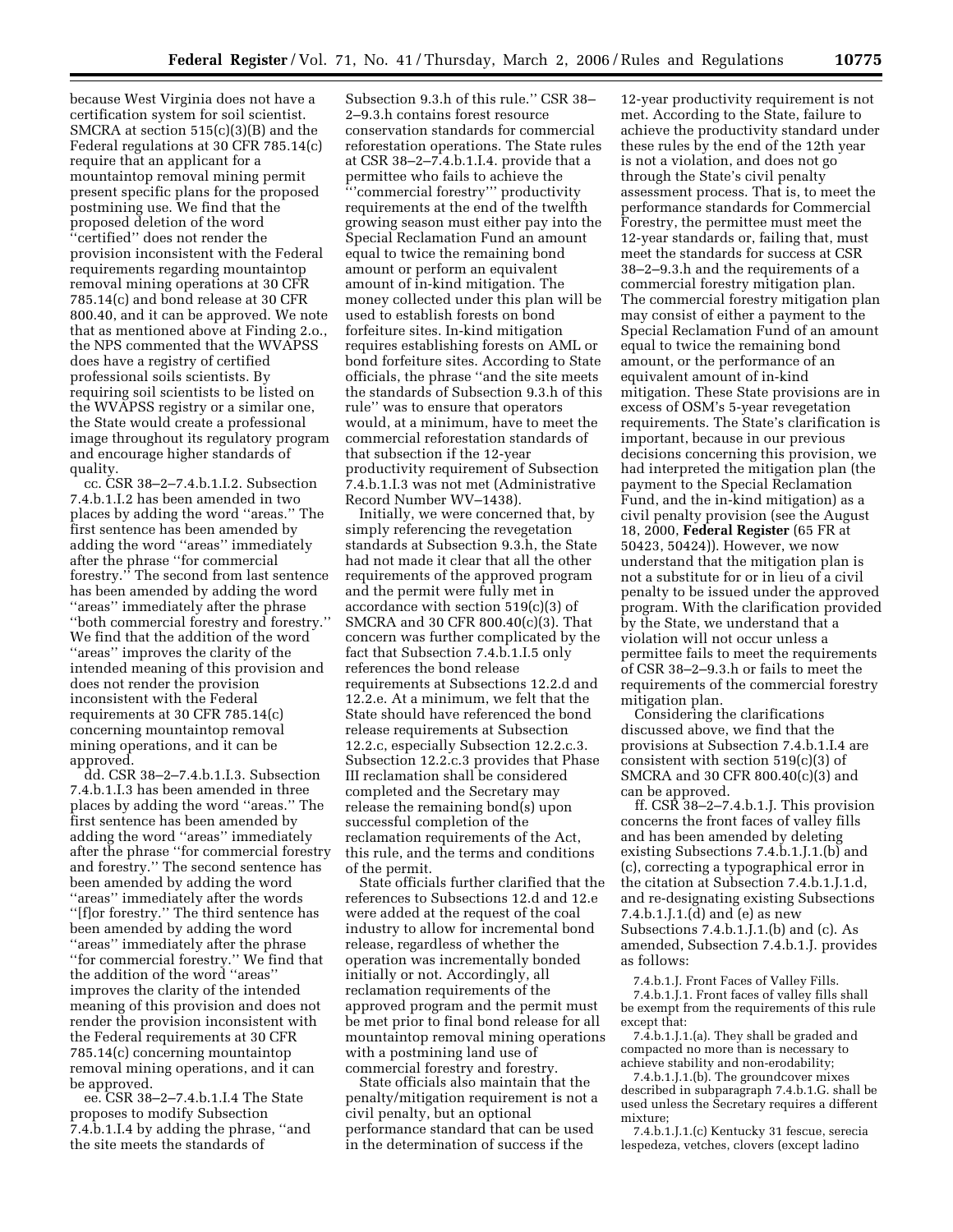and white clover) or other invasive species may not be used; and

7.4.b.1.J.2. Although not required by this rule, native, non-invasive trees may be planted on the faces of fills.

To make Subsection 7.4.b.1.J.1 consistent with the other parts of Subsection 7.4, the State deleted 7.4.b.1.J.1.(b) which provides that, ''No unweathered shales may be present in the upper four feet of surface material.'' The State also deleted 7.4.b.1.J.1.(c) which provides that, ''The upper four feet of surface material shall be composed of soil and the materials described in subparagraph 7.4.b.1.D. of this rule, when available, unless the Secretary determines other material is necessary to achieve stability.''

The faces of excess spoil fills do not have to be covered with four feet of surface material. However, the effect of the deletion of Subsection (c) is that the front faces of fills are exempt from all the requirements of this rule, except for those provisions set forth in Subsection 7.4.b.1.J.1 which pertain to grading, compaction, stability, and vegetative cover. As such, the revised State rule would not require topsoil or topsoil substitutes to be redistributed on fill faces to achieve an approximate uniform, stable thickness consistent with the approved postmining land use as required by 30 CFR 816.22(d)(1) and 816.71(e)(2). As a result, Subsection 7.4.b.1.J.1 is rendered inconsistent with the Federal topsoil redistribution requirements at 30 CFR 816.22(d)(1) and 816.71(e)(2). To remedy this problem, we are not approving the deletion of the following words at CSR 38–2– 7.4.b.1.J.1(c): ''surface material shall be composed of soil and the materials described in subparagraph 7.4.b.1.D.'' As a consequence of this disapproval, the language quoted above will remain in the West Virginia program. The effect of the disapproval of the language quoted above is that the front faces of valley fills will not be exempt from the requirements that topsoil or topsoil substitutes be redistributed on fill faces to achieve an approximate uniform, stable thickness consistent with the approved postmining land use as required by 30 CFR 816.22(d)(1) and 816.71(e)(2). With this disapproval, we find that the remaining portion of CSR 38–2–7.4.b.1.J.1 is consistent with the Federal topsoil redistribution requirements at 30 CFR 816.22(d)(1) and 816.71(e)(2) and can be approved.

In addition, the State changed a cross reference in new Subsection 7.4.1.J.1(b). We find that the correction of the citation of the location of groundcover plant mixes from subsection ''7.4.d.1.G'' to subsection ''7.4.b.1.G'' corrects a

typographical error and can be approved.

gg. CSR 38–2–7.5.a. Subsection 7.5 concerns Homestead postmining land use. Subsection 7.5.a has been amended by adding a new sentence to the end of the existing language. As amended, CSR 38–2–7.5.a provides as follows:

7.5.a. Operations receiving a variance from AOC for this use shall establish homesteading on at least one-half (1/2) of the permit area. The remainder of the permit area shall support an alternate AOC variance use. The acreage considered homesteading shall be the sum of the acreage associated with the following: the civic parcel; the commercial parcel; the conservation easement; the homestead parcel; the rural parcel and any required infra structure.

According to the State, the rule does not dictate the requirements for every acre, but provides flexibility for land use, so long as certain conditions exist. A breakdown based on the minimum and maximum acreages in the rule can be provided, but one must remember that they will not total 100 percent of the homestead acreage. Using a 1,000 acre mountaintop removal mining operation as an example, an operator would have to establish homesteading on 50 percent of the permitted area or 500 acres. At least 300 acres of the homestead area may be quantifiable based on the specific requirements in the rule. In this example, the common lands would be 50 acres ( $10\% \times 500$ ); the conservation easement would be 50 acres (10%  $\times$  500); the civic parcel would be 100 acres ( $10\% \times 1,000$ ); and the village parcel would be 100 acres  $(20\% \times 500)$ . The remaining 200 acres, less acreage for perpetual easement, may be a combination of the civic parcel, the conservation easement, and homestead village, rural and/or commercial. If the commercial parcel is included, then the operation would not get credit for the area in the development plan (Administrative Record Number WV– 1438).

We note that this revision, together with other changes discussed in Finding 2.mm., is intended to comply with the required program amendment codified in the Federal regulations at 30 CFR 948.16 (rrrrr). The requirement at 30 CFR 948.16 (rrrrr) provides for the amendment to revise: (1) CSR 38–2– 7.5.a to clarify whether or not the calculated acreage of the Commercial Parcel(s) is to be summed with the total Homestead acreage for the purpose of calculating the acreage of other various components of the Homestead Area (such as Common Lands, Village Parcels, Conservation Easement, etc.); and (2) CSR 38–2–7.5.l.4 to clarify whether or not the acreage for Public

Nursery is to be calculated based on the amount of acreage available for the Village Homestead, the Civil Parcel, or the entire Homestead Area (Finding 2.mm. below addresses part 2 of 30 CFR 948.16(rrrrr)). We find that the amendment at Subsection 7.5.a satisfies part (1) of the required program amendment codified at 30 CFR 948.16 (rrrrr). The proposed amendment clarifies that the acreage for ''commercial parcels'' is indeed summed with the other various components of the Homestead Area (such as Common Lands, Village Parcels, Conservation Easement, etc.). Therefore, we find that part (1) of the required program amendment codified at 30 CFR 948.16 (rrrrr) is satisfied and can be removed, and the amendment can be approved.

hh. CSR 38–2–7.5.b.3. This provision concerns the definition of ''Commercial parcel,'' and has been amended by deleting the word ''regulation'' in the last sentence and replacing that word with the word ''rule.'' In addition, a new sentence has been added to the end of the provision. As amended, Subsection 7.5.b.3 provides as follows:

7.5.b.3. Commercial parcel means a parcel retained by the landowner of record and incorporated within the homestead area on which the landowner or its designee may develop commercial uses. The size and location of commercial parcels shall comply with the requirements of this rule. Provided, however, parcels retained by the landowner for commercial development and incorporated within the Homestead area must be developed for commercial uses as provided by subdivision 7.5.g.5 of this rule.

In its submittal of the amendment of this provision, the WVDEP stated that the amendment is to comply with the required program amendment codified in the Federal regulations at 30 CFR 948.16(fffff). The requirement at 30 CFR 948.16(fffff) provides that CSR 38–2– 7.5.b.3 must be amended, or the West Virginia program must otherwise be amended, to clarify that parcels retained by the landowner for commercial development and incorporated within the Homestead area must be developed for commercial uses as provided by subdivision CSR 38–2–7.5.g.5. We find that the amendment satisfies the required program amendment codified in the Federal regulations at 30 CFR 948.16(fffff), and it can be removed. The amended language is approved.

ii. CSR 38–2–7.5.i.10. This provision concerns wetlands associated with Homestead areas, and is amended by adding a new sentence immediately following the existing first sentence. As amended, Subsection 7.5.i.10 provides as follows: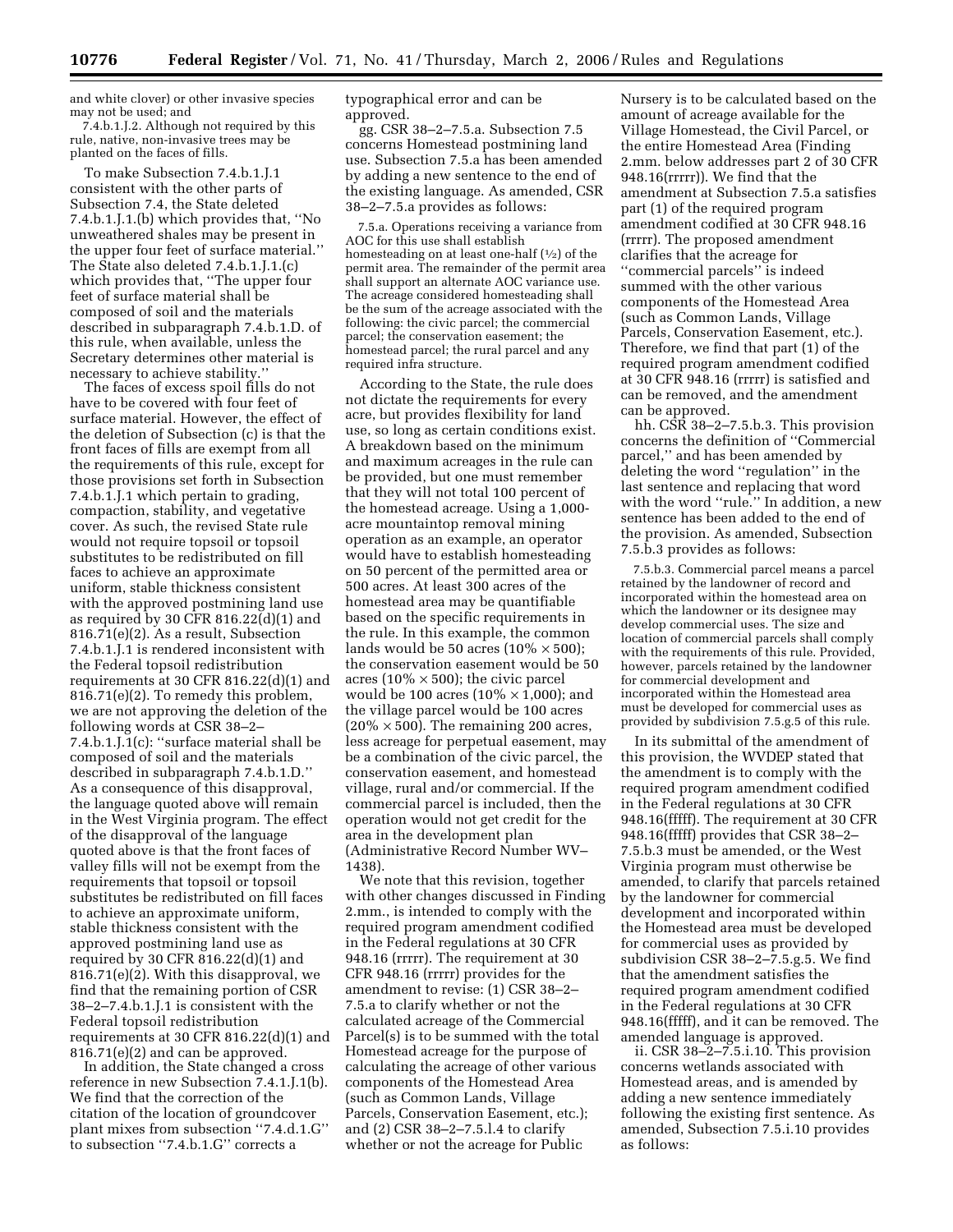7.5.i.10. Wetlands. Each homestead plan may describe areas within the homestead area reserved for created wetlands. The created wetlands shall comply with the requirements of 3.5 of this rule. These created wetlands may be ponds, permanent impoundments or wetlands created during mining. They may be left in place after final bond release. Any pond or impoundment left in place is subject to requirements under subsection 5.5 of this rule.

In its submittal of the amendment of this provision, the WVDEP stated that the amendment is to comply with the required program amendment codified in the Federal regulations at 30 CFR 948.16(iiiii). The requirement at 30 CFR 948.16(iiiii) provides that CSR 38–2– 7.5.i.10 must be amended, or the West Virginia program must otherwise be amended, to require compliance with the permit requirements at CSR 38–2– 3.5.d. This provision requires the submittal of cross sectional areas and profiles of all drainage and sediment control structures, including ponds, impoundments, diversions, sumps, etc. We find that the amendment satisfies the required program amendment codified in the Federal regulations at 30 CFR 948.16(iiiii), and it can be removed. The amended language is approved.

jj. CSR 38–2–7.5.j.3.A. This provision concerns the definition of soil in relation to Homestead areas, and is amended in the first sentence by adding the soil horizon ''E'' between soil horizons "A" and "B."

In its submittal of the amendment of this provision, the WVDEP stated that the amendment is to comply with the required program amendment codified in the Federal regulations at 30 CFR 948.16(jjjjj). The requirement at 30 CFR 948.16(jjjjj) provides that CSR 38–2– 7.5.j.3.A be amended by adding an ''E'' horizon. The Federal definition of ''topsoil'' at 30 CFR 701.5 provides that topsoil is the A and E soil horizon layers of the four master soil horizons, which include the A, E, B and C horizons. The State added the ''E'' horizon to its definition of topsoil at 7.5.j.3.A to be consistent with the State's definition of topsoil at CSR 38–2–2.127 and the Federal definition at 30 CFR 701.5. We find that the amendment satisfies the required program amendment codified in the Federal regulations at 30 CFR 948.16(jjjjj), and it can be removed. The amendment is approved.

kk. CSR 38–2–7.5.j.3.B. This provision concerns the recovery and use of soil on Homestead areas, and it is amended by deleting the exception that is stated in the first sentence. As amended, Subsection 7.5.j.3.B provides as follows:

7.5.j.3.B. The Secretary shall require the operator to recover and use all the soil on the mined area, as shown on the soil maps. The Secretary shall assure that all saved soil includes all of the material from the O and A horizons.

In its submittal of this revision, the WVDEP stated that the revision is intended to comply with the required program amendment codified in the Federal regulations at 30 CFR 948.16 (kkkkk). The requirement at 30 CFR 948.16 (kkkkk) provides that CSR 38–2– 7.5.j.3.B must be amended by deleting the phrase, ''except for those areas with a slope of at least 50%,'' and by deleting the phrase, ''and other areas from which the applicant affirmatively demonstrates and the Director of the WVDEP finds that soil cannot reasonably be recovered.'' With this change, the State rules at CSR 38–2–14.3, like the Federal rules at 30 CFR 816.22, still require an operator to save and redistribute all topsoil. Under this revision, topsoil on slopes greater than 50 percent may be removed in combination with and saved with the other soil horizons. We find that the amendment satisfies the required program amendment codified in the Federal regulations at 30 CFR 948.16(kkkkk), and it can be removed. The amended language is approved.

ll. CSR 38–2–7.5.j.3.E. This provision concerns soil substitutes and is amended by adding the phrase ''and is in accordance with 14.3.c of this rule'' at the end of the first sentence.

In its submittal of this revision, the WVDEP stated that the revision is intended to comply with the required program amendment codified in the Federal regulations at 30 CFR 948.16 (lllll). The requirement at 30 CFR 948.16 (lllll) provides that CSR 38–2–7.5.j.3.E be amended, or the West Virginia program otherwise be amended, to provide that soil substitute material must be equally suitable for sustaining vegetation as the existing topsoil and the resulting medium is the best available in the permit area to support vegetation. The West Virginia rules at CSR 38–2–14.3.c concerning top soil substitutes provide that a qualified laboratory must certify that:

14.3.c.1. The proposed substitute material is equally suitable for sustaining vegetation as the existing topsoil;

14.3.c.2. The resulting soil medium is the best available in the permit area to support vegetation; and

14.3.c.3. The analyses were conducted using standard testing procedures.

We find that the provisions at subsections 14.3.c.1 and 14.3.c.2 quoted above are substantively identical to the Federal requirements at 30 CFR 816.22(b). Therefore, we find that the required program amendment at 30 CFR 948.16(lllll) is satisfied by the addition

of the requirement that the permittee demonstrate that the selected overburden material used as soil substitute be in accordance with the requirements at CSR 38–2–14.3.c, and that 30 CFR 948.16(lllll) can be removed. The amended language is approved.

mm. CSR 38–2–7.5.l.4.A. This provision concerns public nursery associated with Homestead areas, and is amended by adding the word ''village'' between the words ''homestead'' and ''area'' in the first sentence.

In its submittal of this revision, the WVDEP stated that the revision is intended to comply with required program amendment codified in the Federal regulations at 30 CFR 948.16 (rrrrr). The requirement at 30 CFR 948.16 (rrrrr) provides for the amendment of: (1) CSR 38–2–7.5.a to clarify whether or not the calculated acreage of the Commercial Parcel(s) is to be summed with the total Homestead acreage for the purpose of calculating the acreage of other various components of the Homestead Area (such as Common Lands, Village Parcels, Conservation Easement, etc.); and (2) CSR 38–2–7.5.l.4 to clarify whether or not the acreage for Public Nursery is to be calculated based on the amount of acreage available for the Village Homestead, the Civil Parcel, or the entire Homestead Area. We find that as amended, the first sentence at CSR 38– 2–7.5.l.4.A clearly provides that ''the nursery shall be 1 acre per 30 acres of homestead village area.'' With the proposed change, WVDEP has clarified that the acreage for Public Nursery is to be calculated based on the amount of acreage available for the Village Homestead. Therefore, we find that as amended CSR 38–2–7.5.l.4.A satisfies part (2) of the required program amendment at 30 CFR 948.16(rrrrr), and it can be removed. See Finding 2.gg., above for our finding on part (1) of 30 CFR 948.16(rrrrr). The amended language is approved.

nn. CSR 38–2–7.5.o.2. This provision concerns revegetation success standards for mountaintop removal mining operations with a Homestead postmining land use during Phase II bond release. While the State's proposed amendment listed the required amendment at 30 CFR 948.16(ooooo), it was not addressed in the State's initial submittal. The requirement at 30 CFR 948.16(ooooo) provides in part that WVDEP must consult with and obtain the approval of the West Virginia Division of Forestry on the new stocking arrangements for Homestead at CSR 38– 2–7.5.o.2.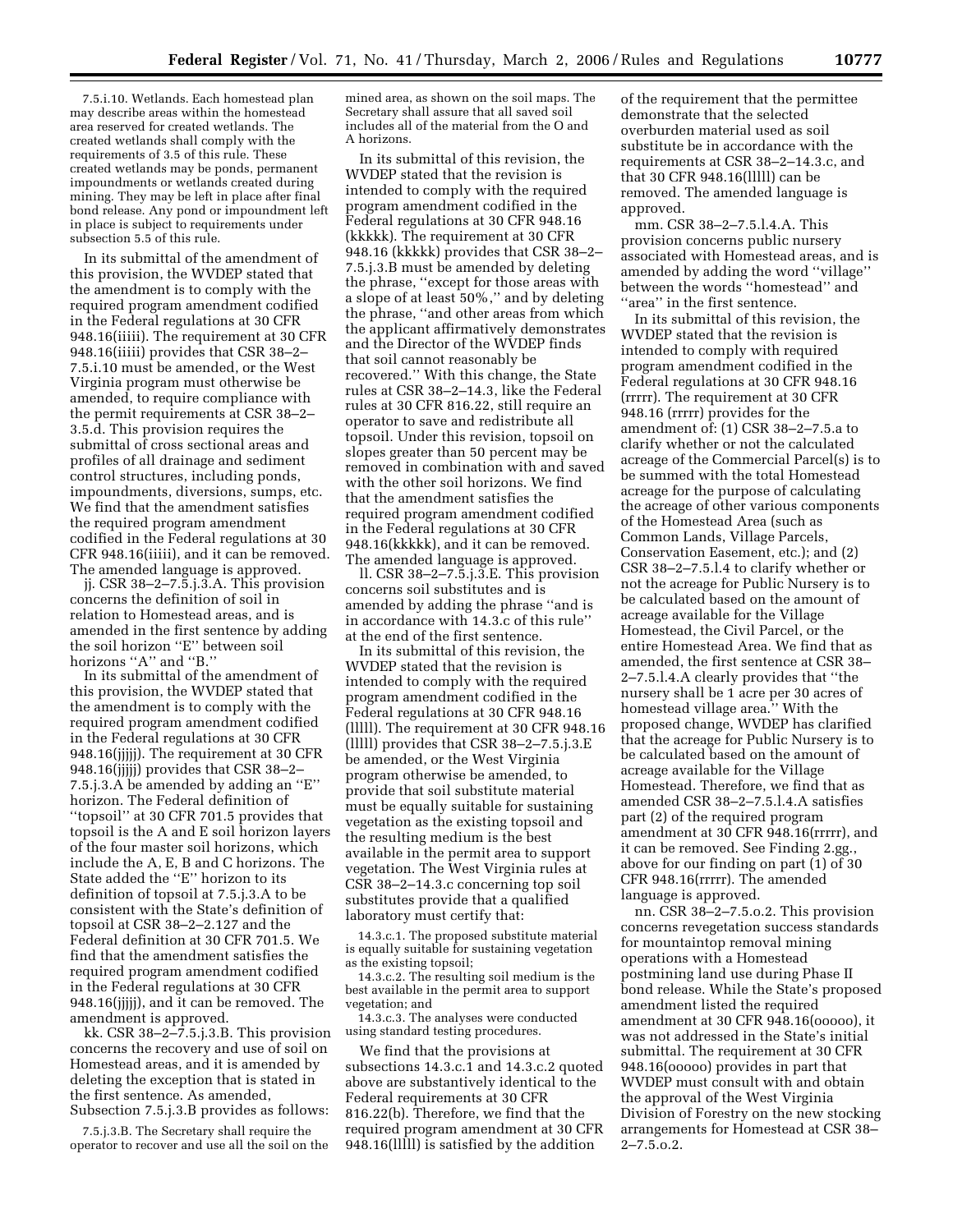On August 23, 2005, the Division of Forestry submitted a memorandum to WVDEP in support of the new stocking requirements for Homesteading (Administrative Record Number WV– 1428). Specifically, the Division of Forestry agreed with the provisions at CSR 38–2–7.5.i.8, 7.5.l.4, and 7.5.o.2 regarding conservation easements, public nurseries, and survival rates and ground cover requirements at the time of bond release. Therefore, we find that the Division of Forestry's memorandum dated August 23, 2005, satisfies the required program amendment codified in the Federal regulations at 30 CFR 948.16(ooooo) and it can be removed. We should note that the Wildlife Resources Section of the Department of Natural Resources already submitted its approval letter.

oo. CSR 38–2–7.5.o.2. This provision concerns Phase II bond release of mountaintop removal mining operations with a Homestead postmining land use, and is amended by adding a proviso at the end of the existing provision. As amended, CSR 38–2–7.5.o.2 provides as follows:

7.5.o.2. Phase II bond release may not occur before two years have passed since Phase I bond release. Before approving Phase II bond release, the Secretary shall assure that the vegetative cover is still in place. The Secretary shall further assure that the tree survival on the conservation easements and public nurseries are no less than 300 trees per acre (80% of which must be species from the approved list). Furthermore, in the conservation easement and public nursery areas, there shall be a 70% ground cover where ground cover includes tree canopy, shrub and herbaceous cover, and organic litter. Trees and shrubs counted in considering success shall be healthy and shall have been in place at least two years, and no evidence of inappropriate dieback. Phase II bond release shall not occur until the service drops for the utilities and communications have been installed to each homestead parcel. Provided, however, the applicable revegetation success standards for each phase of bond release on Commercial Parcels, Village Parcels, Rural Parcels, Civic Parcels and Common Lands shall be its corresponding revegetation success standards specified in 9.3 of this rule.

In its submittal of this revision, the WVDEP stated that the revision is intended to comply with the required program amendment codified in the Federal regulations at 30 CFR 948.16 (ppppp). The requirement at 30 CFR 948.16 (ppppp) provides that CSR 38–2– 7.5.o.2 be amended, or the West Virginia program otherwise be amended, to identify the applicable revegetation success standards for each phase of bond release on Commercial Parcels, Village Parcels, Rural Parcels, Civic Parcels and Common Lands. With this

amendment, the State has clarified that the applicable revegetation standards for Commercial Parcels, Village Parcels, Rural Parcels, Civic Parcels and Common Lands are provided in the West Virginia regulations at CSR 38–2– 9.3. Subsection 9.3 contains standards for evaluating vegetative cover. CSR 38– 2–9.3.f provides standards for postmining land uses that require legumes and perennial grasses, such as hay land, pastureland, and rangeland. CSR 38–2–9.3.f.1 provides standards for postmining land uses to be developed for industrial or residential uses. CSR 38–2–9.3.f.2 provides standards for lands used for cropland. CSR 38–2–9.3.g provides standards for lands used for forest and/or wildlife use. CSR 38–2– 9.3.h provides standards for commercial reforestation operations. We find that as amended, CSR 38–2–7.5.o.2 satisfies the required program amendment codified in the Federal regulations at 30 CFR 948.16(ppppp), and it can be removed. The amended language is approved.

pp. CSR 38–2–9.3.d. Subsection 9.3 concerns the standards for evaluating vegetative cover. Subsection 9.3.d is amended by deleting the word ''determine'' in the first sentence, and adding in its place the word ''verify.'' The existing second sentence concerning a statistically valid sampling technique is deleted, and is replaced by a new sentence that requires the operator to provide the Secretary of the WVDEP with a vegetative evaluation using a statistically valid sampling technique. As amended, Subsection 9.3.d provides as follows:

9.3.d. Not less than two (2) years following the last date of augmented seeding, the Secretary shall conduct a vegetative inspection to verify that applicable standards for vegetative success have been met. The operator shall provide to the Secretary a vegetative evaluation using a statistically valid sampling technique with a ninety (90) percent statistical confidence interval. An inspection report shall be filed for each inspection and when the standard is met, the Secretary shall execute a Phase II bond release.

The Federal regulations at 30 CFR 816.116 provide the standards for success of revegetation. The Federal regulations at 816.116(a)(2) provide that the sampling techniques for measuring success shall use a 90-percent statistical confidence interval (*i.e.*, one-sided test with a 0.10 alpha error). Further, 30 CFR 816.116(a)(1) provides that the standards for success and statistically valid sampling techniques for measuring success shall be selected by the regulatory authority and included in an approved regulatory program. Currently, a State bond release specialist

conducts the vegetative evaluation prior to bond release. Under the revised rule, the operator will perform the evaluation, and a State inspection will be conducted to verify the results. The State's approved policy dated May 1, 2002, and entitled ''Productivity and Ground Cover Success Standards'' identifies the statistically valid sampling techniques for measuring productivity and ground cover within the State. Under the revised provisions, only these approved sampling techniques can be used by an operator to evaluate or by the State to verify revegetation success in conjunction with Phase II and III bond release. As amended, the West Virginia provision provides an alternative, yet as-effective version of the Federal requirements.

Prior to the amendment, the WVDEP used a statistically valid sampling technique with a ninety (90) percent statistical confidence interval to evaluate the success of revegetation during its vegetative evaluation inspection. The amended provision, however, appears to allow the operator to select and use a statistically valid sampling technique with a ninety (90) percent statistical confidence interval to confirm revegetation success, while a WVDEP inspection will be made to verify the operator's evaluation. The amendments to CSR 38–2–9.3.d appear to increase the flexibility of which statistical sampling techniques may be used to evaluate revegetation success while at the same time continuing to maintain the standard that the selected standard must be a statistically valid sampling technique with a ninety (90) percent statistical confidence interval as is required by the Federal regulations at 30 CFR 816.116(a)(2).

However, the Federal regulations at 30 CFR 816.116(a)(1) provide that the statistically valid sampling technique must be selected by the regulatory authority and included in an approved regulatory program. As amended, CSR 38–2–9.3.d differs from 30 CFR 816.116(a)(1) in that the State's provision appears to allow an operator to select and use a statistically valid sampling technique with a ninety (90) percent statistical confidence interval. Nevertheless, it is our understanding that the sampling technique to be used to evaluate the success of revegetation will be submitted by the operator to the WVDEP as part of the revegetation plan required by CSR 38–2–9.2, and this understanding is further supported by the fact that Subsection 9.3.e requires the use of an approved sampling technique with a ninety (90) percent statistical confidence interval. The State's requirements at CSR 38–2–9.2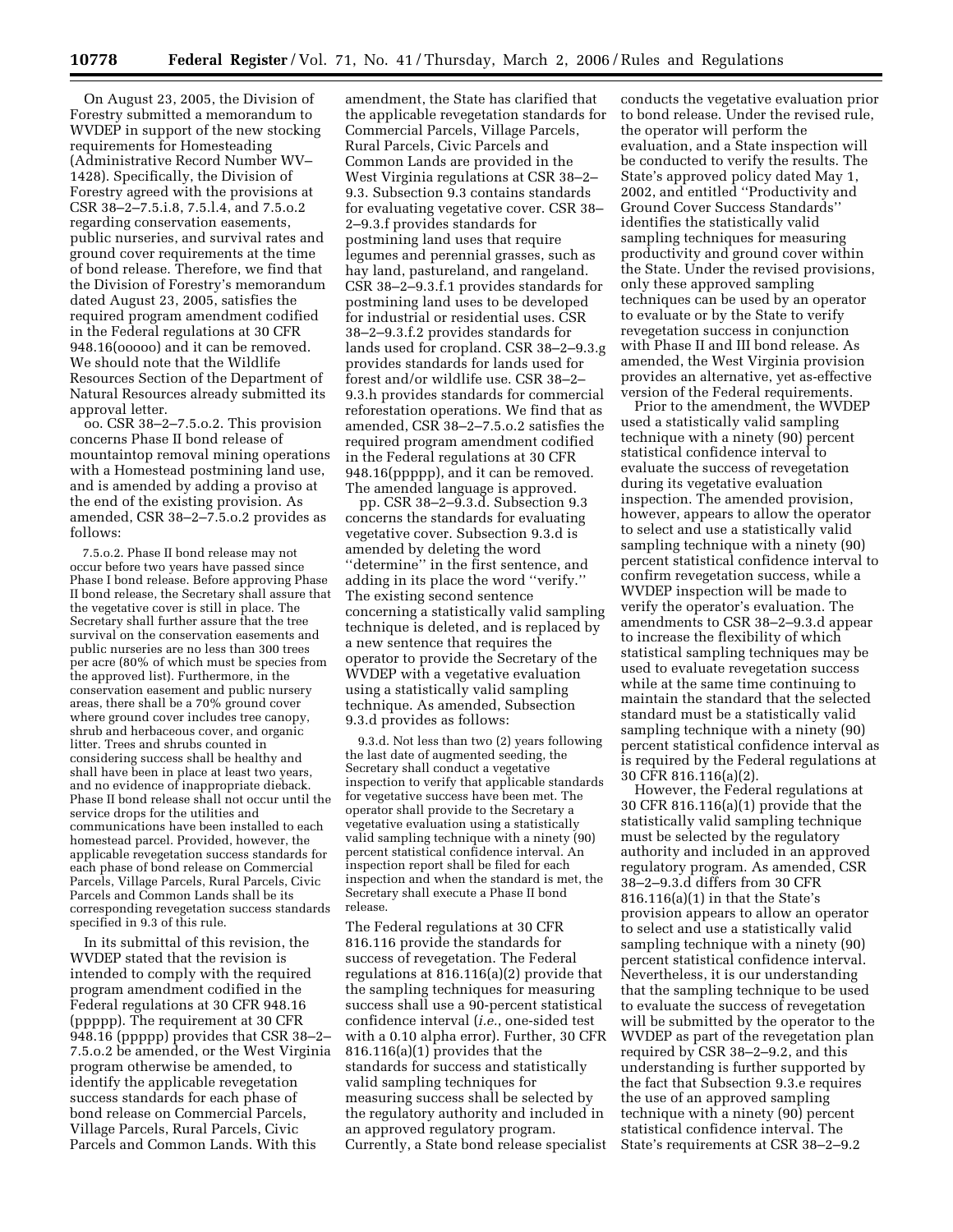provide that a complete revegetation plan shall be made part of each permit application. Therefore, it is our understanding that the statistically valid sampling technique to be used must receive the approval of the regulatory authority and it will be a part of the approved permit application. We find that, as amended, CSR 38–2–9.3.d is consistent with and no less effective than the Federal regulations for measuring revegetation success at 30 CFR 816.116(a)(1) and can be approved. Our approval of this provision is based upon our understanding discussed above.

qq. CSR 38–2–9.3.e. Subsection 9.3.e concerns request of final bond release, and is amended by adding the phrase ''which includes a final vegetative evaluation using approved, statistically valid sampling techniques'' to the end of the first sentence. In addition, the words ''inspection to verify the'' are added to the second sentence, immediately following the phrase ''the Secretary shall conduct.'' Finally, the words ''using approved, statistically valid sampling techniques'' are deleted from the end of the second sentence. As amended, Subsection 9.3.e provides as follows:

9.3.e. After five (5) growing seasons following the last augmented seeding, planting, fertilization, revegetation, or other work, the operator may request a final inspection and final bond release which includes a final vegetative evaluation using approved, statistically valid sampling techniques. Upon receipt of such request, the Secretary shall conduct a [*sic*] inspection to verify the final vegetative evaluation. A final report shall be filed and if the applicable standards have been met, the Secretary shall release the remainder of the bond. Ground cover, production, or stocking shall be considered equal to the approved success standard when they are not less than 90 (ninety) percent of the success standard.

In its submittal of the amendment of this provision, the WVDEP stated that the amendment is to make it clear that the operator will provide the information to determine if the vegetation success standard has been met. As we discussed above in Finding 2.pp., West Virginia amended its regulations at CSR 38–2–9.3.d to require the operator to select and use a statistically valid sampling technique with a ninety (90) percent statistical confidence interval to confirm revegetation success, while a WVDEP inspection will be made to verify the operator's evaluation. Also as discussed above at Finding 2.pp., it is our understanding that the statistically valid sampling technique with a ninety (90) percent statistical confidence interval that is proposed by the operator to be

used to evaluate the success of revegetation will be submitted to the WVDEP as part of the revegetation plan required by CSR 38–2–9.2. The State's requirements at CSR 38–2–9.2 provide that a complete revegetation plan shall be made part of each permit application. Therefore, the statistically valid sampling technique to be used must receive the approval of the regulatory authority, and it will be a part of the approved permit application. This understanding is further supported by the fact that this subsection requires the use of an approved sampling technique by the operator. We find that, as amended, CSR 38–2–9.3.e is consistent with and no less effective than the Federal regulations for measuring revegetation success at 30 CFR 816.116(a)(1) and can be approved. Our approval of this provision is based upon our understanding discussed above.

rr. CSR 38–2–14.5.h. Subsection 14.5 concerns performance standards for hydrologic balance. Subsection 14.5.h is amended by adding two new sentences at the end of this provision relating to the waiver of water supply replacement. As amended, Subsection 14.5.h provides as follows:

14.5.h. A waiver of water supply replacement granted by a landowner as provided in subsection (b) of section 24 of the Act shall apply only to underground mining operations, provided that a waiver shall not exempt any operator from the responsibility of maintaining water quality. Provided, however, the requirement for replacement of an affected water supply that is needed for the land use in existence at the time of contamination, diminution or interruption or where the affected water supply is necessary to achieve the postmining land use shall not be waived. If the affected water supply was not needed for the land use in existence at the time of loss, contamination, or diminution, and if the supply is not needed to achieve the postmining land use, replacement requirements may be satisfied by demonstrating that a suitable alternative water source is available and could feasibly be developed. If the latter approach is selected, written concurrence must be obtained from the water supply owner.

In its submittal of this revision, the WVDEP stated that the revision is intended to comply with the required program amendment codified in the Federal regulations at 30 CFR 948.16 (sss). The requirement at 30 CFR 948.16 (sss) provides that CSR 38–2–14.5.h must be amended, or the West Virginia program must otherwise be amended, to require that, if the water supply is not needed for the existing or postmining land use, such waiver can only be approved where it is demonstrated that a suitable alternative water source is

available and could feasibly be developed. The proposed State revision clarifies that the replacement of a water supply is required, unless consideration is given to the effect on premining and postmining land uses. In addition, the proposed revision clarifies that a waiver can only be approved where it is demonstrated that a suitable alternative water source is available and could feasibly be developed. We find that the new language added to CSR 38–2–14.5.h is substantively identical to the Federal definition of ''replacement of water supply,'' paragraph (b), at 30 CFR 701.5 and can be approved. In addition, the new language satisfies the required program amendment codified in the Federal regulations at 30 CFR 948.16(sss), which can be removed.

ss. CSR 38–2–14.15.c.3. Subsection 14.15 concerns performance standards for contemporaneous reclamation. Subsection 14.15.c.3 is amended by deleting the reference to the ''National Environmental Policy Act'' and adding in its place a reference to the ''Endangered Species Act.''

In its submittal of the amendment to this provision, the WVDEP stated that the amendment is to correct a wrong cross-reference. We did not act on this provision in the December 3, 2002, **Federal Register** notice (67 FR 71832). As explained in that notice, under SMCRA, the issuance of a SMCRA permit by the State is not considered an action under NEPA. In addition, individual States have no authority to require compliance with NEPA and, therefore, the State's proposed reference to NEPA has no effect on the West Virginia program. Because we did not render a decision on the proposed language, it has not been part of the approved State program. Under the proposed revision, the WVDEP Secretary could allow operators to cut trees on areas larger than 30 acres when it is necessary to comply with the Endangered Species Act. The State is trying to protect the Indiana bat and other endangered plant and animal species by minimizing habitat loss at certain times of the year, most notably during mating season. The proposed reference to the Endangered Species Act is an attempt by the State to correct the earlier problem. Therefore, we find that this amendment corrects the erroneous reference to the ''National Environmental Policy Act'' and can be approved.

tt. CSR 38–2–20.6.d. Section 20 concerns inspection and enforcement. Subsection 20.6.d concerns Notice of Informal Assessment Conference, and is amended by deleting the second sentence of this provision. The deleted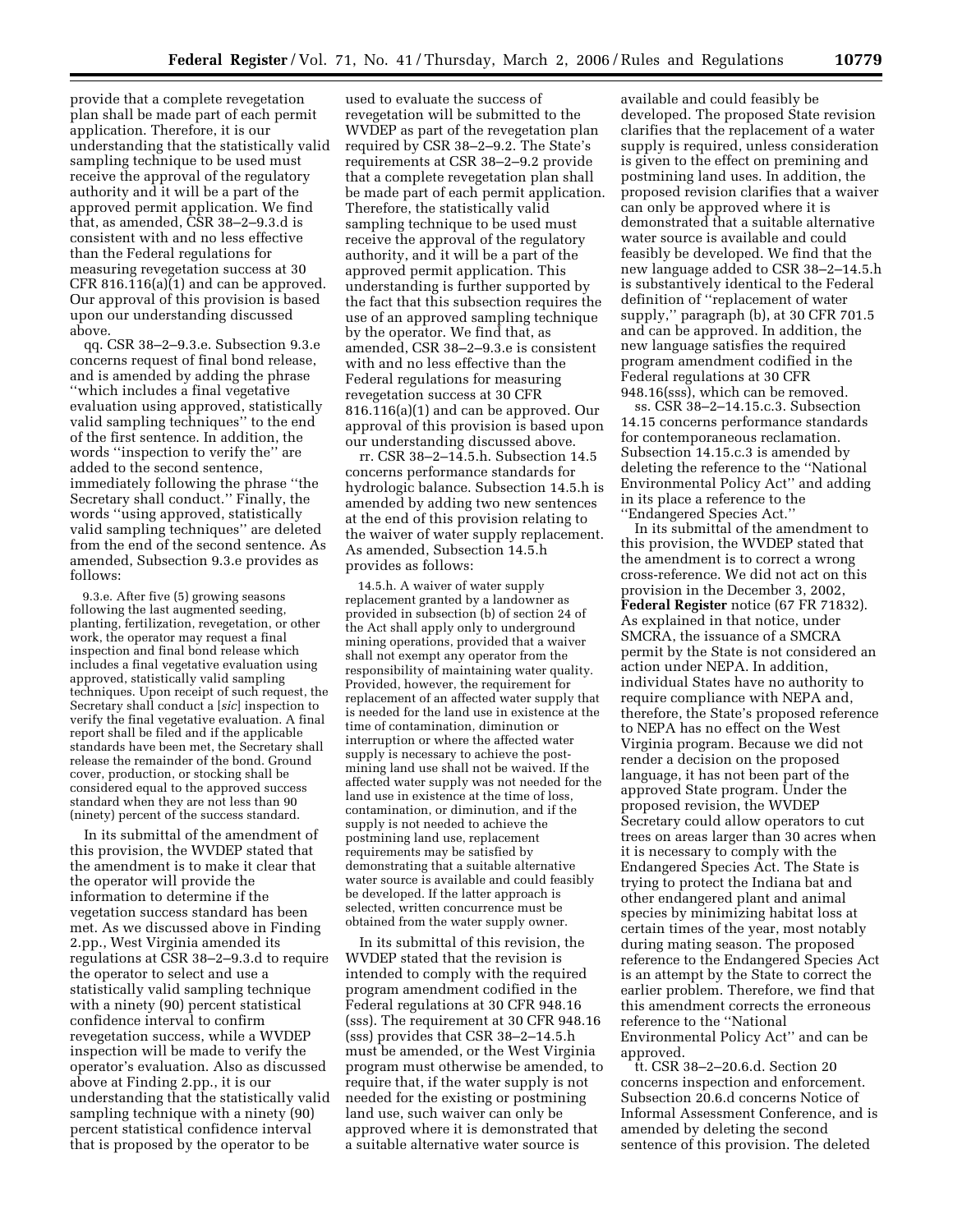sentence provided as follows: ''[p]rovided, however, the operator shall forward the amount of proposed penalty assessment to the Secretary for placement in an interest bearing escrow account.'' In its submittal, WVDEP stated that the requirement to pre-pay the proposed civil penalty assessment prior to informal conference caused confusion and did not achieve the desired results. We find that the deletion of the requirement to place the amount of proposed penalty assessment in an interest bearing escrow account does not render the provision less effective than the counterpart Federal regulations at 30 CFR 845.18 concerning assessment conference procedures. The regulations at 30 CFR 845.18 do not provide for the placement of the amount of proposed penalty assessment in an interest bearing escrow account. Therefore, we find that the revised State procedure at CSR 38–2–20.6.d is the same as or similar to the Federal procedure at 30 CFR 845.18 and can be approved.

uu. CSR 38–2–20.6.j. Subsection 20.6.j concerns escrow, and is amended by deleting the words ''an informal conference or'' and adding in their place the word ''a.'' As amended, CSR 38–2– 20.6.j provides as follows: ''Escrow. If a person requests a judicial review of a proposed assessment, the proposed penalty assessment shall be held in escrow until completion of the judicial review.''

In its submittal of this amendment, the WVDEP stated that the requirement to pre-pay penalty prior to informal conference did not achieve the desired results. WVDEP also stated that it has led to confusion between agency and industry alike and, therefore, the agency is deleting this requirement. We find that the deletion of the requirement to place the amount of proposed civil penalty assessment in an interest bearing escrow account prior to the informal conference does not render the provision less effective than the counterpart Federal regulations at 30 CFR 845.18 or 30 CFR 845.19. As discussed above, the Federal regulations at 30 CFR 845.18, concerning assessment conference procedures, do not require the placement of the amount of proposed penalty assessment in an interest bearing escrow account. The Federal regulations at 30 CFR 845.19 concern request for a hearing, and provide that the person charged with the violation may contest the proposed penalty assessment or reassessment by submitting a petition and an amount equal to the proposed penalty for placement in an escrow account. Therefore, we find that the revised State

procedure at CSR 38–2–20.6.j is the same as or similar to the Federal procedures at 30 CFR 845.18 and 30 CFR 845.19 and can be approved.

# Amendments to CSR 199–1

a. CSR 199–1–2.36a. Section CSR 199–1–2 concerns definitions. New Subsection 2.36a has been added to define the term ''Community or Institutional Building.'' New Subsection 2.36a provides as follows:

2.36a. Community or Institutional Building means any structure, other than a public building or an occupied dwelling, which is used primarily for meetings, gatherings or functions of local civic organizations or other community groups; functions as an educational, cultural, historic, religious, scientific, correctional, mental health or physical health care facility; or is used for public services, including, but not limited to, water supply, power generation or sewage treatment.

In its submittal of the amendment to this provision, the WVDEP stated that the amendment further defines the definition, and the information was taken from CSR 38–2, the State's Surface Mining Reclamation Regulations. We find that this new definition is substantively identical to the Federal definition of ''community or institutional building'' at 30 CFR 761.5 and can be approved.

b. CSR 199–1–2.36b. New Subsection 2.36b has been added to define the term ''Public Building.'' New Subsection 2.36b provides as follows:

2.36b. Public Building means any structure that is owned or leased by a public agency or used primarily for public business or meetings.

In its submittal of the amendment to this provision, the WVDEP stated that the amendment further defines the definition, and the information was taken from CSR 38–2, the State's Surface Mining Reclamation Regulations. We find this new definition to be substantively identical to the Federal definition of ''public building'' at 30 CFR 761.5 and can be approved.

c. CSR 199–1–2.37. New Subsection 2.37 has been added to define the term ''Structure.'' Existing Subsections 2.37, 2.38, and 2.39 have been renumbered as Subsections 2.38, 2.39, and 2.40. New Subsection 2.37 provides as follows:

2.37 Structure means any man-made structures within or outside the permit areas which include, but is not limited to: Dwellings, outbuildings, commercial buildings, public buildings, community buildings, institutional buildings, gas lines, water lines, towers, airports, underground mines, tunnels and dams. The term does not include structures built and/or utilized for the purpose of carrying out the surface mining operation.

In its submittal of the amendment to this provision, the WVDEP stated that the definition was taken from CSR 38– 2, the State's Surface Mining Reclamation Regulations. There is no Federal counterpart definition to the State's new definition of ''structure.'' However, we find that the new definition of ''structure'' is not inconsistent with the Federal use of the term ''structure(s)'' in the Federal blasting regulations at 30 CFR Parts 816/ 817 and can be approved.

d. CSR 199–1–3.3.b. Subsection 3.3 concerns public notice of blasting operations, and has been amended by adding new Subsection 3.3.b to provide as follows:

3.3.b. Blasting Signs. The following signs and markers shall be erected and maintained while blasting is being conducted:

3.3.b.1. Warning signs shall be conspicuously displayed at all approaches to the blasting site, along haulageways and access roads to the mining operation and at all entrances to the permit area. The sign shall at a minimum be two feet by three feet (2′ x 3′) reading ''WARNING! Explosives in Use'' and explaining the blasting warning and the all clear signals and the marking of blasting areas and charged holes; and

3.3.b.2. Where blasting operations will be conducted within one hundred (100) feet of the outside right-of-way of a public road, signs reading ''Blasting Area'', shall be conspicuously placed along the perimeter of the blasting area.

In its submittal of the amendment to this provision, the WVDEP stated that the amendment adds information from CSR 38–2, the State's Surface Mining Reclamation Regulations, relating to blasting signs. This change is necessary because the State's Blasting Rule currently lacks specific provisions regarding blasting signs. Such provisions are only set forth in the State's Surface Mining Reclamation Regulations at Subsection 14.1.e. We find that new CSR 199–1–3.3.b is substantively identical to the Federal blasting provisions at 30 CFR 816/ 817.66(a)(1) and (2) concerning blasting signs, warnings, and access control and can be approved.

e. CSR 199–1–3.7. Subsection 3.7.a concerns blasting control for other structures, and has been amended by deleting the words ''in subsection 2.35 of this rule'' in the first sentence.

In its submittal of the amendment to this provision, the WVDEP stated that the amendment eliminates an incorrect reference to the definition of ''Protected Structure.'' The definition of ''Protected Structure'' is located at CSR 199–1–2.36. With this change, these provisions still provide for the protection of protected structures and other structures. We find that the deletion of the incorrect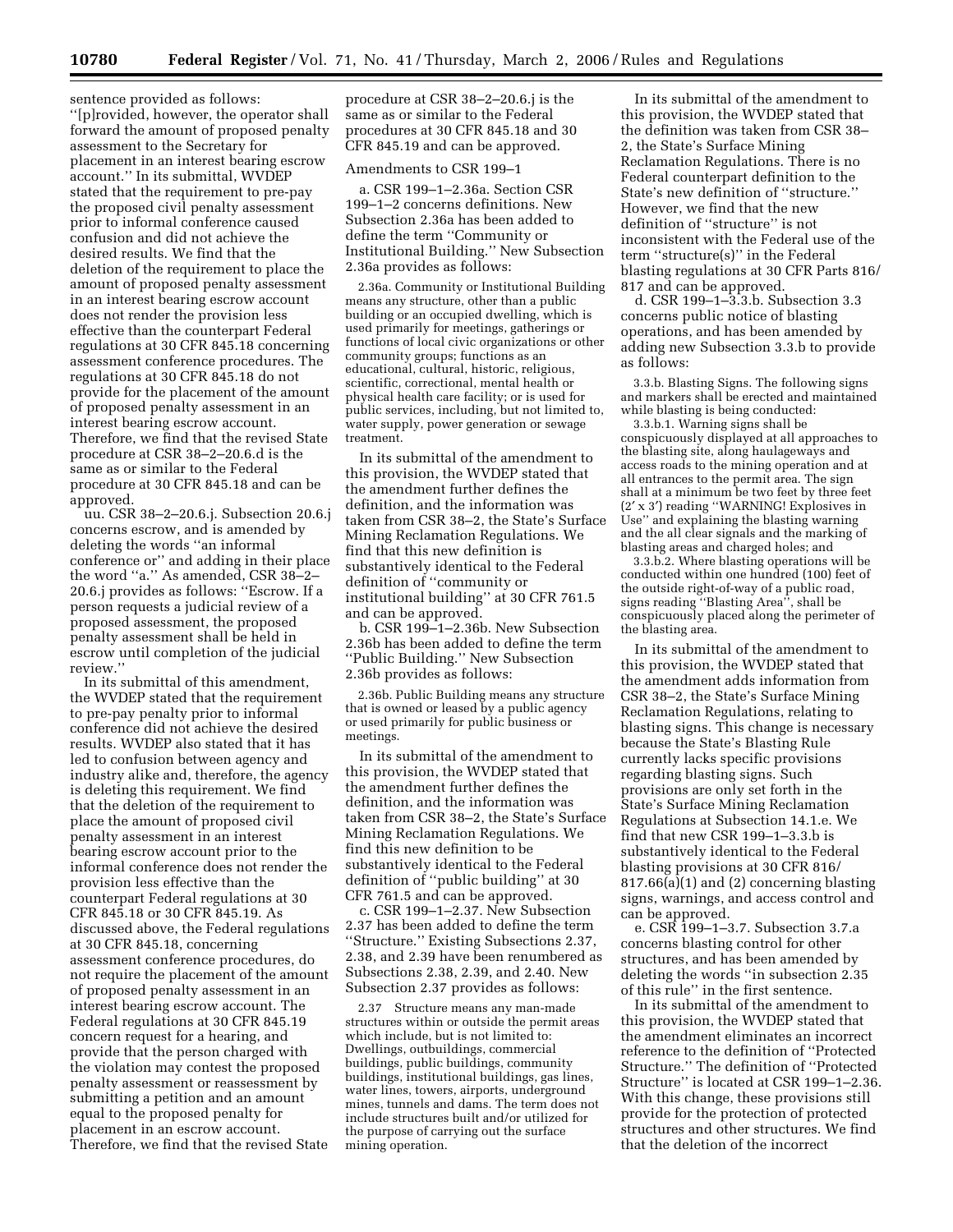reference number does not render the provision less effective than the Federal blasting provisions at 30 CFR 816/ 817.67, concerning the control of the adverse effects of blasting, and can be approved.

f. CSR 199–1–4.8. Subsection 4.8 concerns violations by a certified blaster, and has been amended by deleting the words ''director shall'' and replacing those words with the words ''Secretary may.'' In addition, the words ''written notification'' are added immediately after the word ''issue.'' The phrase ''or revoke the certification of'' is added immediately after the phrase ''a temporary suspension order,'' and the word ''against'' has been deleted. As amended, the paragraph at Subsection 4.8 provides as follows:

4.8. Violations by a Certified Blaster.—The Secretary may issue written notification, a temporary suspension order, or revoke the certification of a certified blaster who is, based on clear and convincing evidence, in violation of any of the following:

With these changes, the Secretary may issue written notification, a temporary suspension order, or revoke the certification of a certified blaster who is, based on clear and convincing evidence, in violation of the provisions listed at CSR 199–1–4.8.a through 4.8.e. We find that CSR 199–1–4.8, as revised, is consistent with the Federal regulations at 30 CFR 850.15(b), concerning suspension and revocation of blaster certification, and can be approved.

g. CSR 199–1–4.8.c. Subsection 4.8.c has been amended by deleting the words ''[s]ubstantial or significant'' which modify the word ''violations'' at the beginning of the first sentence, and by capitalizing the word ''federal'' in the first sentence. In a **Federal Register**  notice dated December 10, 2003 (68 FR 68724, 68733), OSM approved CSR 199– 1–4.8.c, except for the words ''substantial or significant,'' which were not approved. In this amendment, the State has deleted words ''substantial or significant.'' Therefore, any violations of Federal or State laws or regulations relating to explosives by a certified blaster could require disciplinary action. We find that, as amended, CSR 199–1–4.8.c is consistent with and no less effective than the Federal regulations at 30 CFR 850.15(b)(1)(iii), concerning violations of State or Federal explosives laws or regulations, and can be approved.

h. CSR 199–1–4.8.f and 4.8.g. Subsections 4.8.f and 4.8.g are added and provide as follows:

4.8.f. A pattern of conduct which is not consistent with acceptance of responsibility for blasting operations, *i.e.*, repeated

violations of state or federal laws pertaining to explosives; or

4.8.g. Willful Conduct—The Secretary shall suspend or revoke the certification of a blaster for willful violations of State or Federal laws pertaining to explosive.

In its submittal of the amendment to this provision, the WVDEP stated that the amendment was made because the wording was not consistent with previously approved rule 22–4–6.01, according to OSM. In addition, the WVDEP stated that this subsection has been reorganized and renumbered for clarity reasons, as required by the Council of Joint Rulemaking. These revisions are in response to a finding made by OSM as published in the **Federal Register** on December 10, 2003 (68 FR at 68733–68734). There is no direct Federal counterpart to the new language at CSR 199–1–4.8.f. However, we find that the new language at CSR 199–1–4.8.f is consistent with the Federal requirements concerning suspension or revocation of blaster certification at 30 CFR 850.15(b) and with the requirements concerning practical experience of blasters that is needed for certification at 30 CFR 850.14(a)(2). Therefore, we find that new CSR 199–1–4.8.f can be approved.

We find that new CSR 199 $-1$ –4.8.g is consistent with and no less effective than the Federal regulations at 30 CFR 850.15(b)(1), which provide that a certification shall be suspended or revoked upon a finding of willful conduct, and can be approved. In addition, we find that new CSR 199–1– 4.8.g satisfies the required program amendment codified in the Federal regulations at 30 CFR 948.16(a). The required amendment at 30 CFR 948.16(a) requires that the State must amend CSR 199–1–4.9.a and 4.9.b, or must otherwise amend the West Virginia program, to provide that upon finding of willful conduct, the Secretary shall revoke or suspend a blaster's certification. The required amendment can, therefore, be removed.

i. CSR 199–1–4.9. Subsection 4.9 concerns penalties, and has been amended, reorganized and renumbered. A new title, ''Suspension and Revocation'' has been added at Subsection 4.9.a. Existing Subsection 4.9.a. has been renumbered as 4.9.a.1 and 4.9.a.2. Existing Subsection 4.9.b has been renumbered as 4.9.a.3 and the reference to Subsection 12.1 deleted. New Subsection 4.9.a.4 has been added.

Existing Subsections 4.9.c and 4.9.d have been renumbered as 4.10 and 4.11, respectively. Finally, existing Subsections 4.10, 4.11, and 4.12 have been renumbered as Subsections 4.12, 4.13, and 4.14, respectively. As

amended, Subsections 4.9, and 4.10 through 4.14 provide as follows:

4.9. Penalties.

4.9.a. Suspension and Revocation. 4.9.a.1. Suspension.—Upon service of a temporary suspension order, the certified blaster shall be granted a hearing before the Secretary to show cause why his or her certification should not be suspended or revoked.

4.9.a.2. The period of suspension will be conditioned on the severity of the violation committed by the certified blaster and, if the violation can be abated, the time period in which the violation is abated. The Secretary may require remedial actions and measures and re-training and re-examination as a condition for re-instatement of certification.

4.9.a.3. Revocation.—If the remedial action required to abate a suspension order, issued by the Secretary to a certified blaster, or any other action required at a hearing on the suspension of a blaster's certification, is not taken within the specified time period for abatement, the Secretary may revoke the blaster's certification and require the blaster to relinquish his or her certification card. Revocation will occur if the certified blaster fails to re-train or fails to take and pass reexamination as a requirement for remedial action.

4.9.a.4. In addition to suspending or revoking the certification of a blaster, failure to comply with the requirements of this subsection may also result in further suspension or revocation of a blaster's certification.

4.10. Reinstatement—Subject to the discretion of the Secretary, and based on a petition for reinstatement, any person whose blaster certification has been revoked, may, if the Secretary is satisfied that the petitioner will comply with all blasting law and rules, apply to re-take the blasters certification examination, provided the person meets all of the requirements for blasters certification specified by this subsection, and has completed all requirements of the suspension and revocation orders, including the time period of the suspension.

4.11. Civil and Criminal Penalties.—Every certified blaster is subject to the individual civil and criminal penalties provided for in W. Va. Code § 22–3–17.

4.12. Hearings and Appeals.—Any certified blaster who is served a suspension order, revocation order, or civil and criminal sanctions is entitled to the rights of hearings and appeals as provided for in W. Va. Code §§ 22–3–16 and 17.

4.13. Blasting Crew.—Persons who are not certified and who are assigned to a blasting crew, or assist in the use of explosives, shall receive directions and on-the-job training from a certified blaster.

4.14. Reciprocity With Other States.—The Secretary may enter into a reciprocal agreement with other states wherein persons holding a valid certification in that state may apply for certification in West Virginia, and upon approval by the Secretary, be certified without undergoing the training or examination requirements set forth in this rule.

In its submittal of the amendments to this provision, the WVDEP stated that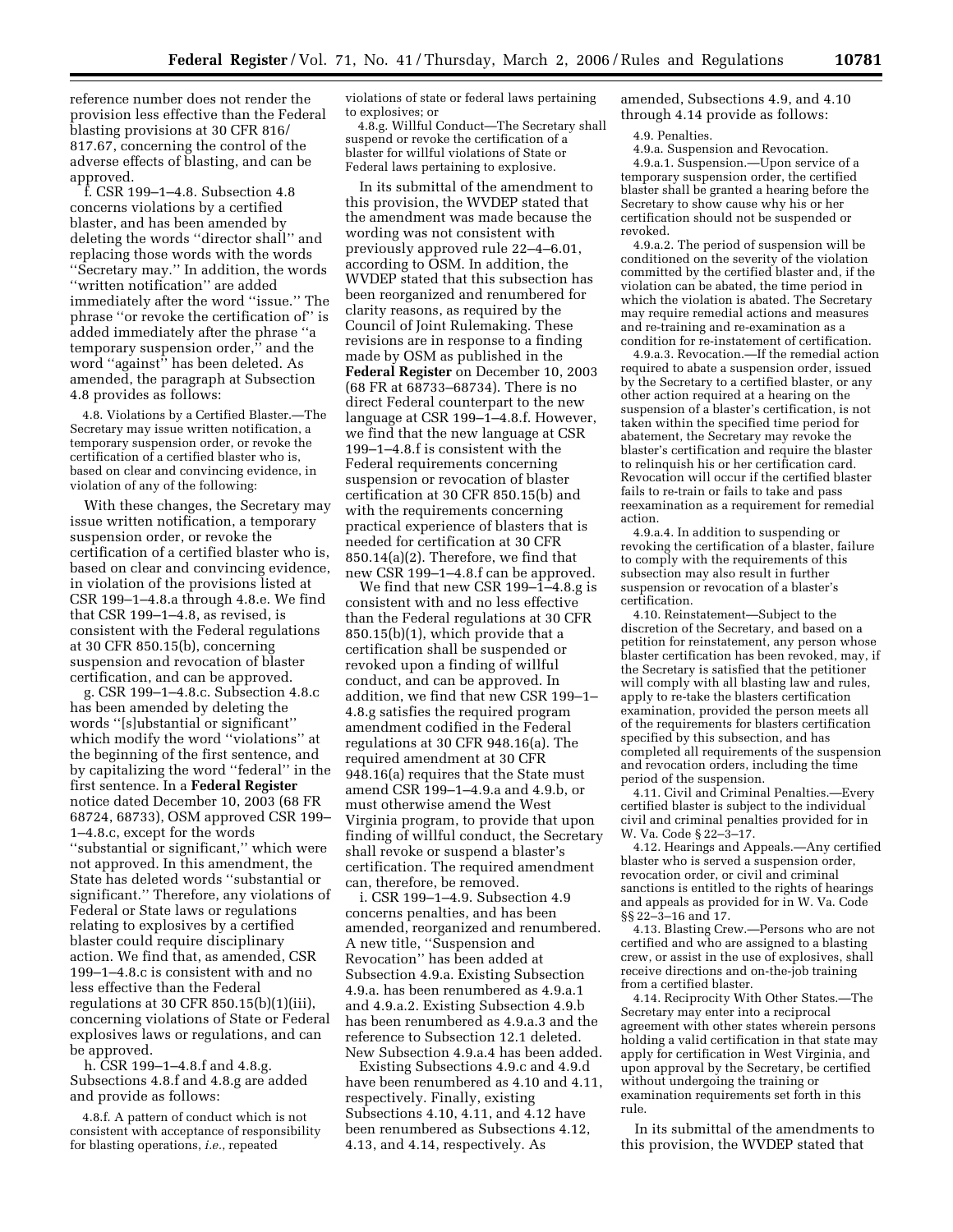the amendments provide clarification and remove an incorrect reference. In addition, the WVDEP stated that Subsection 4.9 has been reorganized and renumbered for clarity reasons, as required by the Council of Joint Rulemaking. The deletion of the reference at re-numbered Subsection 4.9.a.3 eliminates an incorrect reference and improves the clarity of the provision. We find that the amendment to re-numbered Subsection 4.9.a.3 does not render this provision inconsistent with the Federal blasting requirements at 30 CFR 850.15(b) and can be approved.

We find that the new language at Subsection 4.9.a.4, concerning further suspension or revocation of a blasters certification upon failure to comply with the provisions of CSR 199–1–4.9, is not inconsistent with the Federal suspension and revocation provisions at 30 CFR 850.15(b) and can be approved.

As mentioned, the other changes listed above at Subsections 4.10 through 4.14 resulted from the renumbering of Subsections 4.9 through 4.12. The revisions are non-substantive changes that relate primarily to the reorganization of this section.

*3. Committee Substitute for House Bill 3033* 

WV Code 22–3–11 has been amended by adding new Subdivision 22–3–  $11(h)(2)(B)$  to provide as follows:

(2) In managing the Special Reclamation Program, the Secretary shall:

\* \* \* \* \* (B) Conduct formal actuarial studies every two years and conduct informal reviews annually on the Special Reclamation Fund.

On May 29, 2002 (67 FR 37610), OSM approved amendments to the West Virginia program that satisfied a required program amendment which required the State to eliminate the deficit in the State's alternative bonding system, commonly referred to as the Special Reclamation Fund (Fund), and to ensure that sufficient money will be available to complete reclamation, including the treatment of polluted water, at all existing and future bond forfeiture sites (Administrative Record Number WV–1308). An important component of OSM's approval of that amendment was the fact that West Virginia had previously established, at W. Va. Code 22–1–17, the Special Reclamation Fund Advisory Council (Advisory Council) to oversee the State's alternative bonding system (*see* OSM's approval in the December 28, 2001, **Federal Register** notice, 66 FR 67446).

One of the duties of the Advisory Council is to study the effectiveness,

efficiency and financial stability of the Special Reclamation Fund. Another duty of the Advisory Council, as provided by W. Va. Code 22–1–17(f)(5), is to contract with a qualified actuary to determine the Fund's fiscal soundness. The first actuarial study was required to be completed by December 31, 2004. Additional actuarial studies must be completed every four years thereafter.

In the proposed amendment at WV Code 22–3–11, West Virginia has added language at Subdivision 22–3– 11(h)(2)(B) that requires the Secretary of the WVDEP to conduct actuarial studies every two years and to conduct annual informal reviews of the Special Reclamation Fund. As drafted, it appears that the actuarial studies required under new Subdivision 22–3– 11(h)(2)(B) will be in addition to those performed under contract of the Advisory Council, because the State has not submitted any amendment to the statutory requirements of the Advisory Council at W. Va. Code 22–1–17. However, State officials acknowledge that the actuarial studies to be conducted under Subdivision 22–3– 11(h)(2)(B) are to be done in lieu of those required under Subdivision 22–1– 17(f)(5). The State intends to submit an amendment in the future that will correct this oversight. Nevertheless, we still find that the new requirement at Subdivision  $22-3-11(h)(2)(B)$  is consistent with the bases of our previous approvals of State program amendments regarding the financial stability of the State's Special Reclamation Fund. The bi-annual actuarial studies and the annual, informal financial reviews of the Special Reclamation Fund should assist the WVDEP and the State in ensuring that sufficient money will be available to complete land reclamation and water treatment at existing and future bond forfeiture sites within the State, a requirement that parallels the criterion for approval of a State's alternative bonding system under 30 CFR 800.11(e)(1). Therefore, we are approving the amendment to Subdivision  $22-3-11(h)(2)(B)$  of the W. Va. Code regarding the State's Special Reclamation Fund.

# *4. House Bill 3236*

This Bill amended the W. Va. Code by adding new Section 22–3–11a and new Section 22–3–32a to provide as follows:

22–3–11a. Special reclamation tax; clarification of imposition of tax; procedures for collection and administration of tax; application of Tax Procedure and Administration Act and Tax Crimes and Penalties Act.

(a) It is the intent of the Legislature to clarify that from the date of its enactment, the special reclamation tax imposed pursuant to the provisions of section eleven of this article is intended to be in addition to any other taxes imposed on persons conducting coal surface mining operations including, but not limited to the tax imposed by section thirtytwo of this article, the tax imposed by article twelve-b, chapter eleven of this code, the taxes imposed by article thirteen-a of said chapter and the tax imposed by article thirteen-v of said chapter.

(b) Notwithstanding any other provisions of section eleven of this article to the contrary, under no circumstance shall an exemption from the taxes imposed by article twelve-b, thirteen-a or thirteen-v, chapter eleven of this code be construed to be an exemption from the tax imposed by section eleven of this article.

(c) When coal included in the measure of the tax imposed by section eleven of this article is exempt from the tax imposed by article twelve-b, chapter eleven of this code, the tax imposed by section eleven of this article shall be paid to the tax commissioner in accordance with the provisions of sections four through fourteen, inclusive, article twelve-b, chapter eleven of this code, which provisions are hereby incorporated by reference in this article.

(d) General procedure and administration.—Each and every provision of the ''West Virginia Tax Procedure and Administration Act'' set forth in article ten, chapter eleven of the code applies to the special tax imposed by section eleven of this article with like effect as if such act were applicable only to the special tax imposed by said section eleven and were set forth *in extenso* in this article, notwithstanding the provisions of section three of said article ten.

(e) Tax crimes and penalties.—Each and every provision of the ''West Virginia Tax Crimes and Penalties Act'' set forth in article nine of said chapter eleven applies to the special tax imposed by section eleven of this article with like effect as if such act were applicable only to the special tax imposed by said section eleven and set forth *in extenso*  in this article, notwithstanding the provisions of section two of said article nine.

22–3–32a. Special tax on coal; clarification of imposition of tax; procedures for collection and administration of tax.

(a) It is the intent of the Legislature to clarify that from the date of its enactment, the special tax on coal imposed pursuant to the provisions of section thirty-two of this article is intended to be in addition to any other taxes imposed on every person in this state engaging in the privilege of severing, extracting, reducing to possession or producing coal for sale profit or commercial use including, but not limited to the tax imposed by section eleven of this article, the tax imposed by article twelve-b, chapter eleven of this code, the taxes imposed by article thirteen-a of said chapter and the tax imposed by article thirteen- $\bar{v}$  of said chapter.

(b) Notwithstanding any other provisions of section thirty-two of this article to the contrary, under no circumstance shall an exemption from the taxes imposed by article twelve-b, thirteen-a or thirteen-v, chapter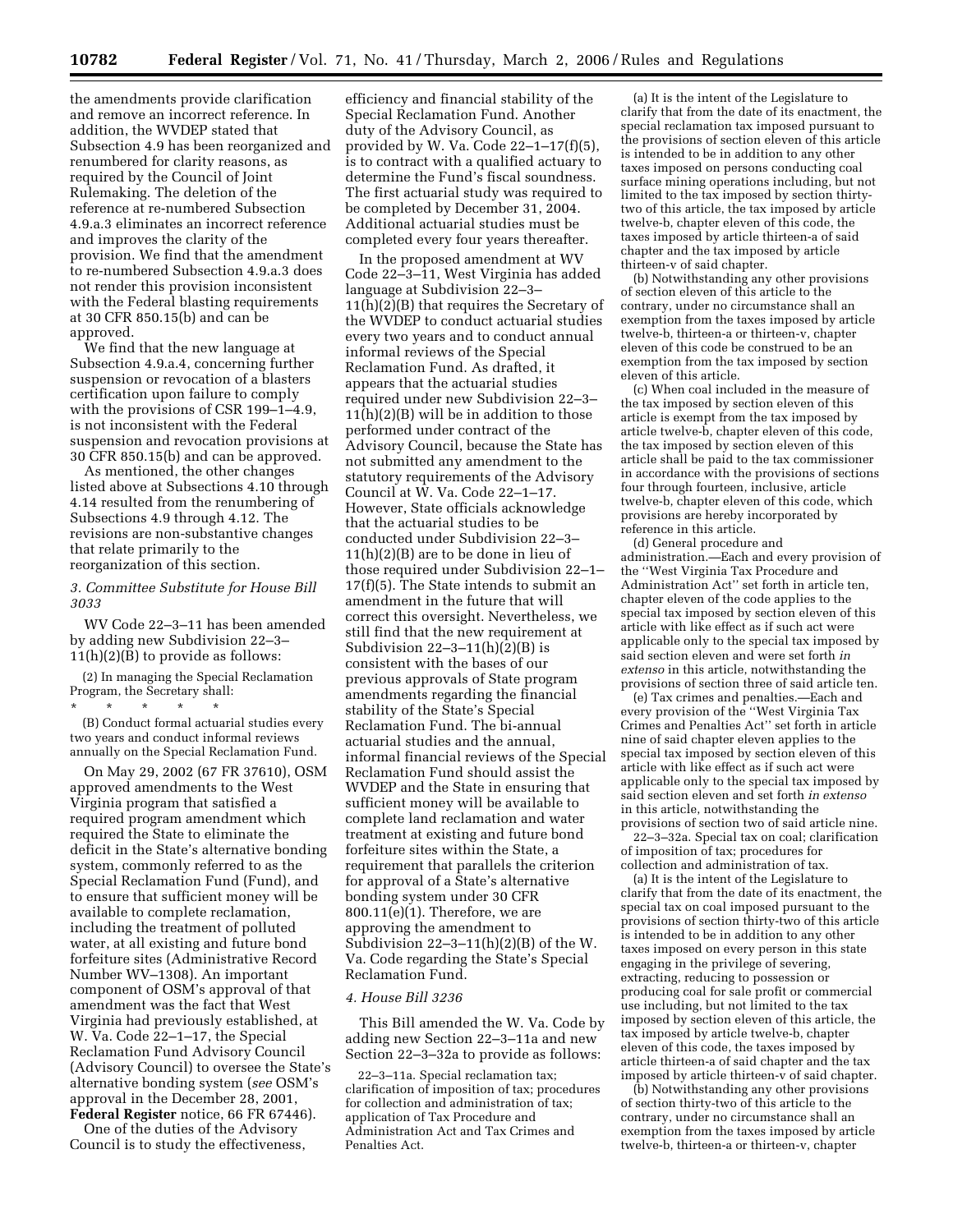eleven of this code be construed to be an exemption from the tax imposed by section thirty-two of this article.

(c) When coal included in the measure of the tax imposed by section thirty-two of this article is exempt from the tax imposed by article twelve-b, chapter eleven of this code, the tax imposed by section thirty-two of this article shall be paid to the tax commissioner in accordance with the provisions of sections four through fourteen, inclusive, article twelve-b, chapter eleven of this code, which provisions are hereby incorporated by reference in this article.

The HB 3236 provides for two new sections of the West Virginia Code, designated Sections 22–3–11a and 22– 3–32a. These new provisions relate to the special reclamation tax (at W. Va. Code 22–3–11), which provides revenue to the State's Special Reclamation Fund, and the special tax on coal (at W. Va. Code 22–3–32), which is used to administer the State's approved regulatory program. The preamble to HB 3236 states that the new provisions are intended to clarify that both of these taxes apply to the production of thin seam coal and provide for payment thereof. Thus, this change will result in additional revenue for the reclamation of bond forfeiture sites and for program support. The HB 3236 also provides that the special reclamation tax is subject to the West Virginia Tax Crimes and Penalties Act and the West Virginia Tax Procedure and Administration Act.

While there is no direct Federal counterpart to the clarifications provided at new W. Va. Code 22–3–11a, we find that the provision is not inconsistent with SMCRA section 509(b) and 30 CFR 800.11(e), which provide that an alternative bonding system must have available sufficient revenue to complete all reclamation obligations at any given time. The proposed revision will enable the State to meet its bond forfeiture reclamation obligations under the Special Reclamation Fund. Therefore, we find that new W. Va. Code 22–3–11a is not inconsistent with the aforementioned Federal requirements and can be approved.

Further, there is no direct Federal counterpart to the clarifications provided at new W. Va. Code 22–3–32a. However, section 503(a)(3) of SMCRA, concerning State program approval, provides that a State regulatory authority must have, among other things, sufficient funding to enable the State to regulate surface coal mining and reclamation operations in accordance with the requirements of SMCRA. We find that the revisions provided at new W. Va. Code 22–3–32a are not inconsistent with SMCRA section 503(a)(3) and can be approved.

# *5. CSR 38–2–14.14.g.2.A.6 Removal of Erosion Protection Zone (EPZ)*

This amendment consists of information provided by the WVDEP, including a draft memorandum, to support its assertion that OSM should reverse its previous disapproval of language concerning EPZ at CSR 38–2– 14.14.g.2.A.6. In its submittal concerning this provision, the WVDEP stated that in a letter to OSM dated March 8, 2005 (the letter's date was March 9, 2005, Administrative Record Number WV–1418), the State had explained its position on EPZ and the circumstances when the EPZ could be left in place as a permanent structure. The WVDEP's March 9, 2005, letter was in response to OSM's disapproval of language concerning EPZ at CSR 38–2– 14.14.g.2.A.6 that was part of a proposed amendment submitted to OSM by letter dated March 18, 2003 (Administrative Record Number WV– 1352). The language was not approved, WVDEP stated, based on the lack of U.S. Environmental Protection Agency (EPA) concurrence with the State's proposed language. Background information on OSM's previous disapproval of language concerning EPZ at CSR 38–2– 14.14.g.2.A.6 is presented below.

Under the Federal regulations at 30 CFR 732.17(h)(11)(ii), OSM is required to obtain written concurrence from EPA for proposed provisions of a State program amendment that relate to air or water quality standards issued under the authority of the Clean Water Act (33 U.S.C. 1251 *et seq.*) or the Clean Air Act (42 U.S.C. 7401 *et seq.*). On April 1, 2003, we asked EPA for concurrence and comments on the proposed amendments that were submitted to OSM by letter dated March 18, 2003 (Administrative Record Number WV– 1355).

The EPA responded by letter dated June 13, 2003, (Administrative Record Number WV–1363). The EPA stated that it reviewed the proposed revisions and had concerns about the requirement of EPZ associated with single-lift valley fills at CSR 38–2–14.14.g.1 (Durable Rock Fills).

OSM published its decision on a proposed West Virginia program amendment that addressed, in part, the addition of new language concerning EPZ related to durable rock fills on July 7, 2003 (see 68 FR 40157, finding 19, pages 40161 and 40162). In that finding, OSM did not approve language at CSR 38–2–14.14.g.2.A.6 that would have allowed the permanent retention of EPZ if approval were granted in the reclamation plan. In particular, OSM did not approve the words ''Unless

otherwise approved in the reclamation plan'' because approval would have been inconsistent with EPA's conditional concurrence to remove fill material associated with EPZs from streams and to reconstruct the stream channels after mining.

The EPA stated that it understands that an EPZ is a buffer zone between the toe of a single lift valley fill and its downstream sedimentation pond. It consists of a wide and low fill, revegetated to dissipate runoff energy from the valley fill face and prevent pond overloading during severe storm periods. The EPA stated that a single lift fill is particularly subject to erosion, since it is constructed in a downstream direction toward the pond with no reclamation or revegetation of the fill face until completion of mining.

The EPA stated that it was concerned that EPZs may result in permanent stream fills after completion of mining. According to CSR 38–2–14.14.g.2.A.1, the EPA stated, a 250-foot long EPZ would be required for a 500-foot high valley fill, which, EPA stated, is not unusual in southern West Virginia. Although Section 14.14.g.2.A.6 requires EPZ removal, regrading, and revegetating after mining, EPA stated, it does not appear to include the removal of the stream fill associated with the EPZ or reconstruction of the stream channel. An alternative valley fill design, which appears more environmentally acceptable, EPA stated, is also indicated in Section 14.14.g.1 and further described in Section 14.14.g.3. The EPA stated that this involves starting valley fill construction from the toe and proceeding upstream in multiple lifts (layers) of 100 feet or less in thickness. The EPA stated that the face of each lift would be reclaimed and revegetated before starting the next lift. The toe of the first lift would be at the sedimentation pond, the EPA stated, and an EPZ would not be necessary due to better erosion control features.

The EPA stated that it concurred with the proposed revisions submitted by the State on March 18, 2003, under the condition that a requirement be included to remove stream fills associated with EPZs after mining and reconstruct the stream channels. The EPA stated that it should also be noted that stream filling during EPZ construction requires authorization under section 404 of the Clean Water Act, administered by the U.S. Army Corps of Engineers. Considering the high erosion potential of single-lift valley fills, the EPA stated, it (EPA) recommends that the single lift method be replaced by the more environmentally favorable approach of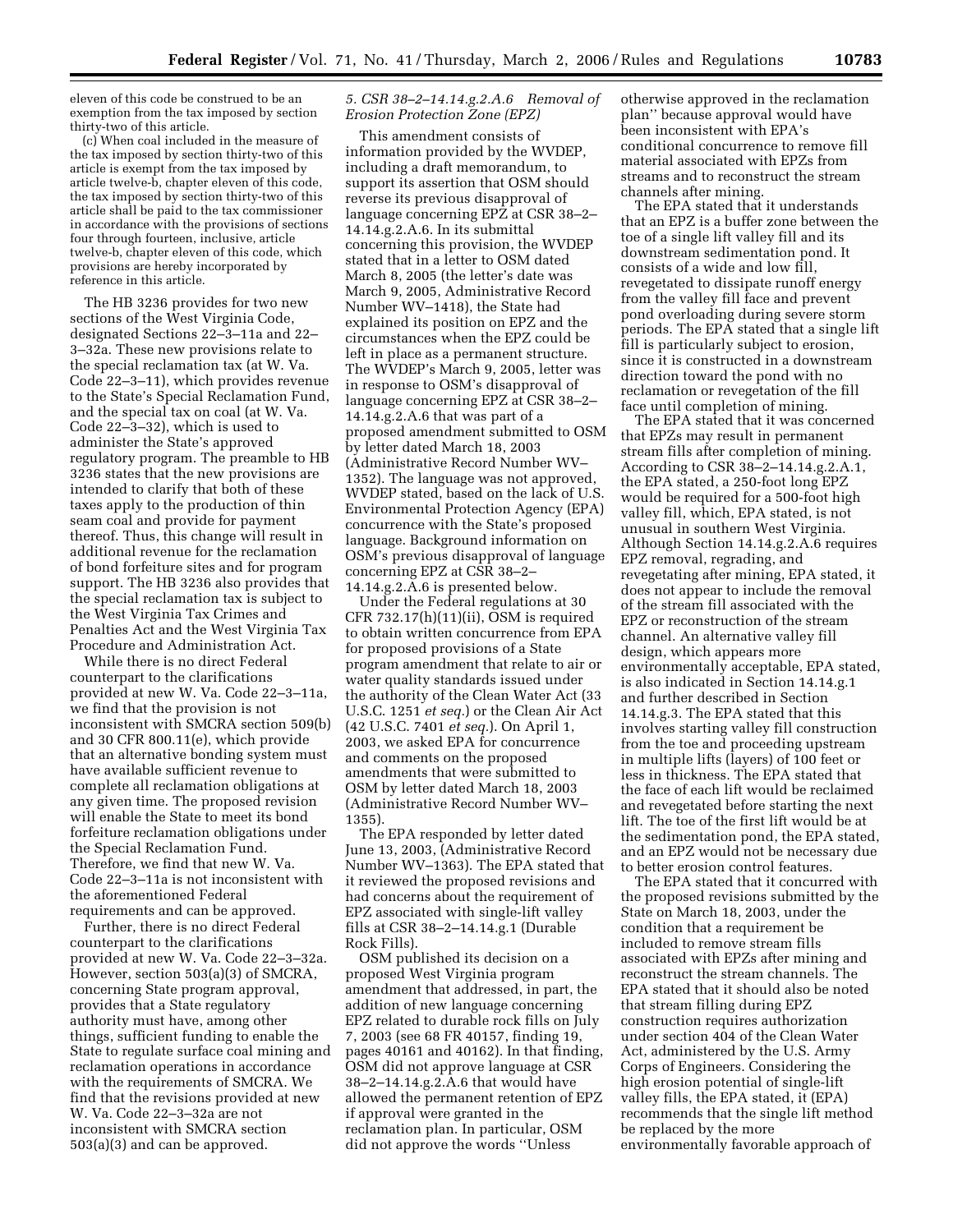starting at the toe and proceeding upwards in multiple lifts. The EPA stated that it will likely make this recommendation for any proposed single lift fill coming before it for section 404 review.

In response to EPA's conditional concurrence, OSM did not approve the words ''Unless otherwise approved in the reclamation plan'' at CSR 38–2– 14.14.g.2.A.6 because leaving an EPZ in place would be inconsistent with EPA's conditional concurrence to remove stream fills associated with EPZs and to reconstruct the stream channels after mining (see the July 7, 2003, **Federal Register**, Finding 19, pages 40161 and 40162). In addition, OSM approved CSR 38–2–14.14.g.2.A.6 only to the extent that following mining, all stream fills associated with EPZs will be removed and the stream channels shall be reconstructed.

In its June 13, 2005, submittal letter, the WVDEP requested that OSM reconsider its decision to disapprove certain language at CSR 38–2– 14.14.g.2.A.6 (Administrative Record Number WV–1421). In support of its request, the WVDEP stated that following the submittal of its March 9, 2005, letter, discussion ensued among representatives of WVDEP, EPA, and OSM. The WVDEP stated that EPA expressed concern that the EPZ rule did not reference section 404 of the Clean Water Act and that it wasn't clear that the operator had to demonstrate leaving the EPZ would provide benefits to or protection to the environment and/or the public. The WVDEP stated that it reiterated that the present wording of the State rule requires removal and/or reclamation of EPZ areas and restoration of the stream, unless otherwise approved by the reclamation plan. The WVDEP further stated that the circumstances under which such areas could become permanent would be at the discretion of WVDEP, with a demonstration by the applicant to the satisfaction of the Secretary of the WVDEP that the environment/public benefits outweigh any anticipated impacts.

The WVDEP also stated that in addition to the mining requirements imposed by WVDEP, such construction is subject to provisions of section 404 of the Clean Water Act and under the ultimate jurisdiction of the U.S. Army Corps of Engineers and EPA. The WVDEP also submitted a draft memorandum to its staff for OSM's consideration in support of its request that OSM reconsider its previous decision on the EPZ provision at CSR 38–2–14.14.g.2.A.6. The draft

memorandum submitted by the WVDEP is quoted below:

#### **Interoffice Memorandum**

*To:* All DMR Employees. *From:* Randy Huffman, Director. *Date: Subject:* Durable rock fills with erosion protection zone.

38–2–14.14.g.2.A.6 requires removal and reclamation of erosion protection zone, and restoration of the stream and does provide that erosion protection zone may become permanent structure approved in the reclamation plan. It states:

*''Unless otherwise approved in the reclamation plan, the erosion protection zone shall be removed and the area upon which it was located shall be reg[ra]ded and revegetated in accordance with the reclamation plan.''*

For an erosion protection zone to become a permanent structure, the applicant must provide a demonstration to the satisfaction of the Secretary that leaving the erosion protection zone provides benefits to or protection to the environment and/or public. Such benefits or protection include, but are not limited to; runoff attenuation, wildlife and wetland enhancement, and stream scour protection. This approval will be contingent upon the applicant obtaining all other necessary permits and/or approvals.

On November 22, 2005, EPA acknowledged that since it provided its conditional concurrence on June 13, 2003, discussions with WVDEP and OSM provided it additional information which lessened its concern about EPZs (Administrative Record Number WV– 1449). EPA further stated that it was emphasized that EPZs would be left in place only where environmental/public benefits would outweigh any anticipated impacts and that EPZ construction would be subject to CWA section 404 under the jurisdiction of the U.S. Army Corps of Engineers and EPA. EPA concluded that these requirements were reiterated in the State's submission to OSM. With this understanding, EPA agreed to remove its condition for concurrence with CSR 38–2– 14.14.g.2.A.6. Therefore, we are approving the provision at CSR 38–2– 14.14.g.2.A.6 which provides, ''Unless otherwise approved in the reclamation plan,'' and we find that the disapproval, which is codified at 30 CFR 948.12(g), has been fully resolved.

# *6. State Water Rights and Replacement Policy*

WVDEP submitted a policy dated August 1995 regarding water rights and replacement (Administrative Record Number WV–1425). As noted in the policy, its purpose is to define the time periods for providing temporary and permanent water replacement. This policy is to supplement the proposed regulatory revisions that the State made at CSR 38–2–14.5(h). The policy is in response to our Part 732 notification dated June 7, 1996, regarding subsidence and water replacement (Administrative Record Number WV– 1037(a)). The Federal regulations at 30 CFR 817.41(j) require prompt replacement of a residential water supply that is contaminated, diminished, or interrupted by underground mining activities conducted after October 24, 1992. We advised WVDEP that its program lacked guidance concerning timing of water supply replacement. A proposed statutory revision that was intended to address this issue failed to pass the Legislature. The policy is intended to satisfy the Federal requirement by setting forth the time periods within the State program for providing temporary and permanent water replacement. The policy provides as follows:

WV Division of Environmental Protection Office of Mining and Reclamation Inspection and Enforcement

*Series:* 14

*Pg. No:* 1 of 1

*Revised:* 8–95

*Subject:* Water Rights and Replacement. 1. *Purpose:* Define time periods as they

relate to water rights and replacement. 2. *Definitions:* 

3. *Legal Authority:* 22–3–24

4. *Policy/Procedures:* Upon receipt of notification that a water supply was adversely affected by mining, the permittee shall provide drinking water to the user within twenty-four (24) hours.

Within seventy two (72) hours, the permittee shall have the user hooked up to a temporary water supply. The temporary supply shall be hooked up to existing plumbing, if any, to allow the user to conduct all normal activities associated with domestic water use. This includes drinking, cooking, bathing, washing, non commercial farming, and gardening.

Within thirty (30) days of notification, the permittee shall begin activities to establish a permanent water supply or submit a proposal to the WVDEP outlining the measures and timetables to be utilized in establishing a permanent supply. The total elapsed time from notification to permanent supply hookup cannot exceed two (2) years.

The permittee is responsible for payment of operation and maintenance costs on a replacement water supply in excess of reasonable and customary delivery costs that the user incurred.

Upon agreement by the permittee and the user (owner), the obligation to pay such operation and maintenance costs may be satisfied by a one-time lump sum amount agreed to by the permittee and the water supply user (owner).

The Federal provision at 30 CFR 817.41(j) was approved on March 31, 1995 (60 FR 16722, 16749). In the preamble to that approval, OSM provided the following guidance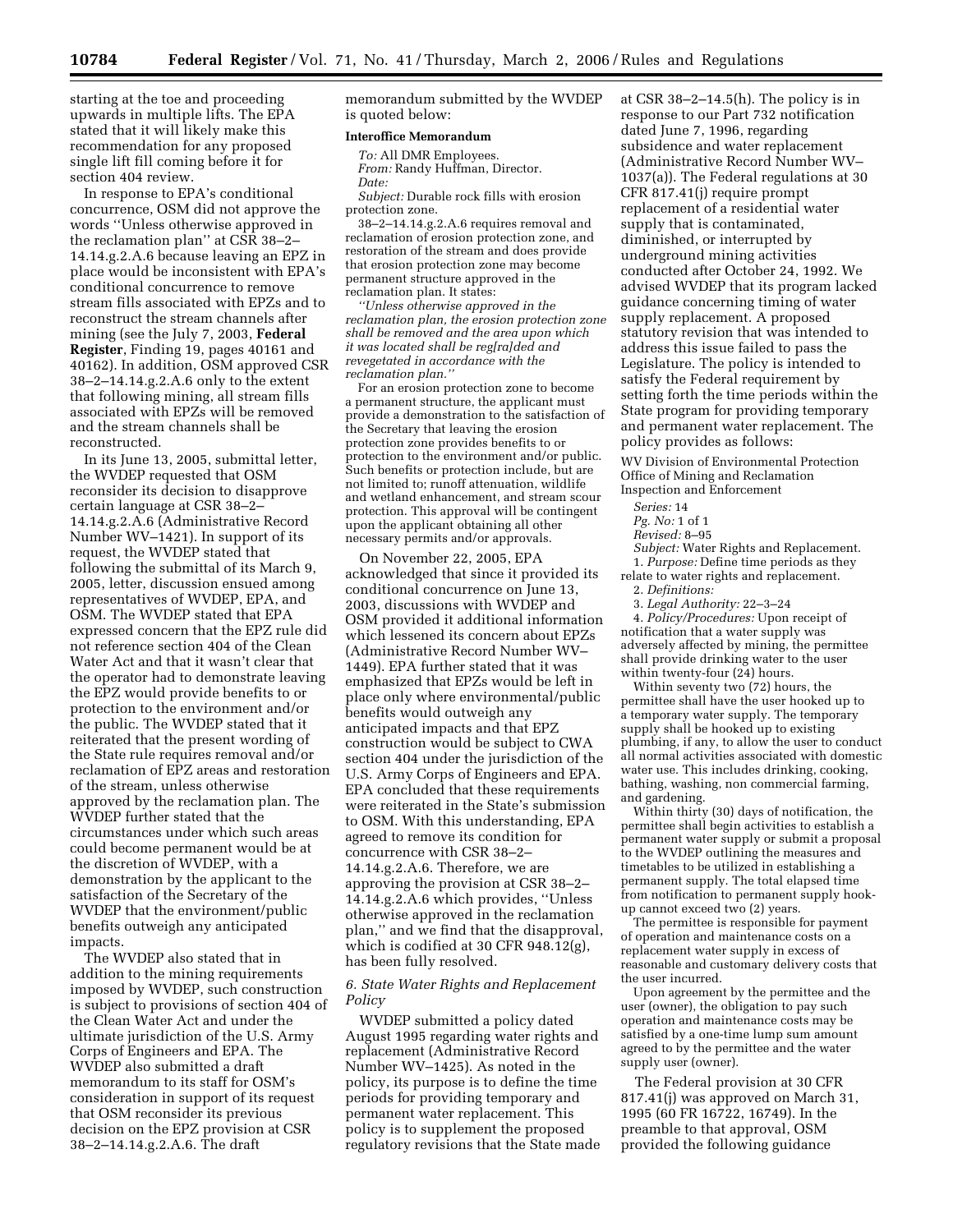concerning the meaning of the term ''prompt replacement'' that was intended to assist regulatory authorities in deciding if water supplies have been "promptly" replaced:

OSM believes that prompt replacement should typically provide: emergency replacement, temporary replacement, and permanent replacement of a water supply. Upon notification that a user's water supply was adversely impacted by mining, the permittee should reasonably provide drinking water to the user within 48 hours of such notification. Within two weeks of notification, the permittee should have the user hooked up to a temporary water supply. The temporary water supply should be connected to the existing plumbing, if any, and allow the user to conduct all normal domestic usage such as drinking, cooking, bathing, and washing. Within two years of notification, the permittee should connect the user to a satisfactory permanent water supply.

We find that West Virginia's Water Rights and Replacement Policy dated August 1995 is consistent with the Federal guidelines concerning the ''prompt replacement'' of water supply quoted above. The State policy provides for emergency, temporary, and permanent replacement of a water supply as does the Federal guidance. The State's policy also provides reasonable timeframes for replacement that are consistent with the Federal guidance. We find that the provision of the State's policy which provides that the permittee is responsible for payment of operation and maintenance costs on a replacement water supply in excess of reasonable and customary delivery costs that the user incurred is consistent with the Federal definition of ''replacement of water supply'' at 30 CFR 701.5. We also find that the State's policy provision which provides that upon agreement by the permittee and the user (owner), the obligation to pay such operation and maintenance costs may be satisfied by a one-time lump sum amount agreed to by the permittee and the water supply user (owner) is consistent with the Federal definition of ''replacement of water supply'' at 30 CFR 701.5, Subsection (a). Therefore, we find that the State's Water Rights and Replacement Policy is consistent with the Federal regulations at 30 CFR 817.41(j) concerning the prompt replacement of water supply, and it can be approved.

#### *7. Bond Release Certification*

The State submitted the Permittee's Request for Release Form dated March 2005 (Administrative Record Number WV–1424). The form was being submitted in response to our Part 732 notification dated July 22, 1997

(Administrative Record Number WV– 1071). In that letter, we advised the State that the Federal regulations at 30 CFR 800.40(a)(3) were amended to require that each application for bond release must include a written, notarized statement by the permittee affirming that all applicable reclamation requirements specified in the permit have been completed. We notified WVDEP that the State regulations at CSR 38–2–12.2 did not contain such a requirement. In response, the State revised its bond release form by adding new item Number 11, which requires that all copies of the Permittee's Request For Release Form include the following: ''11. A notarized statement by the permittee that all applicable reclamation requirements specified in the permit have been completed.'' Therefore, we find that, with the addition, the revised State form dated March 2005 is consistent with the Federal regulations at 30 CFR 800.40(a)(3), and it can be approved.

# **IV. Summary and Disposition of Comments**

# *Public Comments*

On August 26, 2005, we published a **Federal Register** notice and asked for public comments on the amendment (Administrative Record Number WV– 1429). In addition, on September 9, 2005, we solicited comments from various interest groups within the State on the proposed amendment (Administrative Record Number WV– 1433). At the request of the West Virginia Coal Association (WVCA), the comment period was extended for five days and closed on September 30, 2005 (Administrative Record Number WV– 1437). We received comments from the WVCA (Administrative Record Number WV–1445).

1. House Bill 3033. The WVCA requested that OSM suspend further review and approval of the provisions that OSM cited in the proposed rule notice published on August 26, 2005. The WVCA stated that OSM's review of the amendment at W. Va. Code 22–3–  $11(h)(2)(A)$  and  $22-3-11(h)(2)(B)$  is inappropriate, because the changes do not present substantive changes to the West Virginia regulatory program. As we stated above at ''Section II. Submission of the Amendment'', we have determined that the amendment to W. Va. Code 22–3–11(h)(2)(A) is nonsubstantive and, therefore, does not require OSM's approval. Therefore, we are not addressing WVCA's comments regarding W. Va. Code 22–3–11(h)(2)(A).

The WVCA asserted that OSM's decision to review and approve

language at W. Va. Code 22–3– 11(H)(2)(B) is inappropriate for the same reasons that OSM stated that it would not review other provisions at W. Va. Code 22–3–11:

These new provisions only direct the Secretary of WVDEP to conduct various studies and authorize the Secretary of WVDEP to propose legislative rules as appropriate. These provisions do not modify any duties or functions under the approved West Virginia program and do not, therefore, require OSM's approval.

The WVCA further stated that while the amendment does modify the duties and functions of the Secretary of WVDEP, it requires only studies and informal review. The WVCA asserted that these studies and reviews do not represent substantive changes to the approved West Virginia program. Such review and approval, the WVCA asserted, ''equates to federal interference into the inter-workings of the approved state program.''

We disagree. As we discussed above at Finding 3, on May 29, 2002 (67 FR 37610), OSM approved amendments to the West Virginia program that satisfied a required program amendment which required the State to eliminate the deficit in the State's alternative bonding system (ABS) and to ensure that sufficient money will be available to complete reclamation, including the treatment of polluted water, at all existing and future bond forfeiture sites (Administrative Record Number WV– 1308). An important component of OSM's approval of that amendment was the fact that West Virginia had previously established, at W. Va. Code 22–1–17, the Special Reclamation Fund Advisory Council (Advisory Council) to oversee the State's ABS (see OSM's approval in the December 28, 2001, **Federal Register** notice at 66 FR 67446). One of the duties of the Advisory Council is to study the effectiveness, efficiency and financial stability of the Special Reclamation Fund. Another duty of the Advisory Council, as provided by W. Va. Code  $22-1-17(f)(5)$ , is to contract with a qualified actuary to determine the Fund's fiscal soundness. Following the initial actuarial study, additional studies are to be conducted every four years.

As drafted, it appears that the actuarial studies required under new Subdivision 22–3–11(h)(2)(B) will be in addition to those performed under contract of the Advisory Council, because the State has not submitted any amendment to the statutory requirements of the Advisory Council at W. Va. Code 22–1–17. However, State officials acknowledge that the actuarial studies to be conducted under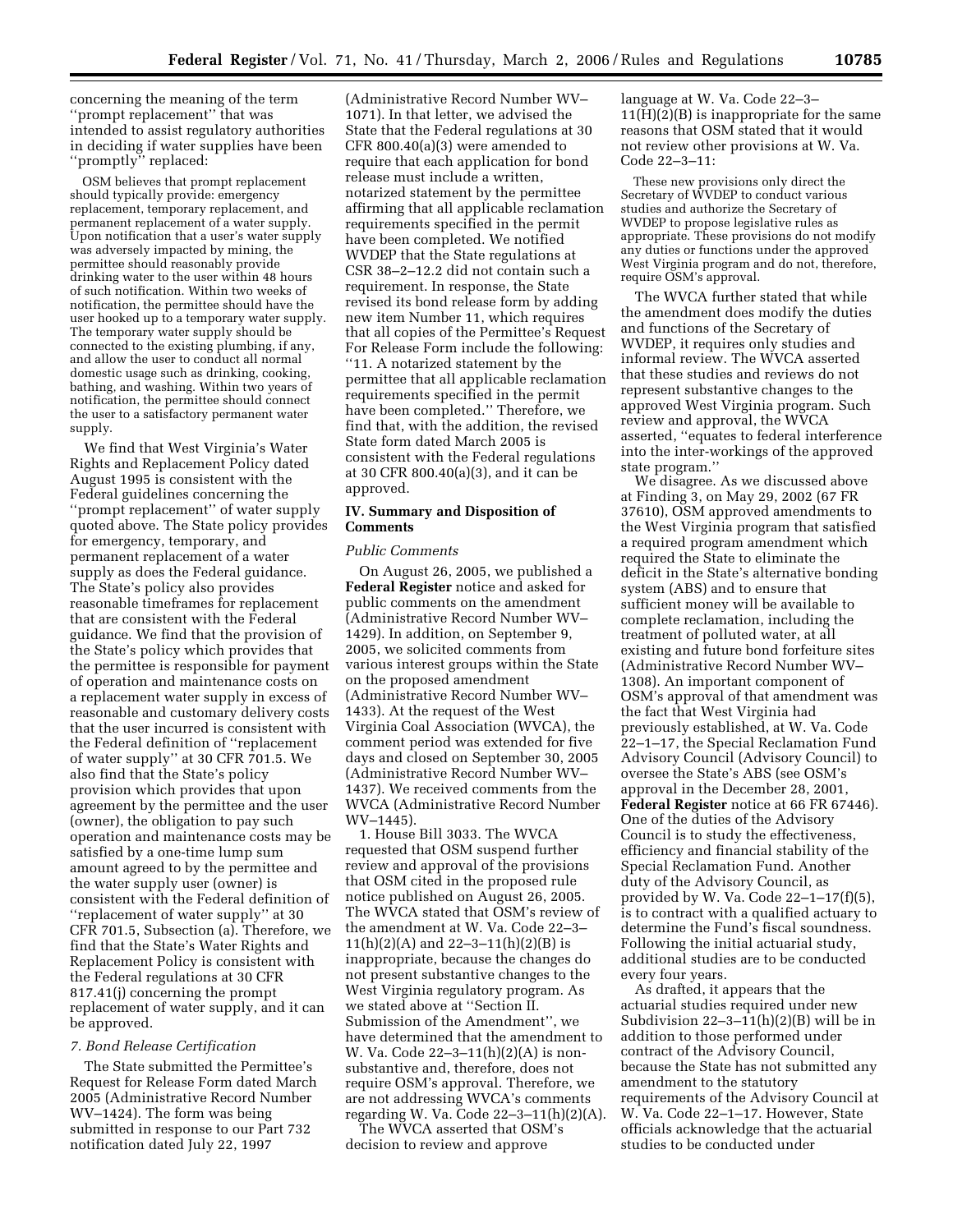Subdivision  $22-3-11(h)(2)(B)$  are to be done in lieu of those required under Subdivision 22–1–17(f)(5). The State intends to submit an amendment in the future that will correct this oversight. Consequently, the amendment at Subdivision  $22-3-11(h)(2)(B)$  appears to represent a significant and substantive change that may greatly assist the WVDEP in assessing the financial stability of the State's ABS.

At Finding 3 above, we found that the new requirements at Subdivision 22–3– 11(h)(2)(B) are consistent with the bases of our previous approvals of State program amendments regarding the financial stability of the State's Special Reclamation Fund. The bi-annual actuarial studies and the annual informal reviews of the Special Reclamation Fund should assist the State in ensuring that sufficient money will be available to complete land reclamation and water treatment at existing and future bond forfeiture sites within the State, a requirement that parallels the criterion for approval of a State's alternative bonding system under 30 CFR 800.11(e)(1).

2. Revisions to CSR 38–2–7.5.j.3.B. This provision concerns the recovery and use of soil, and the State is deleting language that provides as follows:

\* \* \* except for those areas with a slope of at least 50%, and other areas from which the applicant affirmatively demonstrates and the Secretary finds that soil cannot reasonably be recovered.

As we discuss above at Finding 2.kk, this revision is intended to comply with the required program amendment codified in the Federal regulations at 30 CFR 948.16 (kkkkk). The requirement at 30 CFR 948.16 (kkkkk) provides that CSR 38–2–7.5.j.3.B must be amended by deleting the phrase, ''except for those areas with a slope of at least 50%,'' and by deleting the phrase, ''and other areas from which the applicant affirmatively demonstrates and the Director of the WVDEP finds that soil cannot reasonably be recovered.''

The WVCA requested that OSM reconsider the required amendment codified in the Federal regulations at 30 CFR 948.16(kkkkk). The WVCA stated that the State's rule language should be retained because of its importance to serious safety concerns on certain areas, especially on steep slopes. The WVCA also stated that a similar provision concerning an exception for areas with a slope of at least 50%, at CSR 38–2– 7.4.b.1.D.2, was approved by OSM after it had reconsidered the required amendment at 30 CFR 948.16.(vvvv), which had required the deletion of the 50% provision at Subsection 7.4.b.1.D.2.

The WVCA asserted that the same reasoning relied upon by OSM in its reconsideration of the 50% provision at CSR 38–2–7.4.b.1.D.2 applies with respect to the proposed revision at CSR 38–2–7.5.j.3.B currently at issue. Further, WVCA stated, OSM has admitted in past rulemaking that the Federal regulations contain no counterparts to CSR 38–2–7.5 concerning Homesteading as a postmining land use. Therefore, WVCA asserted that OSM's concerns with respect to this section of the rules are misplaced and fall outside of OSM's statutorily-granted authority of review and approval of State program amendments.

We disagree. We reviewed the required program amendment codified in the Federal regulations at 30 CFR 948.16(kkkkk) and we believe the State's former rule language remains a problem for the following reasons. The State's provisions concerning the 50-percent slope and related provisions for Commercial Forestry, at CSR 38–2– 7.4.b.1.D.2, differ significantly from those for Homesteading, at CSR 38–2– 7.5.j.3.B, such that the rationale we used to approve the 50-percent provision in the Commercial Forestry rules is not applicable to the Homesteading rules. Specifically, concerning the Commercial Forestry rule, OSM asserted that while the topsoil might not be separately recovered on slopes over 50 percent, the soil would be recovered with the underlying brown sandstone that is required to be recovered by related provisions at CSR 38–2–7.4.b.1.D.3, D.4., and D.5. However, the 50-percent slope provision and related provisions in the Homesteading rule do not lend themselves to that same rationale. The Homesteading provision at CSR 38–2– 7.5.j.3.D provides that if the brown sandstone from within 10 feet of the soil surface cannot reasonably be recovered, ''brown sandstone taken from below 10 feet of the soil from anywhere in the permit area may be substituted.'' This appears to mean that the upper 10 feet of material together with the topsoil may not be saved, and material below the 10-foot level from anywhere on the permit area could be substituted for it. This still renders the provision less effective than the Federal regulations at 30 CFR 816.22 concerning topsoil and subsoil, because the substitution of other material for topsoil may be based upon criteria other than quality of the substitute material.

We are also concerned with the language at CSR 38–2–7.5.j.3.B that would exempt ''other areas from which the applicant affirmatively demonstrates and the Secretary finds that soil cannot

reasonably be recovered.'' This language also appears to render the provision less effective than the Federal requirements. When approving the 50-percent slope provision for Commercial Forestry, we recognized concern about the safety of trying to separately recover soil from other material within the top 10 feet on such steep slopes. The safety issue does not seem applicable to the ''other areas'' provision for Homesteading. In addition, the phrase ''cannot reasonably be recovered'' is not in the approved Commercial Forestry rules. Therefore, as noted above at Finding 3, we are approving the State's deletion of the language that concerns the exception for 50-percent slopes and other areas where soil cannot reasonably be recovered.

3. Erosion Protection Zone CSR 38–2– 14.14.g.2.A.6. The WVCA stated that it supports the WVDEP's position that OSM should reconsider its initial disapproval of language regarding the Erosion Protection Zone (EPZ) related to durable rock fills. The WVCA stated that it believes that the information supplied by WVDEP should be sufficient to address the concerns of both OSM and EPA. The WVCA also stated that it also maintains that the ability to leave the EPZ in place after fill construction is essential to overall regulatory success of the revised valley fill construction rules. The WVCA also stated that OSM's decision to review and approve provisions of State regulations that have no parallel in the Federal program has jeopardized the overall success of new State regulations.

As discussed above under Finding 5, EPA reconsidered its earlier decision regarding EPZs. EPA stated that recent discussions with WVDEP and OSM provided it additional information which lessened its concern about EPZs. EPA noted that EPZs would be left in place only where environmental/public benefits would outweigh any anticipated impacts and that EPZ construction would be subject to CWA section 404 under the jurisdiction of the U.S. Army Corps of Engineers and EPA. Because these requirements were reiterated in the State's submission to OSM, EPA agreed to remove its condition for concurrence with CSR 38– 2–14.14.g.2.A.6.

#### *Federal Agency Comments*

Under 30 CFR 732.17(h)(11)(i) and section 503(b) of SMCRA, we requested comments on the amendment from various Federal agencies with an actual or potential interest in the West Virginia program (Administrative Record Number WV–1427). We received comments from the U.S. Department of Labor, Mine Safety and Health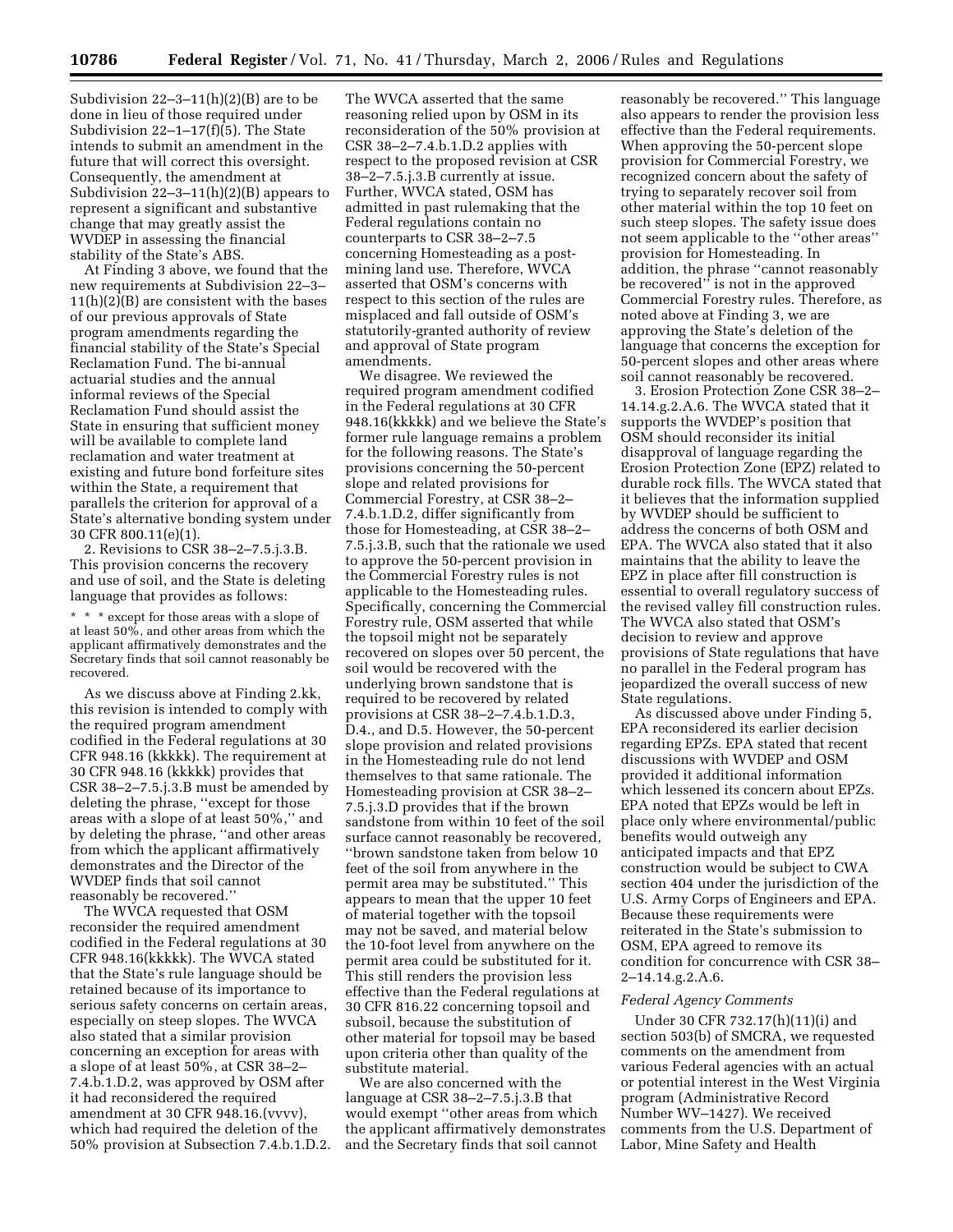Record Number WV–1435). MSHA stated that its review of the State's amendments revealed that only those amendments which addressed impoundment design/construction and blasting practices were relevant to miners' health and safety. MSHA stated that it had determined that there was no inconsistency in those areas of the State's amendment with MSHA's regulations.

The Department of the Interior, National Park Service (NPS) responded with comments (Administrative Record Number WV–1434). The NPS commented on the amendment to CSR 38–2–7.4.b.1.A.3(b), and the phrase ''an approved geologist shall create a certified geology map showing \* We note that this language is currently part of the approved West Virginia program, was not amended, and we did not request comment on that language. Therefore, we will not address that comment.

The NPS commented on CSR 38–2– 7.4.b.1.B.1, and the phrase "\*  $*$  \* that a professional soil scientist employed by the Secretary \* \* \*'' and again at CSR 38–2–7.4.b.1.I.1, and the phrase ''\* \* \* a professional soil scientist shall certify \* \* \*.'' The NPS stated that soils scientists also come with national or State certifications. Though West Virginia does not have a certification program for soils scientists, the West Virginia Association of Professional Soils Scientists (WVAPSS) does have a registry of certified ''Professional Soils Scientists.'' The NPS recommended changing the language to specifically reflect a certified professional status for performing soils analysis. The NPS also stated that the proposed revisions call for the use of registered professional foresters or registered professional engineers. By requiring certified soils scientists and geologists, the NPS stated, the State would be creating a coherent and professional image throughout the WVDEP regulatory program.

In response, we note that there is no specific Federal counterpart to the language at CSR 38–2–7.4.b.1.B.1. The intent of this provision is to require that a professional soil scientist employed by the Secretary of the WVDEP review and field verify the soil slope and sandstone mapping information provided in a commercial forestry and forestry reclamation plan. The amendment merely deletes the word ''certified'' because West Virginia does not have a State certification system for soil scientists. As we noted above in Finding 2.o, we find that as amended, CSR 38– 2–7.4.b.1.B.1 is not inconsistent with the requirements of SMCRA at section

Administration (MSHA) (Administrative 515(c)(3)(B) and the Federal regulations at 30 CFR 785.14(c) concerning mountaintop removal mining operations. However, as suggested by NPS, and though not mandatory, we did encourage the State to require the use of a registry such as the WVAPSS or a similar one.

> The U.S. Department of Agriculture, Forest Service responded with comments (Administrative Record Number WV–1430). The U.S. Forest Service urged that the amendment contain stronger language to restrict using any seed or mulch that is not certified as weed free. In response, the U.S. Forest Service's comments concern provisions that were not amended by the State. Therefore, we will not address those comments here.

> The U.S. Forest Service also encouraged the involvement of the West Virginia Division of Forestry to provide the WVDEP evidence of meeting the various standards of success when pertaining to forestry-related items. For example, the U.S. Forest Service stated that CSR 38–2–9.3.e, concerning final inspection for final bond release, could be re-written to require that, ''[u]pon receipt of such request, the WV Division of Forestry shall conduct an inspection to verify the final vegetative evaluation for the Secretary.'' The U.S. Forest Service stated that involving the WV Division of Forestry for final inspections and certification for the Secretary of the WVDEP assures that an impartial entity with both the expertise and the public trust carries out that assignment rather than continuing to rely on a forestry consultant. In response, while this recommendation by the U.S. Forest Service has merit, the requirement at CSR 38–2–9.3.e that the Secretary of the WVDEP conduct the inspection for final bond release is no less effective than the Phase III bond release requirements in the Federal regulations at 30 CFR 800.40(c)(3). In addition, WVDEP has already solicited and received approval from the WV Division of Forestry and the Wildlife Resources Section of the Division of Natural Resources with regard to the State's stocking rates and planting arrangements as required by 30 CFR 816.116(b)(3)(i).

# *Environmental Protection Agency (EPA) Concurrence and Comments*

Under 30 CFR 732.17(h)(11) (ii), we are required to obtain written concurrence from EPA for those provisions of the program amendment that relate to air or water quality standards issued under the authority of the Clean Water Act (33 U.S.C. 1251 *et seq.*) or the Clean Air Act (42 U.S.C. 7401 *et seq.*).

By letter dated August 2, 2005, we requested comments and the concurrence from EPA on the State's program amendments (Administrative Record Number WV–1426). EPA responded by letter dated November 22, 2005 (Administrative Record Number WV–1449) and further clarified its response on December 13, 2005 (Administrative Record Number WV– 1452).

On November 22, 2005, EPA advised us that it had reviewed the State's proposed revisions that we had submitted, and it had not identified any apparent inconsistencies with CWA, Clean Air Act, or other statutes and regulations under EPA's jurisdiction. EPA, therefore, concurred with the proposed State revisions pertaining to environmental standards.

EPA also provided the following comments on the proposed revisions.

1. Environmental Protection Zones— CSR 38–2–14.14.g.2.A.6

According to EPA, this proposed revision allows placement of erosion protection zones (EPZs) between valley fills and sedimentation ponds. EPZs consist of low, wide fills up to a few hundred feet long depending on the heights of the valley fills. Their purpose would be to slow down storm runoff from valley fills, prior to completion of reclamation and revegetation, in order to prevent scouring of sedimentation ponds.

EPA stated that on June 13, 2003, it provided conditional concurrence with this same proposed revision. Its concern was that the stream fills associated with EPZs would remain permanently. EPA's condition for concurrence required that the stream fills would be removed and stream channel reconstructed after completion of mining and reclamation.

According to EPA, since then, information received during its discussions with WVDEP and OSM lessened its concern about EPZs. EPA acknowledged that EPZs would be left in place only where environmental/ public benefits would outweigh any anticipated impacts and that EPZ construction would be subject to CWA section 404 under the jurisdiction of the U.S. Army Corps of Engineers and EPA. According to EPA, these requirements were reiterated in a June 13, 2005, letter from WVDEP to OSM, a copy of which was included in documents submitted to EPA on August 2, 2005. It was with this understanding that EPA removed its condition for concurrence with CSR 38– 2–14.14.g.2.A.6.

As discussed above under Finding 5, OSM is now approving, with EPA's concurrence, the provision at CSR 38–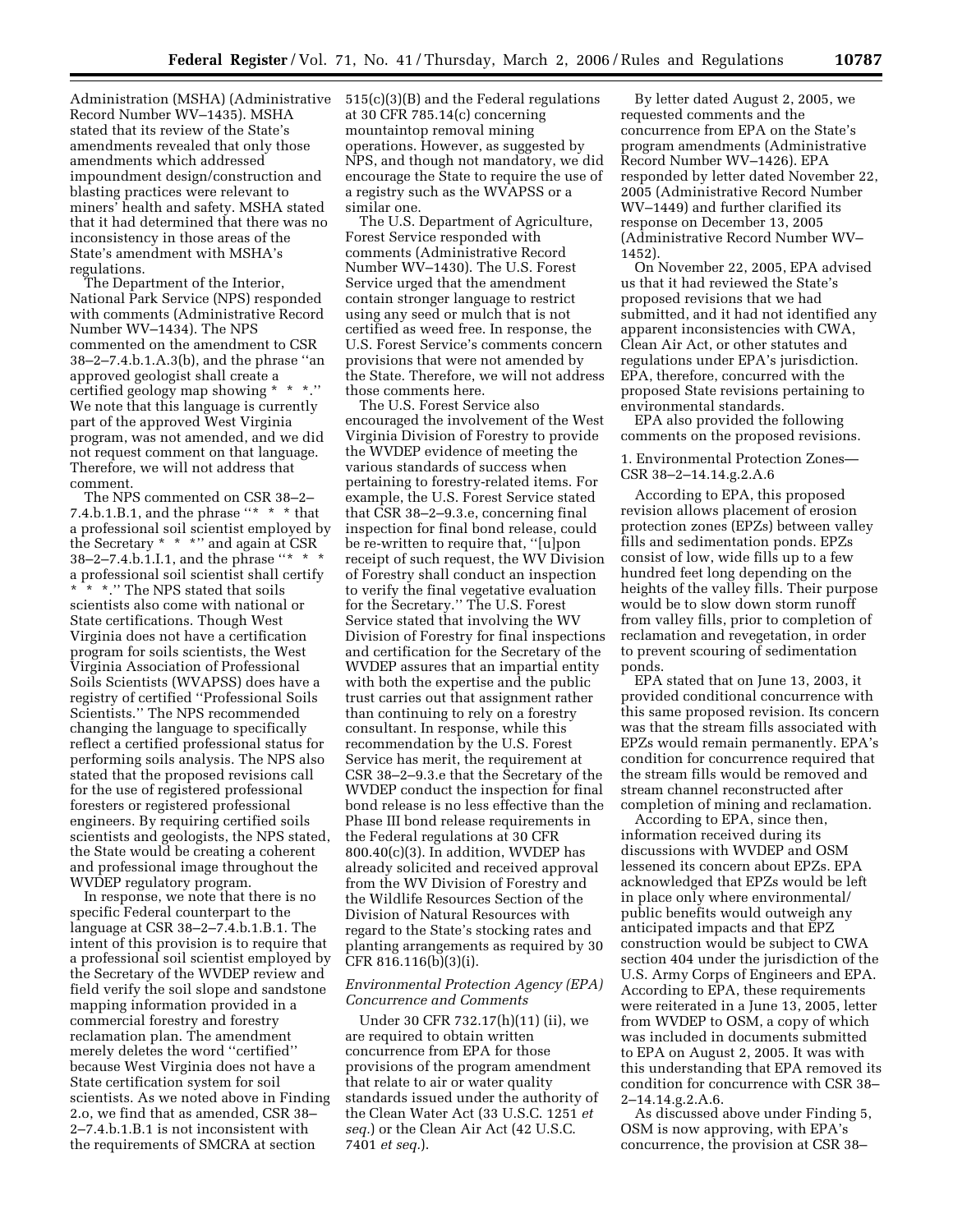2–14.14.g.2.A.6 which provides, ''Unless otherwise approved in the reclamation plan.'' In the future, EPZs will be left in place only where environmental/public benefits will outweigh any anticipated impacts, and EPZ construction will be subject to CWA section 404 under the jurisdiction of EPA and the U.S. Army Corps of Engineers. WVDEP's draft EPZ policy identified under Finding 5 further describes the type of benefits that must be demonstrated before an EPZ can become a permanent structure.

2. Alternative Bonding Requirements— House Bill 3033

EPA acknowledged that House Bill 3033 proposes feasibility studies for alternative bonding approaches, including a possible separate funding mechanism for water treatment. EPA said that it supports all efforts toward finding the most effective approaches for preventing drainage problems after mine closure. To prevent perpetual postmining drainage problems, EPA stated that it is important to have a well funded bonding program to provide for postmining contingencies. Also important, is an effective permit review program which identifies acidproducing potentials of proposed mining sites and denies permits where it is determined that treatment of postmine drainage would likely be necessary.

OSM agrees that an alternative bonding system must provide sufficient revenue to complete the reclamation plans for any sites that may be in default at any time as required by 30 CFR 800.11(e). As discussed above, we concluded that the requirement for the State to pursue cost effective alternative water treatment strategies does not represent a substantive change to the State program, and it has no immediate effect on its implementation. Furthermore, we concluded that if the State does identify any needed regulatory revisions, such changes will be subject to further review and approval. Therefore, OSM determined that the proposed State revision at W.Va. Code 22–3–11(h)(2)(A) regarding alternative water treatment strategies does not require our approval.

3. Good Samaritan Act—House Bill 2333

EPA stated that the intent of House Bill 2333 is to increase incentives for non-profit volunteer groups to reclaim abandoned mines and abate mine drainage. According to EPA, the bill is intended to provide immunity from civil liability, under the laws of West Virginia, for injury or pollution

problems which may result from these activities. EPA said that to avoid projects which have the potentials for creating additional pollution, the bill requires WVDEP's review and approval and a determination that the completed project would likely result in improved water quality. EPA stated that it supports volunteer programs for abating abandoned mine drainage and certainly does not want liability concerns to dissuade good faith efforts. EPA noted that its non-point source program under CWA section 319 is very active in providing funds to citizen watershed organizations for addressing these situations throughout the coal-mining states. However, to assure that this State legislation is clearly understood to accomplish its intended purpose and not to limit EPA's jurisdiction or authority in any way, EPA requested that that following text be included in House Bill 2333, ''Nothing herein is intended to abrogate the jurisdiction or authority of the United States Environmental Protection Agency.''

In response, we notified EPA Region III, that apparently there was some concern about the intended purpose of the State's legislation and that it could limit EPA's jurisdiction or authority. We noted that the State's statutory provisions cannot be amended without further legislative action. EPA responded on December 13, 2005, and stated that it was not their intention that their recommendation should be interpreted as a condition of concurrence. EPA acknowledged that it did not wish to delay implementation of this provision and rather than requiring a statutory change, it concurred with OSM's alternative approach (Administrative Record Number WV– 1452).

As discussed above under Finding 1, EPA has launched a Good Samaritan Initiative, but it does not have these requirements under either the CWA or its implementing regulations. Although EPA supports the proposed State requirements, it needed assurance that the State provisions would not limit its authority. Therefore, as acknowledged in Finding 1, OSM approved the State's Environmental Good Samaritan Act at W.Va. Code 22–27–1 *et seq.* with the understanding that none of the provisions therein can be interpreted now or in the future as abrogating the authority or jurisdiction of the EPA under the CWA.

#### **V. OSM's Decision**

Based on the above findings, we are approving, except as noted below, the program amendment that West Virginia sent us on June 13, 2005, and that was

modified on August 23, 2005. In addition, the following required program amendments are satisfied and can be removed: 30 CFR 948.16(a), (sss), (wwww), (fffff), (iiiii), (jjjjj), (kkkkk), (lllll), (ooooo), (ppppp), and (rrrrr).

W.Va. Code 22–27–1 *et seq.* (the State's Environmental Good Samaritan Act) is only approved to the extent that none of the provisions therein can be interpreted as abrogating the authority or jurisdiction of the EPA.

CSR 38–2–3.29.a is approved with the understanding that the State will insert a period after ''IBR'' and delete the words, ''or where it has been demonstrated to the satisfaction of the Secretary that limited coal removal on areas immediately adjacent to the existing permit.''

CSR 38–2–5.4.b.10 is approved with the understanding that it provides for a 1.3 minimum static safety factor for all other impoundments that do not meet the size or other criteria of 30 CFR 77.216(a) or are not impoundments that meet the Class B or C criteria for dams in TR–60, and are not coal mine waste impounding structures.

 $\overline{C}$ SR 38– $\overline{2}$ –5.4.b.12 is approved with the understanding that the reference to CSR 38–2–5.4.b.10 in the proposed provision means that foundation investigations and any necessary laboratory testing of foundation materials must be performed for impoundments that meet the Class B or C criteria for dams at TR–60, the size or other criteria of MSHA at 30 CFR 77.216(a), or the West Virginia Dam Control Act.

CSR 38–2–5.4.c remains approved with the understanding that stability analyses will be conducted for all structures that meet the Class B or C criteria for dams in TR–60 as required by 30 CFR 780.25(f).

CSR 38–2–5.4.d.4 is approved with the understanding that design plans for impoundments that meet the Class B or C criteria for dams in TR–60 and meet or exceed the size or other criteria of MSHA at 30 CFR 77.216(a) will be prepared by, or under the direction of, and certified by a registered professional engineer as provided by 30 CFR 780.25(a)(2). Also, CSR 38–2–5.4.d.3 is approved with the understanding that the design plans for all other structures not included in Subsections 3.6.h.5 or 5.4.d.4 will be prepared by, or under the direction of, and certified by a registered professional engineer or licensed land surveyor as provided by 30 CFR 780.25(a)(3). Subsection 38–2–5.4 is approved with the understanding that the design plan requirements at Subsection 3.6.h apply to those impoundments that meet the Class B or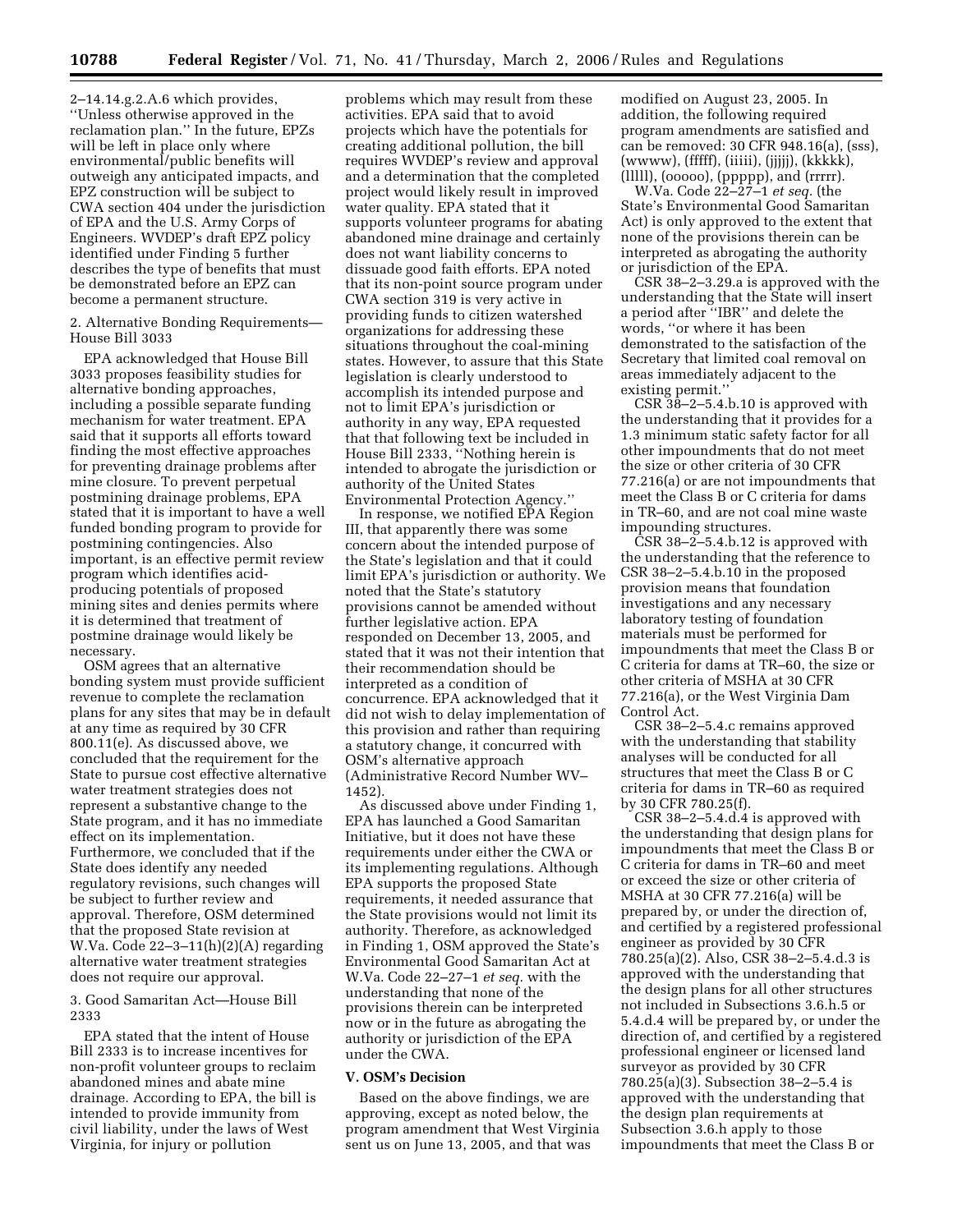C criteria for dams in TR–60 or meet or exceed the size or other criteria of MSHA at 30 CFR 77.216(a) as provided by 30 CFR 780.25(a)(2). Subsection 5.4 to the extent that the design plan requirements at Subsection 3.6.h apply to all other impoundments not identified above as provided by 30 CFR 780.25(a)(3).

At CSR 38–2–5.4.e.1, the words ''Impoundments meeting'' are not approved.

CSR 38–2–7.4.b.1.D.11 is approved with the understanding that sufficient forestry mine soil shall be placed on valley fill faces to sustain vegetation and support the approved postmining land use.

At CSR 38–2–7.4.b.1.J.1(c), the deletion of the following words is not approved: ''surface material shall be composed of soil and the materials described in subparagraph 7.4.b.1.D.''

CSR 38–2–9.3.d and 9.3.e are approved with the understanding that the statistically valid sampling technique to be used must receive the approval of the regulatory authority, and it will be a part of the approved permit application.

At CSR 38–2–14.14.g.2.A.6, the language which provides ''Unless otherwise approved in the reclamation plan,'' is approved and the disapproval codified at 30 CFR 948.12(g) has been fully resolved.

To implement this decision, we are amending the Federal regulations at 30 CFR part 948, which codify decisions concerning the West Virginia program. We find that good cause exists under 5 U.S.C. 553(d)(3) to make this final rule effective immediately. Section 503(a) of SMCRA requires that the State's program demonstrate that the State has the capability of carrying out the provisions of the Act and meeting its purposes. Making this rule effective immediately will expedite that process. SMCRA requires consistency of State and Federal standards.

#### **VI. Procedural Determinations**

#### *Executive Order 12630—Takings*

The provisions in the rule based on counterpart Federal regulations do not have takings implications. This determination is based on the analysis performed for the counterpart Federal regulations. The revisions made at the initiative of the State that do not have Federal counterparts have also been reviewed and a determination made that they do not have takings implications. This determination is based on the fact that the provisions are administrative and procedural in nature and are not

expected to have a substantive effect on the regulated industry.

# *Executive Order 12866—Regulatory Planning and Review*

This rule is exempt from review by the Office of Management and Budget under Executive Order 12866.

# *Executive Order 12988—Civil Justice Reform*

The Department of the Interior has conducted the reviews required by section 3 of Executive Order 12988 and has determined that this rule meets the applicable standards of subsections (a) and (b) of that section. However, these standards are not applicable to the actual language of State regulatory programs and program amendments because each program is drafted and promulgated by a specific State, not by OSM. Under sections 503 and 505 of SMCRA (30 U.S.C. 1253 and 1255) and the Federal regulations at 30 CFR 730.11, 732.15, and 732.17(h)(10), decisions on proposed State regulatory programs and program amendments submitted by the States must be based solely on a determination of whether the submittal is consistent with SMCRA and its implementing Federal regulations and whether the other requirements of 30 CFR parts 730, 731, and 732 have been met.

#### *Executive Order 13132—Federalism*

This rule does not have Federalism implications. SMCRA delineates the roles of the Federal and State governments with regard to the regulation of surface coal mining and reclamation operations. One of the purposes of SMCRA is to ''establish a nationwide program to protect society and the environment from the adverse effects of surface coal mining operations.'' Section 503(a)(1) of SMCRA requires that State laws regulating surface coal mining and reclamation operations be ''in accordance with'' the requirements of SMCRA, and section 503(a)(7) requires that State programs contain rules and regulations ''consistent with'' regulations issued by the Secretary pursuant to SMCRA.

# *Executive Order 13175—Consultation and Coordination With Indian Tribal Governments*

In accordance with Executive Order 13175, we have evaluated the potential effects of this rule on Federallyrecognized Indian tribes and have determined that the rule does not have substantial direct effects on one or more Indian tribes, on the relationship between the Federal Government and

Indian tribes, or on the distribution of power and responsibilities between the Federal Government and Indian tribes. The basis for this determination is that our decision is on a State regulatory program and does not involve Federal regulations involving Indian lands.

# *Executive Order 13211—Regulations That Significantly Affect The Supply, Distribution, or Use of Energy*

On May 18, 2001, the President issued Executive Order 13211 which requires agencies to prepare a Statement of Energy Effects for a rule that is (1) considered significant under Executive Order 12866, and (2) likely to have a significant adverse effect on the supply, distribution, or use of energy. Because this rule is exempt from review under Executive Order 12866 and is not expected to have a significant adverse effect on the supply, distribution, or use of energy, a Statement of Energy Effects is not required.

#### *National Environmental Policy Act*

This rule does not require an environmental impact statement because section 702(d) of SMCRA (30 U.S.C. 1292(d)) provides that agency decisions on proposed State regulatory program provisions do not constitute major Federal actions within the meaning of section 102(2)(C) of the National Environmental Policy Act (42 U.S.C. 4332(2)(C)).

#### *Paperwork Reduction Act*

This rule does not contain information collection requirements that require approval by OMB under the Paperwork Reduction Act (44 U.S.C. 3507 *et seq.*).

#### *Regulatory Flexibility Act*

The Department of the Interior certifies that a portion of the provisions in this rule will not have a significant economic impact on a substantial number of small entities under the Regulatory Flexibility Act (5 U.S.C. 601 *et seq.*) because they are based upon counterpart Federal regulations for which an economic analysis was prepared and certification made that such regulations would not have a significant economic effect upon a substantial number of small entities. In making the determination as to whether this rule would have a significant economic impact, the Department relied upon the data and assumptions for the counterpart Federal regulations. The Department of the Interior also certifies that the provisions in this rule that are not based upon counterpart Federal regulations will not have a significant economic impact on a substantial